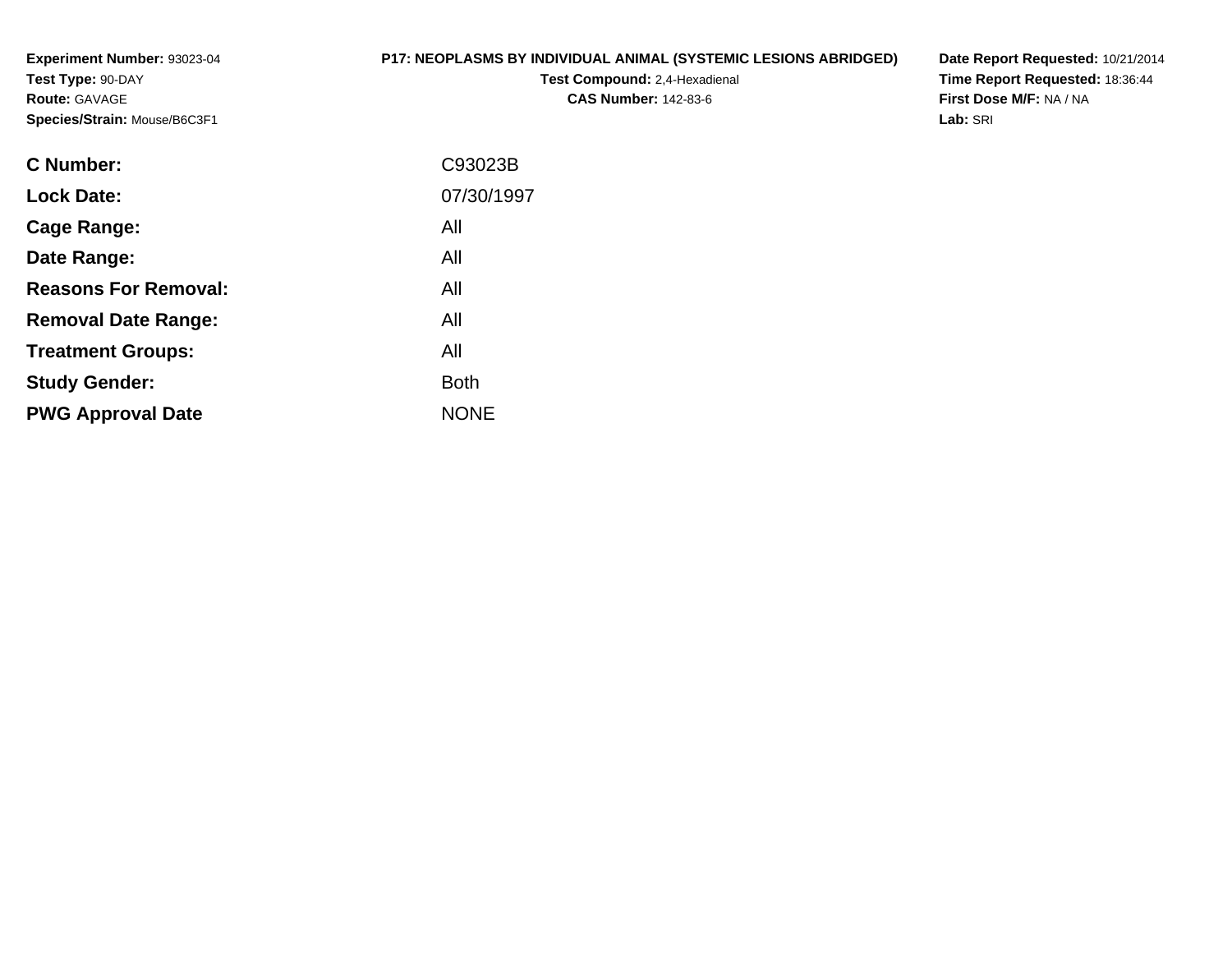### **Test Type:** 90-DAY

**Route:** GAVAGE

**Species/Strain:** Mouse/B6C3F1

#### **P17: NEOPLASMS BY INDIVIDUAL ANIMAL (SYSTEMIC LESIONS ABRIDGED)**

**Test Compound:** 2,4-Hexadienal

**CAS Number:** 142-83-6

**Date Report Requested:** 10/21/2014**Time Report Requested:** 18:36:44**First Dose M/F:** NA / NA**Lab:** SRI

| <b>B6C3F1 Mouse Male</b><br><b>MG/KG/DY</b><br>0 | DAY ON TEST<br><b>ANIMAL ID</b> | 0<br>0<br>0<br>6<br>$\pmb{0}$<br>$\mathbf 0$<br>0<br>1<br>0 | 0<br>$\boldsymbol{\theta}$<br>8<br>5<br>$\mathbf 0$<br>$\mathbf 0$<br>$\mathbf 0$<br>0<br>5 | 0<br>$\boldsymbol{\theta}$<br>9<br>$\boldsymbol{4}$<br>$\mathbf 0$<br>$\mathbf 0$<br>$\mathbf 0$<br>0<br>1 | 0<br>$\boldsymbol{\theta}$<br>9<br>$\overline{\boldsymbol{4}}$<br>$\mathbf 0$<br>$\mathbf 0$<br>$\mathbf 0$<br>0<br>$\overline{2}$ | 0<br>0<br>9<br>$\overline{\boldsymbol{4}}$<br>$\mathbf 0$<br>$\mathbf 0$<br>0<br>0<br>3 | 0<br>0<br>9<br>$\boldsymbol{4}$<br>$\Omega$<br>$\Omega$<br>$\Omega$<br>$\mathbf 0$<br>4 | 0<br>$\boldsymbol{\theta}$<br>9<br>$\boldsymbol{4}$<br>$\mathbf 0$<br>$\pmb{0}$<br>$\mathbf 0$<br>$\pmb{0}$<br>6 | 0<br>0<br>9<br>$\overline{4}$<br>0<br>$\mathbf 0$<br>0<br>0<br>$\overline{7}$ | 0<br>0<br>9<br>$\overline{4}$<br>$\mathbf 0$<br>$\mathbf 0$<br>0<br>0<br>8 | 0<br>0<br>9<br>$\boldsymbol{4}$<br>$\mathbf 0$<br>0<br>$\Omega$<br>0<br>9 | <i><b>*TOTALS</b></i> |
|--------------------------------------------------|---------------------------------|-------------------------------------------------------------|---------------------------------------------------------------------------------------------|------------------------------------------------------------------------------------------------------------|------------------------------------------------------------------------------------------------------------------------------------|-----------------------------------------------------------------------------------------|-----------------------------------------------------------------------------------------|------------------------------------------------------------------------------------------------------------------|-------------------------------------------------------------------------------|----------------------------------------------------------------------------|---------------------------------------------------------------------------|-----------------------|
| <b>Alimentary System</b>                         |                                 |                                                             |                                                                                             |                                                                                                            |                                                                                                                                    |                                                                                         |                                                                                         |                                                                                                                  |                                                                               |                                                                            |                                                                           |                       |
| Esophagus<br>Gallbladder                         |                                 | +<br>+                                                      | +<br>+                                                                                      | +<br>$\ddot{}$                                                                                             | +<br>+                                                                                                                             | +<br>+                                                                                  | +<br>+                                                                                  | +<br>$\ddot{}$                                                                                                   | М<br>М                                                                        | +<br>$\ddot{}$                                                             | +<br>+                                                                    | 9<br>9                |
| Intestine Large, Cecum                           |                                 | +                                                           | +                                                                                           | +                                                                                                          | +                                                                                                                                  | +                                                                                       | +                                                                                       | +                                                                                                                | $\ddot{}$                                                                     | $\ddot{}$                                                                  | +                                                                         | 10                    |
| Intestine Large, Colon                           |                                 | +                                                           | +                                                                                           | $\ddot{}$                                                                                                  | $\ddot{}$                                                                                                                          | $\ddot{}$                                                                               | $\ddot{}$                                                                               | $\ddot{}$                                                                                                        | $\pm$                                                                         | $+$                                                                        | +                                                                         | 10                    |
| Intestine Large, Rectum                          |                                 | +                                                           | $\ddot{}$                                                                                   | $\ddot{}$                                                                                                  | +                                                                                                                                  | +                                                                                       | $\ddot{}$                                                                               | $\ddot{}$                                                                                                        | $\ddot{}$                                                                     | $+$                                                                        | $\ddot{}$                                                                 | 10                    |
| Intestine Small, Duodenum                        |                                 | $\ddot{}$                                                   | $\ddot{}$                                                                                   | +                                                                                                          | +                                                                                                                                  | +                                                                                       | $\ddot{}$                                                                               | $\ddot{}$                                                                                                        | $\ddot{}$                                                                     | $+$                                                                        | $\ddot{}$                                                                 | 10                    |
| Intestine Small, Ileum                           |                                 | $\ddot{}$                                                   | $\ddot{}$                                                                                   | $\ddot{}$                                                                                                  | +                                                                                                                                  | +                                                                                       | $\ddot{}$                                                                               | $\ddot{}$                                                                                                        | $\ddot{}$                                                                     | $+$                                                                        | $\ddot{}$                                                                 | 10                    |
| Intestine Small, Jejunum                         |                                 | $\ddot{}$                                                   | $\ddot{}$                                                                                   | $\ddot{}$                                                                                                  | $\ddot{}$                                                                                                                          | $\ddot{}$                                                                               | $\ddot{}$                                                                               | $\ddot{}$                                                                                                        | $+$                                                                           | $+$                                                                        | $\ddot{}$                                                                 | 10                    |
| Liver                                            |                                 | $\ddot{}$                                                   | $\ddot{}$                                                                                   | $\ddot{}$                                                                                                  | $\ddot{}$                                                                                                                          | $\ddot{}$                                                                               | $\ddot{}$                                                                               | $\ddot{}$                                                                                                        | $+$                                                                           | $+$                                                                        | $\ddot{}$                                                                 | 10                    |
| Pancreas                                         |                                 | $\ddot{}$                                                   | $\ddot{}$                                                                                   | $\ddot{}$                                                                                                  | +                                                                                                                                  | +                                                                                       | $\ddot{}$                                                                               | $\ddot{}$                                                                                                        | $+$                                                                           | $+$                                                                        | $\ddot{}$                                                                 | 10                    |
| Salivary Glands                                  |                                 | $\ddot{}$                                                   | $\ddot{}$                                                                                   | $\ddot{}$                                                                                                  | $\ddot{}$                                                                                                                          | $\ddot{}$                                                                               | $\ddot{}$                                                                               | $\ddot{}$                                                                                                        | $+$                                                                           | $+$                                                                        | $\ddot{}$                                                                 | 10                    |
| Stomach, Forestomach                             |                                 | $\ddot{}$                                                   | $\ddot{}$                                                                                   | $\ddot{}$                                                                                                  | $\ddot{}$                                                                                                                          | $\ddot{}$                                                                               | $\ddot{}$                                                                               | $+$                                                                                                              | $+$                                                                           | $+$                                                                        | $\ddot{}$                                                                 | 10                    |
| Stomach, Glandular                               |                                 | $\ddot{}$                                                   | $\ddot{}$                                                                                   | $\ddot{}$                                                                                                  | $\ddot{}$                                                                                                                          | $\ddot{}$                                                                               | $\ddot{}$                                                                               | $\ddot{}$                                                                                                        | $\ddot{}$                                                                     | $\ddot{}$                                                                  | $\ddot{}$                                                                 | 10                    |
| <b>Cardiovascular System</b>                     |                                 |                                                             |                                                                                             |                                                                                                            |                                                                                                                                    |                                                                                         |                                                                                         |                                                                                                                  |                                                                               |                                                                            |                                                                           |                       |
| Heart                                            |                                 | +                                                           |                                                                                             |                                                                                                            |                                                                                                                                    |                                                                                         |                                                                                         |                                                                                                                  |                                                                               |                                                                            |                                                                           | 10                    |
| <b>Endocrine System</b>                          |                                 |                                                             |                                                                                             |                                                                                                            |                                                                                                                                    |                                                                                         |                                                                                         |                                                                                                                  |                                                                               |                                                                            |                                                                           |                       |
| <b>Adrenal Cortex</b>                            |                                 | +                                                           | +                                                                                           | ٠                                                                                                          | +                                                                                                                                  | +                                                                                       | ٠                                                                                       | ٠                                                                                                                | ٠                                                                             | +                                                                          | ٠                                                                         | 10                    |
| Adrenal Medulla                                  |                                 | $\ddot{}$                                                   | $\ddot{}$                                                                                   | $\ddot{}$                                                                                                  | $\ddot{}$                                                                                                                          | $\ddot{}$                                                                               | $\ddot{}$                                                                               | $\ddot{}$                                                                                                        | $+$                                                                           | $\ddot{}$                                                                  | $\ddot{}$                                                                 | 10                    |
| Parathyroid Gland                                |                                 | M                                                           | $\ddot{}$                                                                                   | $\ddot{}$                                                                                                  | $\ddot{}$                                                                                                                          | +                                                                                       | $\ddot{}$                                                                               | $\ddot{}$                                                                                                        | $+$                                                                           | +                                                                          | +                                                                         | 9                     |
| <b>Pituitary Gland</b>                           |                                 | M                                                           | $\ddot{}$                                                                                   |                                                                                                            |                                                                                                                                    | $\ddot{}$                                                                               | $\ddot{}$                                                                               | $\ddot{}$                                                                                                        | $\ddot{}$                                                                     | $\ddot{}$                                                                  | $\ddot{}$                                                                 | 9                     |

\* ..Total animals with tissue examined microscopically; Total animals with tumor **M** . Missing tissue M ..Missing tissue

+ ..Tissue examined microscopically

I ..Insufficient tissue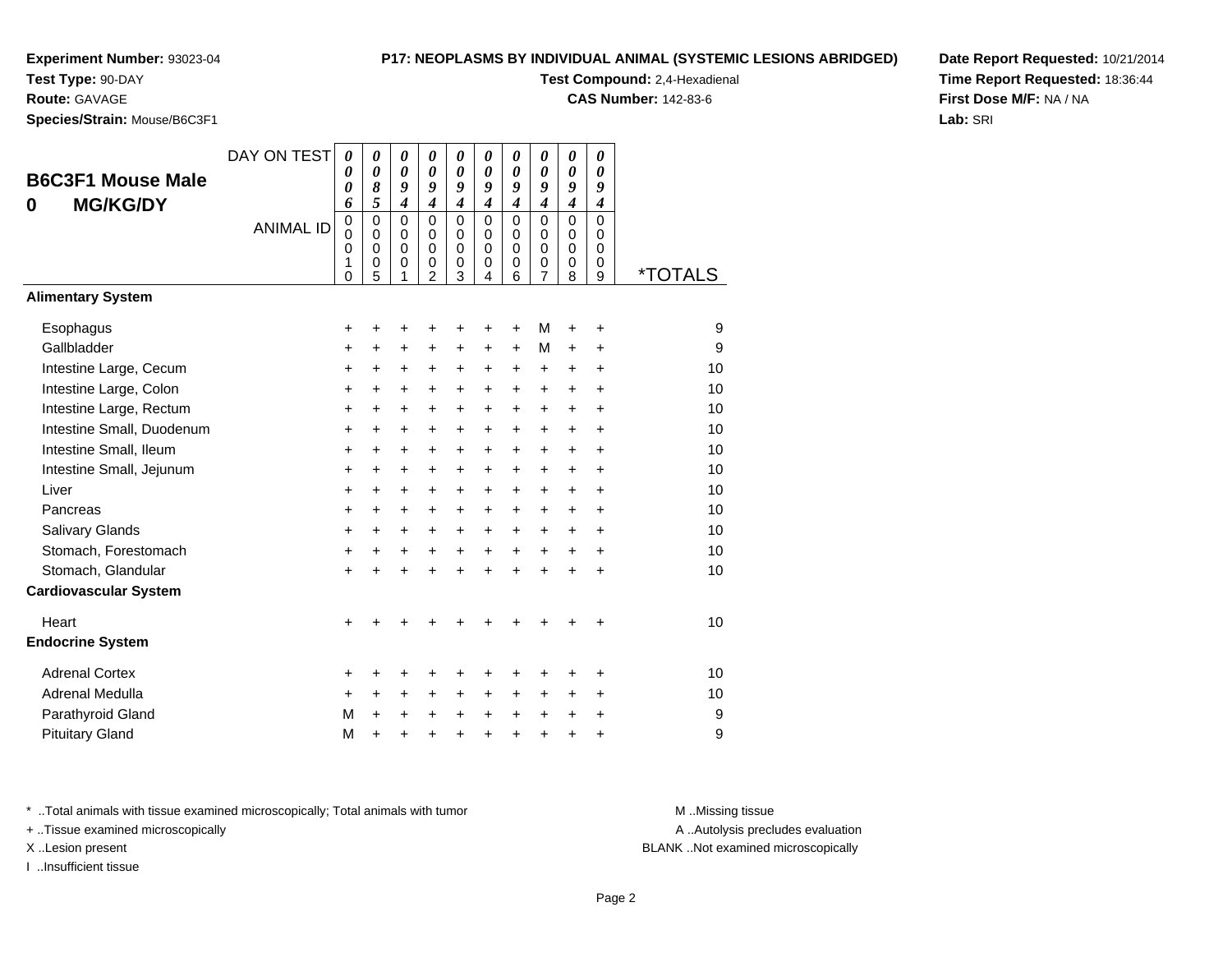#### **P17: NEOPLASMS BY INDIVIDUAL ANIMAL (SYSTEMIC LESIONS ABRIDGED)**

**Test Compound:** 2,4-Hexadienal **CAS Number:** 142-83-6

**Experiment Number:** 93023-04

**Test Type:** 90-DAY

**Route:** GAVAGE

**Species/Strain:** Mouse/B6C3F1

**Date Report Requested:** 10/21/2014**Time Report Requested:** 18:36:44**First Dose M/F:** NA / NA**Lab:** SRI

| 0             | <b>B6C3F1 Mouse Male</b><br><b>MG/KG/DY</b>        | DAY ON TEST<br><b>ANIMAL ID</b> | 0<br>$\boldsymbol{\theta}$<br>0<br>6<br>$\mathbf 0$<br>$\mathbf 0$<br>$\mathbf 0$<br>1 | 0<br>$\boldsymbol{\theta}$<br>8<br>5<br>$\mathbf 0$<br>$\mathbf 0$<br>$\mathbf 0$<br>$\mathbf 0$ | 0<br>$\boldsymbol{\theta}$<br>9<br>$\boldsymbol{4}$<br>$\mathbf 0$<br>$\mathbf 0$<br>$\mathbf 0$<br>$\pmb{0}$ | 0<br>0<br>9<br>$\boldsymbol{4}$<br>$\mathbf 0$<br>$\Omega$<br>$\mathbf 0$<br>0 | 0<br>0<br>9<br>$\boldsymbol{4}$<br>$\mathbf 0$<br>0<br>$\mathbf 0$<br>0 | $\boldsymbol{\theta}$<br>0<br>9<br>$\boldsymbol{4}$<br>$\mathbf 0$<br>$\Omega$<br>0<br>0 | 0<br>0<br>9<br>$\boldsymbol{4}$<br>$\mathbf 0$<br>$\mathbf 0$<br>0<br>0 | 0<br>0<br>9<br>$\overline{\boldsymbol{4}}$<br>$\mathbf 0$<br>$\Omega$<br>0<br>0 | 0<br>$\boldsymbol{\theta}$<br>9<br>$\overline{\mathbf{4}}$<br>$\mathbf 0$<br>$\mathbf 0$<br>$\mathbf 0$<br>0 | 0<br>0<br>9<br>$\boldsymbol{4}$<br>$\mathbf 0$<br>0<br>0<br>0 |                             |
|---------------|----------------------------------------------------|---------------------------------|----------------------------------------------------------------------------------------|--------------------------------------------------------------------------------------------------|---------------------------------------------------------------------------------------------------------------|--------------------------------------------------------------------------------|-------------------------------------------------------------------------|------------------------------------------------------------------------------------------|-------------------------------------------------------------------------|---------------------------------------------------------------------------------|--------------------------------------------------------------------------------------------------------------|---------------------------------------------------------------|-----------------------------|
|               |                                                    |                                 | $\mathbf 0$                                                                            | 5                                                                                                | 1                                                                                                             | $\overline{2}$                                                                 | 3                                                                       | $\overline{4}$                                                                           | 6                                                                       | $\overline{7}$                                                                  | 8                                                                                                            | 9                                                             | <i><b>*TOTALS</b></i><br>10 |
|               | <b>Thyroid Gland</b><br><b>General Body System</b> |                                 | $\ddot{}$                                                                              | $\ddot{}$                                                                                        | $+$                                                                                                           | $\ddot{}$                                                                      | $\ddot{}$                                                               | $\ddot{}$                                                                                | $\ddot{}$                                                               | $\ddot{}$                                                                       | $\ddot{}$                                                                                                    | $\ddot{}$                                                     |                             |
| <b>NONE</b>   |                                                    |                                 |                                                                                        |                                                                                                  |                                                                                                               |                                                                                |                                                                         |                                                                                          |                                                                         |                                                                                 |                                                                                                              |                                                               |                             |
|               | <b>Genital System</b>                              |                                 |                                                                                        |                                                                                                  |                                                                                                               |                                                                                |                                                                         |                                                                                          |                                                                         |                                                                                 |                                                                                                              |                                                               |                             |
|               | <b>Coagulating Gland</b>                           |                                 | $\ddot{}$                                                                              |                                                                                                  |                                                                                                               |                                                                                |                                                                         |                                                                                          |                                                                         |                                                                                 |                                                                                                              |                                                               | 1                           |
|               | Epididymis                                         |                                 | $\ddot{}$                                                                              | ٠                                                                                                | +                                                                                                             | +                                                                              | +                                                                       | +                                                                                        | ÷                                                                       | ٠                                                                               | +                                                                                                            | ÷                                                             | 10                          |
|               | <b>Preputial Gland</b>                             |                                 | +                                                                                      | +                                                                                                | $\ddot{}$                                                                                                     | +                                                                              | +                                                                       | +                                                                                        | +                                                                       | +                                                                               | +                                                                                                            | +                                                             | 10                          |
|               | Prostate                                           |                                 | $\ddot{}$                                                                              | $\ddot{}$                                                                                        | $\ddot{}$                                                                                                     | $+$                                                                            | $\ddot{}$                                                               | $\ddot{}$                                                                                | $\ddot{}$                                                               | $+$                                                                             | $\ddot{}$                                                                                                    | $\ddot{}$                                                     | 10                          |
|               | Seminal Vesicle                                    |                                 | +                                                                                      | +                                                                                                | $\ddot{}$                                                                                                     | +                                                                              | $\ddot{}$                                                               | $\ddot{}$                                                                                | $\ddot{}$                                                               | $\ddot{}$                                                                       | $\ddot{}$                                                                                                    | +                                                             | 10                          |
| <b>Testes</b> |                                                    |                                 | $\ddot{}$                                                                              |                                                                                                  | $\ddot{}$                                                                                                     | $\ddot{}$                                                                      | $\ddot{}$                                                               | $\ddot{}$                                                                                | $+$                                                                     | $\ddot{}$                                                                       | $\ddot{}$                                                                                                    | $\ddot{}$                                                     | 10                          |
|               | <b>Hematopoietic System</b>                        |                                 |                                                                                        |                                                                                                  |                                                                                                               |                                                                                |                                                                         |                                                                                          |                                                                         |                                                                                 |                                                                                                              |                                                               |                             |
|               | <b>Bone Marrow</b>                                 |                                 | +                                                                                      | +                                                                                                | +                                                                                                             | +                                                                              | +                                                                       | +                                                                                        | +                                                                       | +                                                                               | +                                                                                                            | +                                                             | 10                          |
|               | Lymph Node, Mandibular                             |                                 | +                                                                                      | $\ddot{}$                                                                                        | $\ddot{}$                                                                                                     | $\ddot{}$                                                                      | +                                                                       | $\ddot{}$                                                                                | +                                                                       | $\pm$                                                                           | +                                                                                                            | +                                                             | 10                          |
|               | Lymph Node, Mesenteric                             |                                 | +                                                                                      | +                                                                                                | +                                                                                                             | +                                                                              | $\ddot{}$                                                               | $\ddot{}$                                                                                | +                                                                       | +                                                                               | +                                                                                                            | $\ddot{}$                                                     | 10                          |
| Spleen        |                                                    |                                 | $\ddot{}$                                                                              | +                                                                                                | $\ddot{}$                                                                                                     | +                                                                              | $\ddot{}$                                                               | $\ddot{}$                                                                                | $\ddot{}$                                                               | $\ddot{}$                                                                       | $\ddot{}$                                                                                                    | +                                                             | 10                          |
|               | Thymus                                             |                                 | $\ddot{}$                                                                              | $\ddot{}$                                                                                        | $\ddot{}$                                                                                                     | $\ddot{}$                                                                      | $\ddot{}$                                                               | $\ddot{}$                                                                                | $\ddot{}$                                                               | $\ddot{}$                                                                       | $\ddot{}$                                                                                                    | $\ddot{}$                                                     | 10                          |
|               | <b>Integumentary System</b>                        |                                 |                                                                                        |                                                                                                  |                                                                                                               |                                                                                |                                                                         |                                                                                          |                                                                         |                                                                                 |                                                                                                              |                                                               |                             |
|               | <b>Mammary Gland</b>                               |                                 | M                                                                                      | M                                                                                                | M                                                                                                             | M                                                                              | M                                                                       | M                                                                                        | M                                                                       | M                                                                               | M                                                                                                            | M                                                             | 0                           |
| Skin          |                                                    |                                 | +                                                                                      |                                                                                                  | +                                                                                                             | +                                                                              | +                                                                       | +                                                                                        | +                                                                       | +                                                                               | +                                                                                                            | +                                                             | 10                          |
|               | <b>Musculoskeletal System</b>                      |                                 |                                                                                        |                                                                                                  |                                                                                                               |                                                                                |                                                                         |                                                                                          |                                                                         |                                                                                 |                                                                                                              |                                                               |                             |

\* ..Total animals with tissue examined microscopically; Total animals with tumor **M** . Missing tissue M ..Missing tissue

+ ..Tissue examined microscopically

I ..Insufficient tissue

A ..Autolysis precludes evaluation

X ..Lesion present BLANK ..Not examined microscopically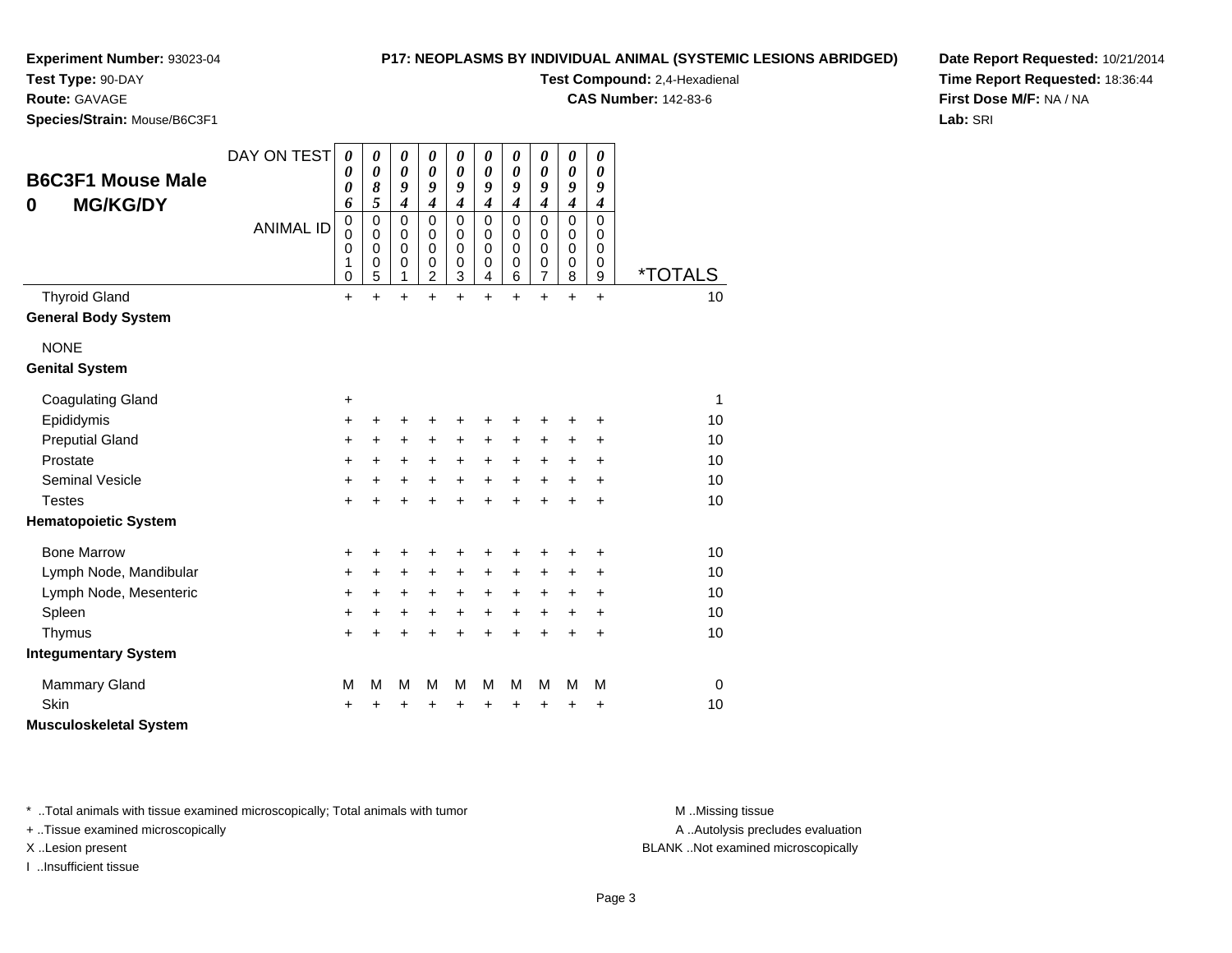### **P17: NEOPLASMS BY INDIVIDUAL ANIMAL (SYSTEMIC LESIONS ABRIDGED)**

**Test Compound:** 2,4-Hexadienal **CAS Number:** 142-83-6

**Test Type:** 90-DAY

**Route:** GAVAGE

**Species/Strain:** Mouse/B6C3F1

**Date Report Requested:** 10/21/2014**Time Report Requested:** 18:36:44**First Dose M/F:** NA / NA**Lab:** SRI

| <b>B6C3F1 Mouse Male</b><br><b>MG/KG/DY</b><br>0                     | DAY ON TEST<br>$\boldsymbol{\theta}$<br>$\boldsymbol{\theta}$<br>0<br>6 |                                         | 0<br>0<br>8<br>5                | 0<br>$\boldsymbol{\theta}$<br>9<br>$\boldsymbol{4}$ | 0<br>0<br>9<br>$\boldsymbol{4}$    | 0<br>0<br>9<br>$\boldsymbol{4}$ | 0<br>0<br>9<br>4      | 0<br>0<br>9<br>$\boldsymbol{4}$ | 0<br>0<br>9<br>$\overline{\boldsymbol{4}}$ | $\boldsymbol{\theta}$<br>$\boldsymbol{\theta}$<br>9<br>$\boldsymbol{4}$ | $\boldsymbol{\theta}$<br>$\boldsymbol{\theta}$<br>9<br>4 |                       |
|----------------------------------------------------------------------|-------------------------------------------------------------------------|-----------------------------------------|---------------------------------|-----------------------------------------------------|------------------------------------|---------------------------------|-----------------------|---------------------------------|--------------------------------------------|-------------------------------------------------------------------------|----------------------------------------------------------|-----------------------|
|                                                                      | <b>ANIMAL ID</b>                                                        | $\pmb{0}$<br>0<br>$\mathbf 0$<br>1<br>0 | $\mathbf 0$<br>0<br>0<br>0<br>5 | $\pmb{0}$<br>$\pmb{0}$<br>$\mathbf 0$<br>0<br>1     | 0<br>0<br>0<br>0<br>$\overline{2}$ | 0<br>0<br>0<br>0<br>3           | 0<br>0<br>0<br>0<br>4 | 0<br>0<br>0<br>0<br>6           | 0<br>0<br>0<br>0<br>7                      | 0<br>$\mathbf 0$<br>$\mathbf 0$<br>0<br>8                               | $\mathbf 0$<br>0<br>0<br>0<br>9                          | <i><b>*TOTALS</b></i> |
| Bone<br><b>Skeletal Muscle</b><br><b>Nervous System</b>              |                                                                         | $\ddot{}$<br>$\ddot{}$                  | +                               | $\ddot{}$                                           |                                    | $\ddot{}$                       | +                     | $\ddot{}$                       | +                                          | $\ddot{}$                                                               | $\ddot{}$                                                | 10<br>1               |
| <b>Brain</b><br><b>Respiratory System</b>                            |                                                                         | $\ddot{}$                               |                                 |                                                     |                                    |                                 |                       |                                 |                                            |                                                                         | ÷                                                        | 10                    |
| Lung<br><b>Nose</b><br>Trachea                                       |                                                                         | $\ddot{}$<br>$\ddot{}$<br>$\ddot{}$     | +                               | $\ddot{}$                                           | $\ddot{}$                          | $\ddot{}$                       | $+$                   | $\ddot{}$                       | $\ddot{}$                                  | $\ddot{}$                                                               | ٠<br>$\ddot{}$<br>+                                      | 10<br>10<br>10        |
| <b>Special Senses System</b><br><b>NONE</b><br><b>Urinary System</b> |                                                                         |                                         |                                 |                                                     |                                    |                                 |                       |                                 |                                            |                                                                         |                                                          |                       |
| Kidney<br><b>Urinary Bladder</b><br><b>SYSTEMIC LESIONS</b>          |                                                                         | +<br>$+$                                | $\ddot{}$                       | $\ddot{}$                                           | +                                  | $\ddot{}$                       | $\div$                | $\div$                          | $\ddot{}$                                  | $\ddot{}$                                                               | +<br>$\ddot{}$                                           | 10<br>10              |
| Multiple Organ                                                       |                                                                         | +                                       |                                 |                                                     |                                    |                                 |                       |                                 |                                            |                                                                         | +                                                        | 10                    |

\* ..Total animals with tissue examined microscopically; Total animals with tumor **M** . Missing tissue M ..Missing tissue

+ ..Tissue examined microscopically

I ..Insufficient tissue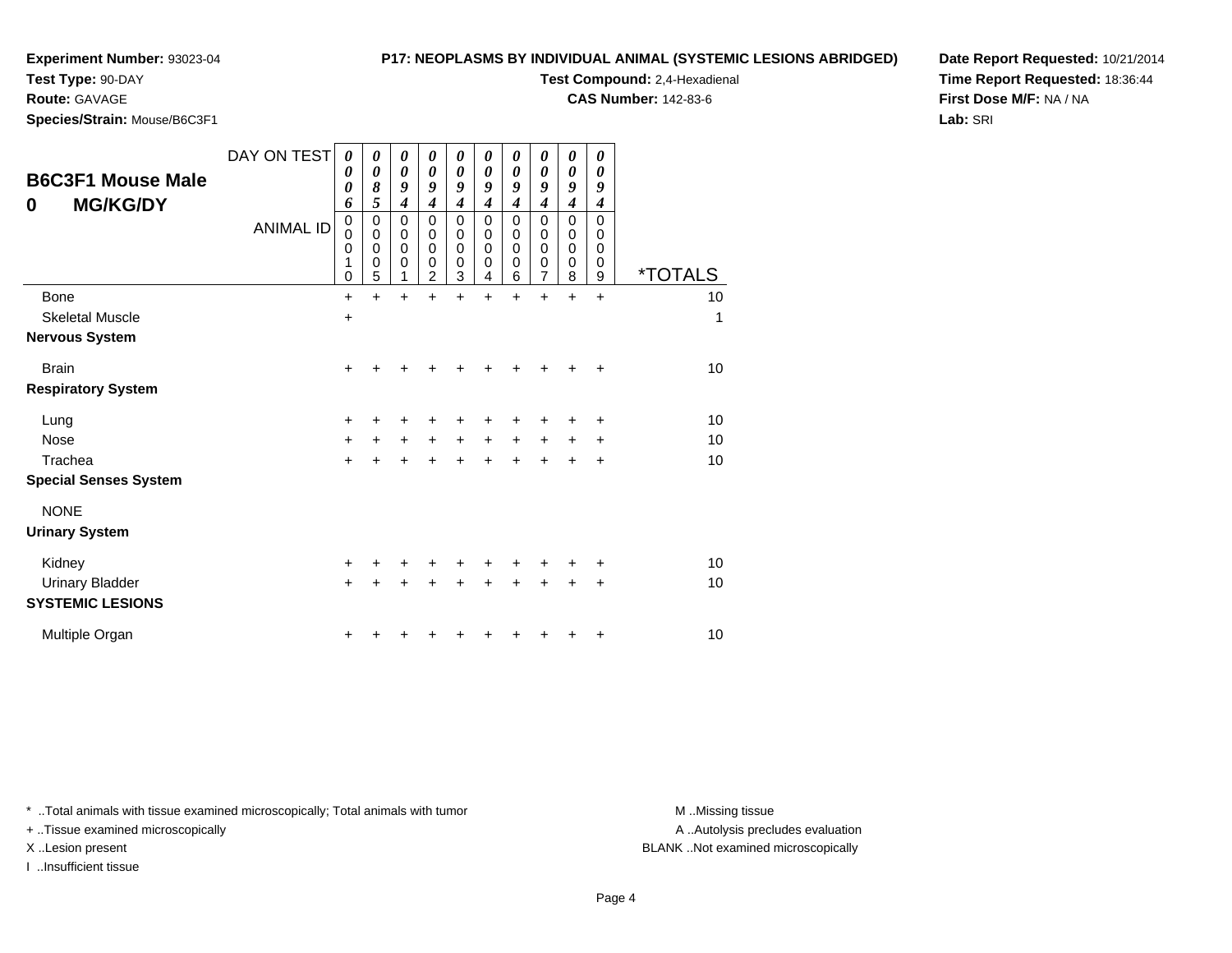#### **P17: NEOPLASMS BY INDIVIDUAL ANIMAL (SYSTEMIC LESIONS ABRIDGED)**

**Test Compound:** 2,4-Hexadienal

**CAS Number:** 142-83-6

**Date Report Requested:** 10/21/2014**Time Report Requested:** 18:36:44**First Dose M/F:** NA / NA**Lab:** SRI

**Test Type:** 90-DAY**Route:** GAVAGE**Species/Strain:** Mouse/B6C3F1

| <b>B6C3F1 Mouse Male</b><br><b>MG/KG/DY</b><br>7.5   | DAY ON TEST<br><b>ANIMAL ID</b> | $\boldsymbol{\theta}$<br>0<br>9<br>$\overline{\boldsymbol{4}}$<br>$\pmb{0}$<br>$\Omega$<br>$\mathbf 0$<br>1<br>1 | $\pmb{\theta}$<br>$\boldsymbol{\theta}$<br>9<br>$\boldsymbol{4}$<br>$\mathbf 0$<br>$\mathbf 0$<br>$\mathbf 0$<br>$\mathbf{1}$<br>$\overline{2}$ | $\boldsymbol{\theta}$<br>$\boldsymbol{\theta}$<br>$\boldsymbol{9}$<br>$\overline{\mathbf{4}}$<br>$\mathsf 0$<br>$\mathbf 0$<br>$\mathbf 0$<br>$\mathbf{1}$<br>3 | $\boldsymbol{\theta}$<br>$\boldsymbol{\theta}$<br>9<br>$\boldsymbol{4}$<br>$\mathsf 0$<br>$\mathbf 0$<br>$\mathbf 0$<br>1<br>4 | $\boldsymbol{\theta}$<br>$\boldsymbol{\theta}$<br>9<br>$\boldsymbol{4}$<br>$\mathbf 0$<br>$\mathbf 0$<br>$\mathbf 0$<br>$\mathbf{1}$<br>5 | $\pmb{\theta}$<br>$\boldsymbol{\theta}$<br>9<br>$\boldsymbol{4}$<br>$\mathbf 0$<br>$\pmb{0}$<br>$\pmb{0}$<br>$\mathbf{1}$<br>6 | $\pmb{\theta}$<br>$\boldsymbol{\theta}$<br>9<br>$\boldsymbol{4}$<br>$\mathbf 0$<br>$\pmb{0}$<br>$\mathbf 0$<br>$\mathbf{1}$<br>$\overline{7}$ | $\pmb{\theta}$<br>$\boldsymbol{\theta}$<br>9<br>$\boldsymbol{4}$<br>$\mathbf 0$<br>$\mathbf 0$<br>$\mathbf 0$<br>$\mathbf{1}$<br>8 | $\pmb{\theta}$<br>$\boldsymbol{\theta}$<br>$\boldsymbol{g}$<br>$\boldsymbol{4}$<br>$\mathbf 0$<br>$\mathbf 0$<br>$\mathbf 0$<br>$\mathbf{1}$<br>9 | $\boldsymbol{\theta}$<br>$\boldsymbol{\theta}$<br>9<br>$\boldsymbol{4}$<br>$\mathbf 0$<br>$\mathbf 0$<br>$\mathbf 0$<br>$\overline{c}$<br>$\Omega$ | <i><b>*TOTALS</b></i> |
|------------------------------------------------------|---------------------------------|------------------------------------------------------------------------------------------------------------------|-------------------------------------------------------------------------------------------------------------------------------------------------|-----------------------------------------------------------------------------------------------------------------------------------------------------------------|--------------------------------------------------------------------------------------------------------------------------------|-------------------------------------------------------------------------------------------------------------------------------------------|--------------------------------------------------------------------------------------------------------------------------------|-----------------------------------------------------------------------------------------------------------------------------------------------|------------------------------------------------------------------------------------------------------------------------------------|---------------------------------------------------------------------------------------------------------------------------------------------------|----------------------------------------------------------------------------------------------------------------------------------------------------|-----------------------|
| <b>Alimentary System</b>                             |                                 |                                                                                                                  |                                                                                                                                                 |                                                                                                                                                                 |                                                                                                                                |                                                                                                                                           |                                                                                                                                |                                                                                                                                               |                                                                                                                                    |                                                                                                                                                   |                                                                                                                                                    |                       |
| Stomach, Forestomach<br><b>Cardiovascular System</b> |                                 |                                                                                                                  |                                                                                                                                                 |                                                                                                                                                                 | +                                                                                                                              | ٠                                                                                                                                         |                                                                                                                                | $\ddot{}$                                                                                                                                     | $\ddot{}$                                                                                                                          | $\ddot{}$                                                                                                                                         | $\ddot{}$                                                                                                                                          | 10                    |
| <b>NONE</b><br><b>Endocrine System</b>               |                                 |                                                                                                                  |                                                                                                                                                 |                                                                                                                                                                 |                                                                                                                                |                                                                                                                                           |                                                                                                                                |                                                                                                                                               |                                                                                                                                    |                                                                                                                                                   |                                                                                                                                                    |                       |
| <b>NONE</b><br><b>General Body System</b>            |                                 |                                                                                                                  |                                                                                                                                                 |                                                                                                                                                                 |                                                                                                                                |                                                                                                                                           |                                                                                                                                |                                                                                                                                               |                                                                                                                                    |                                                                                                                                                   |                                                                                                                                                    |                       |
| <b>NONE</b><br><b>Genital System</b>                 |                                 |                                                                                                                  |                                                                                                                                                 |                                                                                                                                                                 |                                                                                                                                |                                                                                                                                           |                                                                                                                                |                                                                                                                                               |                                                                                                                                    |                                                                                                                                                   |                                                                                                                                                    |                       |
| <b>NONE</b><br><b>Hematopoietic System</b>           |                                 |                                                                                                                  |                                                                                                                                                 |                                                                                                                                                                 |                                                                                                                                |                                                                                                                                           |                                                                                                                                |                                                                                                                                               |                                                                                                                                    |                                                                                                                                                   |                                                                                                                                                    |                       |
| <b>NONE</b><br><b>Integumentary System</b>           |                                 |                                                                                                                  |                                                                                                                                                 |                                                                                                                                                                 |                                                                                                                                |                                                                                                                                           |                                                                                                                                |                                                                                                                                               |                                                                                                                                    |                                                                                                                                                   |                                                                                                                                                    |                       |
| <b>NONE</b><br><b>Musculoskeletal System</b>         |                                 |                                                                                                                  |                                                                                                                                                 |                                                                                                                                                                 |                                                                                                                                |                                                                                                                                           |                                                                                                                                |                                                                                                                                               |                                                                                                                                    |                                                                                                                                                   |                                                                                                                                                    |                       |
| <b>NONE</b><br><b>Nervous System</b>                 |                                 |                                                                                                                  |                                                                                                                                                 |                                                                                                                                                                 |                                                                                                                                |                                                                                                                                           |                                                                                                                                |                                                                                                                                               |                                                                                                                                    |                                                                                                                                                   |                                                                                                                                                    |                       |
| <b>NONE</b>                                          |                                 |                                                                                                                  |                                                                                                                                                 |                                                                                                                                                                 |                                                                                                                                |                                                                                                                                           |                                                                                                                                |                                                                                                                                               |                                                                                                                                    |                                                                                                                                                   |                                                                                                                                                    |                       |
|                                                      |                                 |                                                                                                                  |                                                                                                                                                 |                                                                                                                                                                 |                                                                                                                                |                                                                                                                                           |                                                                                                                                |                                                                                                                                               |                                                                                                                                    |                                                                                                                                                   |                                                                                                                                                    |                       |

\* ..Total animals with tissue examined microscopically; Total animals with tumor **M** ...Missing tissue M ...Missing tissue

+ ..Tissue examined microscopically

I ..Insufficient tissue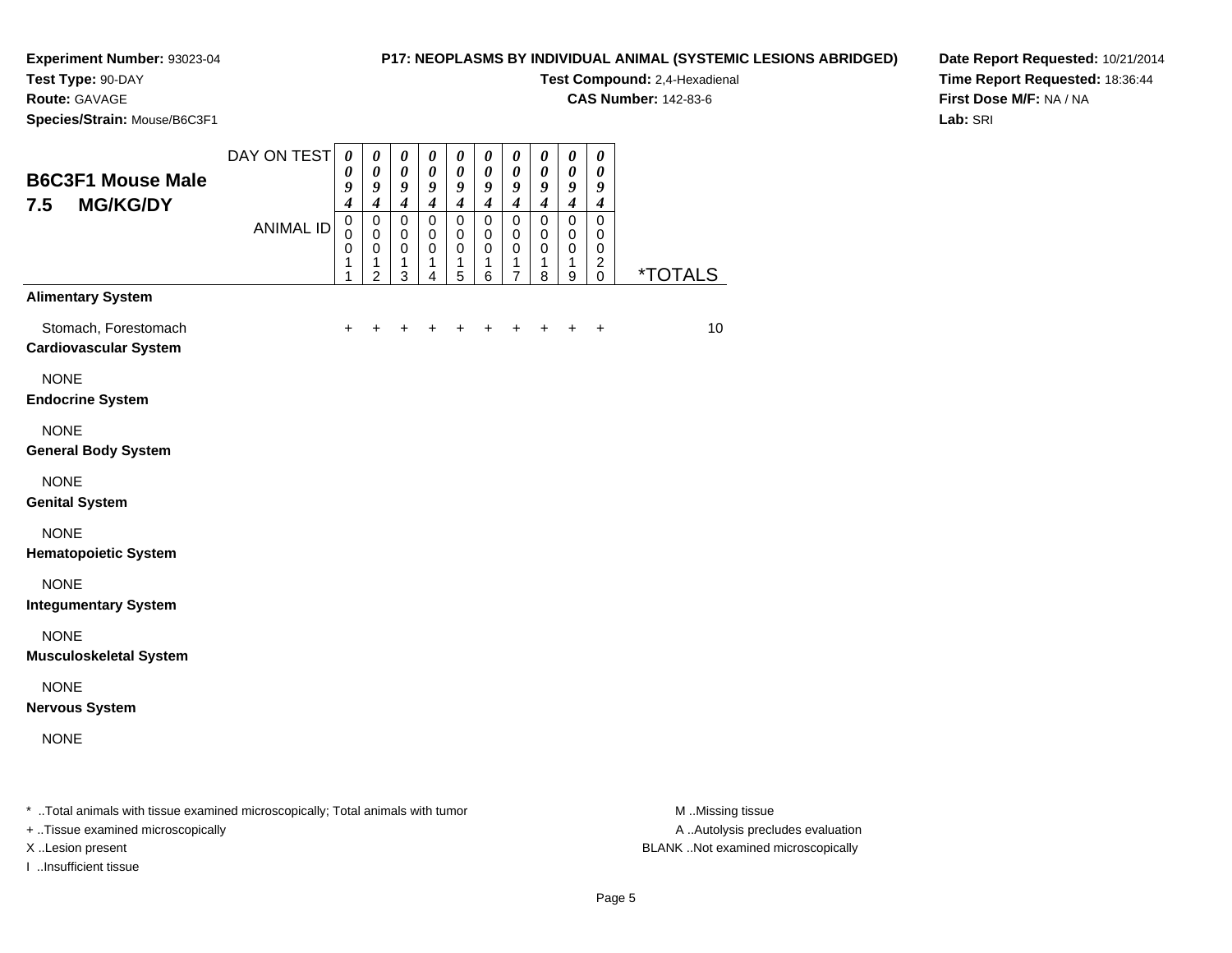**Test Type:** 90-DAY

# **Route:** GAVAGE

**Species/Strain:** Mouse/B6C3F1

**P17: NEOPLASMS BY INDIVIDUAL ANIMAL (SYSTEMIC LESIONS ABRIDGED)**

**Test Compound:** 2,4-Hexadienal

**CAS Number:** 142-83-6

**Date Report Requested:** 10/21/2014**Time Report Requested:** 18:36:44**First Dose M/F:** NA / NA**Lab:** SRI

| <b>B6C3F1 Mouse Male</b><br><b>MG/KG/DY</b><br>7.5<br><b>Respiratory System</b> | DAY ON TEST      | $\boldsymbol{\theta}$<br>0<br>9<br>4 | 0<br>$\theta$<br>9<br>4    | $\boldsymbol{\theta}$<br>$\boldsymbol{\theta}$<br>9<br>4 | $\boldsymbol{\theta}$<br>$\theta$<br>9<br>4 | $\boldsymbol{\theta}$<br>$\boldsymbol{\theta}$<br>9<br>4 | 0<br>0<br>9<br>4           | 0<br>0<br>9<br>4 | 0<br>0<br>9<br>4 | 0<br>0<br>9<br>4 | 0<br>0<br>9<br>4                    |                       |
|---------------------------------------------------------------------------------|------------------|--------------------------------------|----------------------------|----------------------------------------------------------|---------------------------------------------|----------------------------------------------------------|----------------------------|------------------|------------------|------------------|-------------------------------------|-----------------------|
|                                                                                 | <b>ANIMAL ID</b> | 0<br>0<br>0<br>1                     | 0<br>$\mathbf 0$<br>0<br>2 | $\mathbf 0$<br>$\mathbf 0$<br>$\mathbf 0$<br>1<br>3      | $\Omega$<br>$\mathbf 0$<br>$\Omega$<br>4    | 0<br>$\mathbf 0$<br>$\mathbf 0$<br>1<br>5                | $\mathbf 0$<br>0<br>0<br>6 | 0<br>0<br>0<br>7 | 0<br>0<br>0<br>8 | 0<br>0<br>0<br>9 | $\Omega$<br>0<br>0<br>2<br>$\Omega$ | <i><b>*TOTALS</b></i> |
|                                                                                 |                  |                                      |                            |                                                          |                                             |                                                          |                            |                  |                  |                  |                                     |                       |
| Nose<br><b>Special Senses System</b>                                            |                  | $\ddot{}$                            |                            |                                                          |                                             |                                                          |                            | +                | +                | +                | $\div$                              | 10                    |
| <b>NONE</b><br><b>Urinary System</b>                                            |                  |                                      |                            |                                                          |                                             |                                                          |                            |                  |                  |                  |                                     |                       |
| <b>NONE</b><br><b>SYSTEMIC LESIONS</b>                                          |                  |                                      |                            |                                                          |                                             |                                                          |                            |                  |                  |                  |                                     |                       |
| Multiple Organ                                                                  |                  | ٠                                    |                            |                                                          |                                             |                                                          |                            |                  |                  |                  | +                                   | 10                    |

\* ..Total animals with tissue examined microscopically; Total animals with tumor **M** . Missing tissue M ..Missing tissue

+ ..Tissue examined microscopically

I ..Insufficient tissue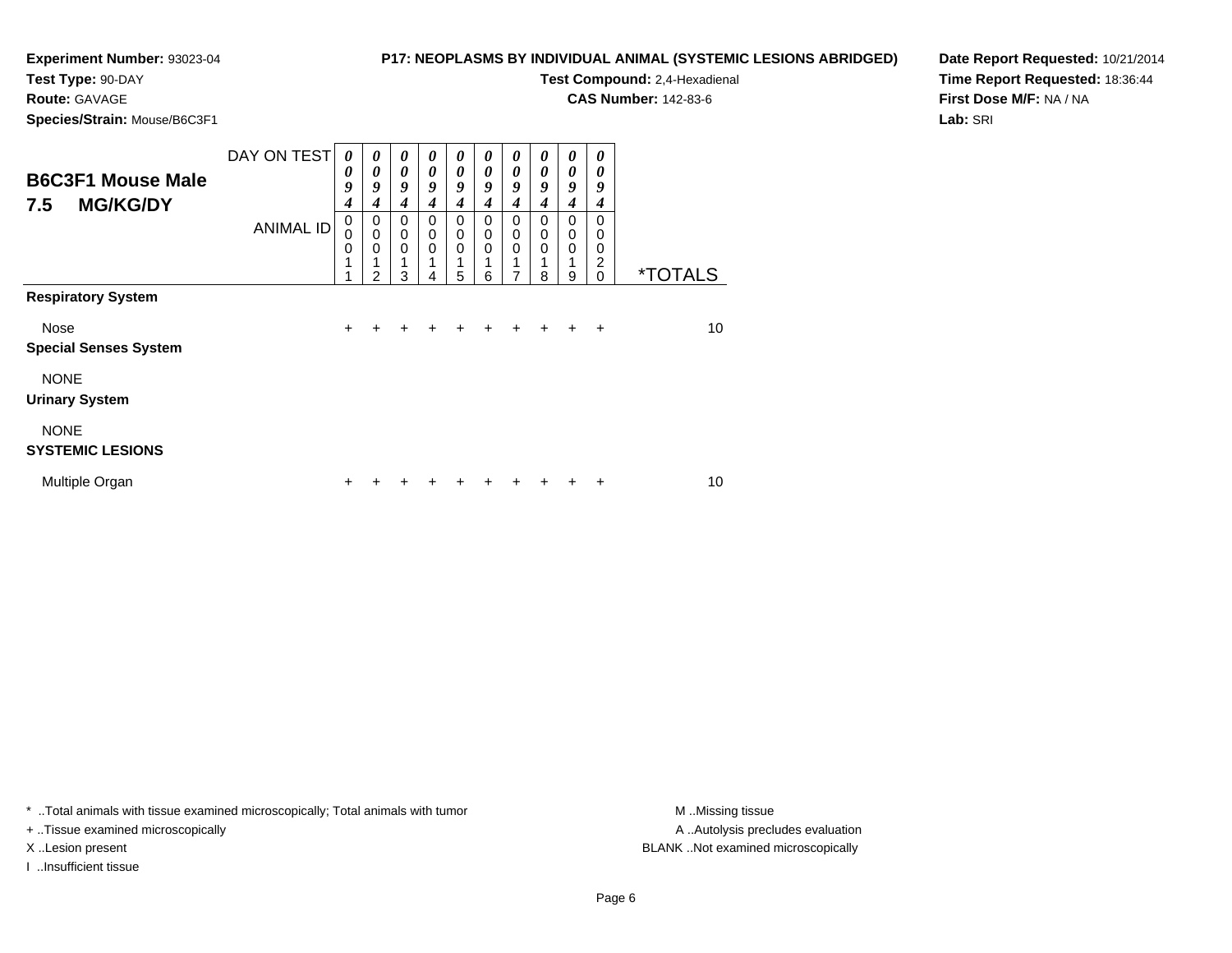### **P17: NEOPLASMS BY INDIVIDUAL ANIMAL (SYSTEMIC LESIONS ABRIDGED)Test Compound:** 2,4-Hexadienal

**CAS Number:** 142-83-6

**Route:** GAVAGE

**Species/Strain:** Mouse/B6C3F1

**Date Report Requested:** 10/21/2014**Time Report Requested:** 18:36:44**First Dose M/F:** NA / NA**Lab:** SRI

| <b>B6C3F1 Mouse Male</b><br>15<br><b>MG/KG/DY</b>                                | DAY ON TEST<br><b>ANIMAL ID</b> | $\boldsymbol{\theta}$<br>$\boldsymbol{\theta}$<br>9<br>$\overline{\boldsymbol{4}}$<br>$\pmb{0}$<br>$\mathbf 0$<br>$\mathbf 0$<br>$\boldsymbol{2}$<br>$\mathbf{1}$ | $\boldsymbol{\theta}$<br>$\boldsymbol{\theta}$<br>9<br>$\boldsymbol{4}$<br>$\mathbf 0$<br>0<br>$\pmb{0}$<br>$\frac{2}{2}$ | 0<br>$\pmb{\theta}$<br>$\boldsymbol{g}$<br>$\boldsymbol{4}$<br>$\pmb{0}$<br>0<br>$\pmb{0}$<br>$\frac{2}{3}$ | $\boldsymbol{\theta}$<br>$\pmb{\theta}$<br>9<br>$\overline{\boldsymbol{4}}$<br>$\pmb{0}$<br>0<br>$\pmb{0}$<br>$\boldsymbol{2}$<br>$\overline{4}$ | $\pmb{\theta}$<br>$\pmb{\theta}$<br>$\boldsymbol{g}$<br>$\boldsymbol{4}$<br>$\mathbf 0$<br>0<br>$\pmb{0}$<br>$\frac{2}{5}$ | 0<br>$\pmb{\theta}$<br>9<br>$\boldsymbol{4}$<br>$\mathbf 0$<br>0<br>$\mathbf 0$<br>$\overline{c}$<br>6 | 0<br>$\pmb{\theta}$<br>9<br>$\boldsymbol{4}$<br>$\pmb{0}$<br>0<br>$\pmb{0}$<br>$\frac{2}{7}$ | $\boldsymbol{\theta}$<br>$\pmb{\theta}$<br>9<br>$\boldsymbol{4}$<br>$\pmb{0}$<br>0<br>$\mathbf 0$<br>$\overline{c}$<br>$\overline{8}$ | 0<br>$\pmb{\theta}$<br>9<br>$\boldsymbol{4}$<br>0<br>0<br>$\pmb{0}$<br>$\frac{2}{9}$ | 0<br>$\pmb{\theta}$<br>9<br>$\boldsymbol{4}$<br>$\pmb{0}$<br>0<br>$\mathbf 0$<br>3<br>$\mathbf 0$ | *TOTALS |
|----------------------------------------------------------------------------------|---------------------------------|-------------------------------------------------------------------------------------------------------------------------------------------------------------------|---------------------------------------------------------------------------------------------------------------------------|-------------------------------------------------------------------------------------------------------------|--------------------------------------------------------------------------------------------------------------------------------------------------|----------------------------------------------------------------------------------------------------------------------------|--------------------------------------------------------------------------------------------------------|----------------------------------------------------------------------------------------------|---------------------------------------------------------------------------------------------------------------------------------------|--------------------------------------------------------------------------------------|---------------------------------------------------------------------------------------------------|---------|
| <b>Alimentary System</b><br>Stomach, Forestomach<br><b>Cardiovascular System</b> |                                 | +                                                                                                                                                                 | $\ddot{}$                                                                                                                 | $\ddot{}$                                                                                                   | +                                                                                                                                                |                                                                                                                            | +                                                                                                      | +                                                                                            | $\pm$                                                                                                                                 | $\ddot{}$                                                                            | $\ddot{}$                                                                                         | 10      |
| <b>NONE</b><br><b>Endocrine System</b>                                           |                                 |                                                                                                                                                                   |                                                                                                                           |                                                                                                             |                                                                                                                                                  |                                                                                                                            |                                                                                                        |                                                                                              |                                                                                                                                       |                                                                                      |                                                                                                   |         |
| <b>NONE</b><br><b>General Body System</b>                                        |                                 |                                                                                                                                                                   |                                                                                                                           |                                                                                                             |                                                                                                                                                  |                                                                                                                            |                                                                                                        |                                                                                              |                                                                                                                                       |                                                                                      |                                                                                                   |         |
| <b>NONE</b><br><b>Genital System</b>                                             |                                 |                                                                                                                                                                   |                                                                                                                           |                                                                                                             |                                                                                                                                                  |                                                                                                                            |                                                                                                        |                                                                                              |                                                                                                                                       |                                                                                      |                                                                                                   |         |
| <b>NONE</b><br><b>Hematopoietic System</b>                                       |                                 |                                                                                                                                                                   |                                                                                                                           |                                                                                                             |                                                                                                                                                  |                                                                                                                            |                                                                                                        |                                                                                              |                                                                                                                                       |                                                                                      |                                                                                                   |         |
| <b>NONE</b><br><b>Integumentary System</b>                                       |                                 |                                                                                                                                                                   |                                                                                                                           |                                                                                                             |                                                                                                                                                  |                                                                                                                            |                                                                                                        |                                                                                              |                                                                                                                                       |                                                                                      |                                                                                                   |         |
| <b>NONE</b><br><b>Musculoskeletal System</b>                                     |                                 |                                                                                                                                                                   |                                                                                                                           |                                                                                                             |                                                                                                                                                  |                                                                                                                            |                                                                                                        |                                                                                              |                                                                                                                                       |                                                                                      |                                                                                                   |         |
| <b>NONE</b><br><b>Nervous System</b>                                             |                                 |                                                                                                                                                                   |                                                                                                                           |                                                                                                             |                                                                                                                                                  |                                                                                                                            |                                                                                                        |                                                                                              |                                                                                                                                       |                                                                                      |                                                                                                   |         |
| <b>NONE</b>                                                                      |                                 |                                                                                                                                                                   |                                                                                                                           |                                                                                                             |                                                                                                                                                  |                                                                                                                            |                                                                                                        |                                                                                              |                                                                                                                                       |                                                                                      |                                                                                                   |         |

\* ..Total animals with tissue examined microscopically; Total animals with tumor **M** . Missing tissue M ..Missing tissue

+ ..Tissue examined microscopically

I ..Insufficient tissue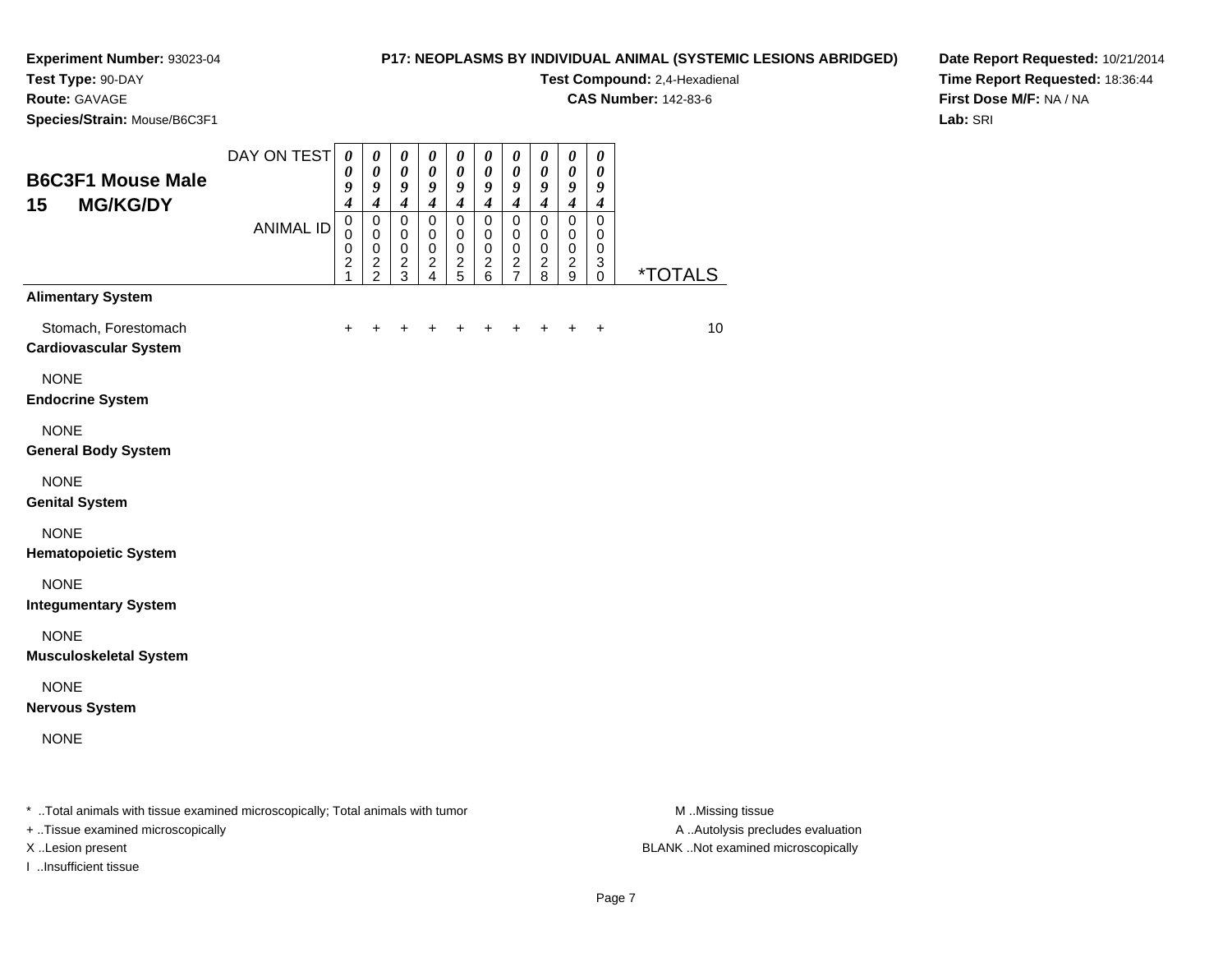#### **P17: NEOPLASMS BY INDIVIDUAL ANIMAL (SYSTEMIC LESIONS ABRIDGED)**

**Test Compound:** 2,4-Hexadienal **CAS Number:** 142-83-6

**Test Type:** 90-DAY

**Route:** GAVAGE

**Species/Strain:** Mouse/B6C3F1

**Date Report Requested:** 10/21/2014**Time Report Requested:** 18:36:44**First Dose M/F:** NA / NA**Lab:** SRI

| <b>B6C3F1 Mouse Male</b><br>15<br><b>MG/KG/DY</b><br><b>Respiratory System</b> | DAY ON TEST      | 0<br>0<br>9<br>4                   | 0<br>$\boldsymbol{\theta}$<br>9<br>4                                         | $\boldsymbol{\theta}$<br>$\boldsymbol{\theta}$<br>9<br>4 | 0<br>$\boldsymbol{\theta}$<br>9<br>$\boldsymbol{4}$    | 0<br>$\boldsymbol{\theta}$<br>9<br>4         | 0<br>0<br>9<br>4                             | 0<br>0<br>9<br>4                                | 0<br>0<br>9<br>4      | $\boldsymbol{\theta}$<br>0<br>9<br>4 | 0<br>0<br>9<br>4             |                       |
|--------------------------------------------------------------------------------|------------------|------------------------------------|------------------------------------------------------------------------------|----------------------------------------------------------|--------------------------------------------------------|----------------------------------------------|----------------------------------------------|-------------------------------------------------|-----------------------|--------------------------------------|------------------------------|-----------------------|
|                                                                                | <b>ANIMAL ID</b> | 0<br>0<br>0<br>$\overline{c}$<br>4 | 0<br>$\mathbf 0$<br>$\mathbf 0$<br>$\overline{\mathbf{c}}$<br>$\mathfrak{p}$ | 0<br>$\mathbf 0$<br>$\mathbf 0$<br>$\overline{2}$<br>3   | 0<br>$\mathbf 0$<br>$\mathbf 0$<br>$\overline{c}$<br>4 | 0<br>0<br>$\mathbf 0$<br>$\overline{c}$<br>5 | 0<br>0<br>$\mathbf 0$<br>$\overline{c}$<br>6 | 0<br>0<br>0<br>$\overline{c}$<br>$\overline{7}$ | 0<br>0<br>0<br>2<br>8 | 0<br>0<br>0<br>$\boldsymbol{2}$<br>9 | 0<br>0<br>0<br>3<br>$\Omega$ | <i><b>*TOTALS</b></i> |
|                                                                                |                  |                                    |                                                                              |                                                          |                                                        |                                              |                                              |                                                 |                       |                                      |                              |                       |
| Nose<br><b>Special Senses System</b>                                           |                  | $\ddot{}$                          | +                                                                            | ٠                                                        | ٠                                                      | ÷                                            | ÷                                            | ÷                                               | ÷                     | ÷                                    | $\div$                       | 10                    |
| <b>NONE</b><br><b>Urinary System</b>                                           |                  |                                    |                                                                              |                                                          |                                                        |                                              |                                              |                                                 |                       |                                      |                              |                       |
| <b>NONE</b><br><b>SYSTEMIC LESIONS</b>                                         |                  |                                    |                                                                              |                                                          |                                                        |                                              |                                              |                                                 |                       |                                      |                              |                       |
| Multiple Organ                                                                 |                  | ٠                                  |                                                                              |                                                          |                                                        |                                              |                                              |                                                 |                       |                                      | +                            | 10                    |

\* ..Total animals with tissue examined microscopically; Total animals with tumor **M** . Missing tissue M ..Missing tissue

+ ..Tissue examined microscopically

I ..Insufficient tissue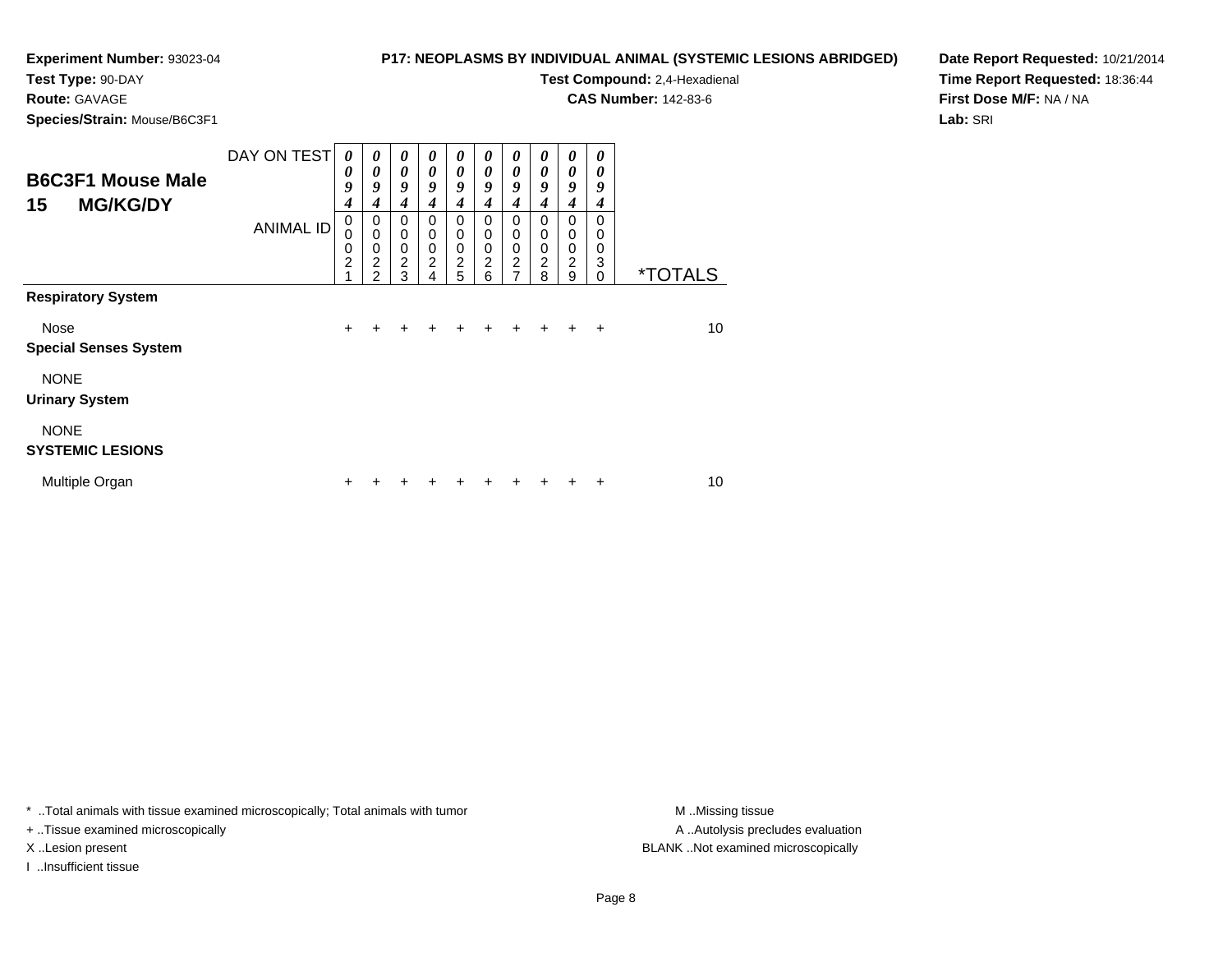#### **P17: NEOPLASMS BY INDIVIDUAL ANIMAL (SYSTEMIC LESIONS ABRIDGED)**

**Test Compound:** 2,4-Hexadienal

**CAS Number:** 142-83-6

**Date Report Requested:** 10/21/2014**Time Report Requested:** 18:36:44**First Dose M/F:** NA / NA**Lab:** SRI

**Test Type:** 90-DAY**Route:** GAVAGE**Species/Strain:** Mouse/B6C3F1

| <b>B6C3F1 Mouse Male</b><br><b>MG/KG/DY</b><br>30    | DAY ON TEST      | $\boldsymbol{\theta}$<br>0<br>9<br>$\overline{\boldsymbol{4}}$            | $\pmb{\theta}$<br>$\boldsymbol{\theta}$<br>9<br>$\boldsymbol{4}$                     | $\boldsymbol{\theta}$<br>$\boldsymbol{\theta}$<br>9<br>$\boldsymbol{4}$ | $\boldsymbol{\theta}$<br>$\boldsymbol{\theta}$<br>9<br>$\boldsymbol{4}$     | $\boldsymbol{\theta}$<br>$\boldsymbol{\theta}$<br>9<br>$\boldsymbol{4}$ | $\boldsymbol{\theta}$<br>$\boldsymbol{\theta}$<br>9<br>$\boldsymbol{4}$ | $\pmb{\theta}$<br>$\boldsymbol{\theta}$<br>9<br>$\boldsymbol{4}$ | $\pmb{\theta}$<br>$\boldsymbol{\theta}$<br>9<br>$\boldsymbol{4}$          | $\pmb{\theta}$<br>$\boldsymbol{\theta}$<br>9<br>$\boldsymbol{4}$ | $\pmb{\theta}$<br>$\boldsymbol{\theta}$<br>9<br>$\boldsymbol{4}$ |                       |
|------------------------------------------------------|------------------|---------------------------------------------------------------------------|--------------------------------------------------------------------------------------|-------------------------------------------------------------------------|-----------------------------------------------------------------------------|-------------------------------------------------------------------------|-------------------------------------------------------------------------|------------------------------------------------------------------|---------------------------------------------------------------------------|------------------------------------------------------------------|------------------------------------------------------------------|-----------------------|
|                                                      | <b>ANIMAL ID</b> | $\pmb{0}$<br>$\mathbf 0$<br>$\mathbf 0$<br>$\ensuremath{\mathsf{3}}$<br>1 | $\pmb{0}$<br>$\mathbf 0$<br>$\pmb{0}$<br>$\ensuremath{\mathsf{3}}$<br>$\overline{2}$ | $\pmb{0}$<br>$\mathbf 0$<br>$\mathbf 0$<br>$\sqrt{3}$<br>3              | $\mathbf 0$<br>$\mathbf 0$<br>$\mathbf 0$<br>$\ensuremath{\mathsf{3}}$<br>4 | $\pmb{0}$<br>$\mathbf 0$<br>$\mathbf 0$<br>$\sqrt{3}$<br>5              | $\pmb{0}$<br>$\mathbf 0$<br>$\pmb{0}$<br>$\ensuremath{\mathsf{3}}$<br>6 | $\pmb{0}$<br>$\pmb{0}$<br>$_{3}^{\rm 0}$<br>$\overline{7}$       | $\pmb{0}$<br>$\mathbf 0$<br>$\mathbf 0$<br>$\ensuremath{\mathsf{3}}$<br>8 | $\mathsf 0$<br>$\mathbf 0$<br>$\pmb{0}$<br>$\mathbf 3$<br>9      | $\mathbf 0$<br>$\mathbf 0$<br>$\mathbf 0$<br>4<br>$\mathbf 0$    | <i><b>*TOTALS</b></i> |
| <b>Alimentary System</b>                             |                  |                                                                           |                                                                                      |                                                                         |                                                                             |                                                                         |                                                                         |                                                                  |                                                                           |                                                                  |                                                                  |                       |
| Stomach, Forestomach<br><b>Cardiovascular System</b> |                  |                                                                           |                                                                                      |                                                                         | +                                                                           | +                                                                       | +                                                                       | $\pm$                                                            | $\ddot{}$                                                                 | ÷                                                                | +                                                                | 10                    |
| <b>NONE</b><br><b>Endocrine System</b>               |                  |                                                                           |                                                                                      |                                                                         |                                                                             |                                                                         |                                                                         |                                                                  |                                                                           |                                                                  |                                                                  |                       |
| <b>NONE</b><br><b>General Body System</b>            |                  |                                                                           |                                                                                      |                                                                         |                                                                             |                                                                         |                                                                         |                                                                  |                                                                           |                                                                  |                                                                  |                       |
| <b>NONE</b><br><b>Genital System</b>                 |                  |                                                                           |                                                                                      |                                                                         |                                                                             |                                                                         |                                                                         |                                                                  |                                                                           |                                                                  |                                                                  |                       |
| <b>NONE</b><br><b>Hematopoietic System</b>           |                  |                                                                           |                                                                                      |                                                                         |                                                                             |                                                                         |                                                                         |                                                                  |                                                                           |                                                                  |                                                                  |                       |
| <b>NONE</b><br><b>Integumentary System</b>           |                  |                                                                           |                                                                                      |                                                                         |                                                                             |                                                                         |                                                                         |                                                                  |                                                                           |                                                                  |                                                                  |                       |
| <b>NONE</b><br><b>Musculoskeletal System</b>         |                  |                                                                           |                                                                                      |                                                                         |                                                                             |                                                                         |                                                                         |                                                                  |                                                                           |                                                                  |                                                                  |                       |
| <b>NONE</b><br><b>Nervous System</b>                 |                  |                                                                           |                                                                                      |                                                                         |                                                                             |                                                                         |                                                                         |                                                                  |                                                                           |                                                                  |                                                                  |                       |
| <b>NONE</b>                                          |                  |                                                                           |                                                                                      |                                                                         |                                                                             |                                                                         |                                                                         |                                                                  |                                                                           |                                                                  |                                                                  |                       |
|                                                      |                  |                                                                           |                                                                                      |                                                                         |                                                                             |                                                                         |                                                                         |                                                                  |                                                                           |                                                                  |                                                                  |                       |

\* ..Total animals with tissue examined microscopically; Total animals with tumor **M** ...Missing tissue M ...Missing tissue

+ ..Tissue examined microscopically

I ..Insufficient tissue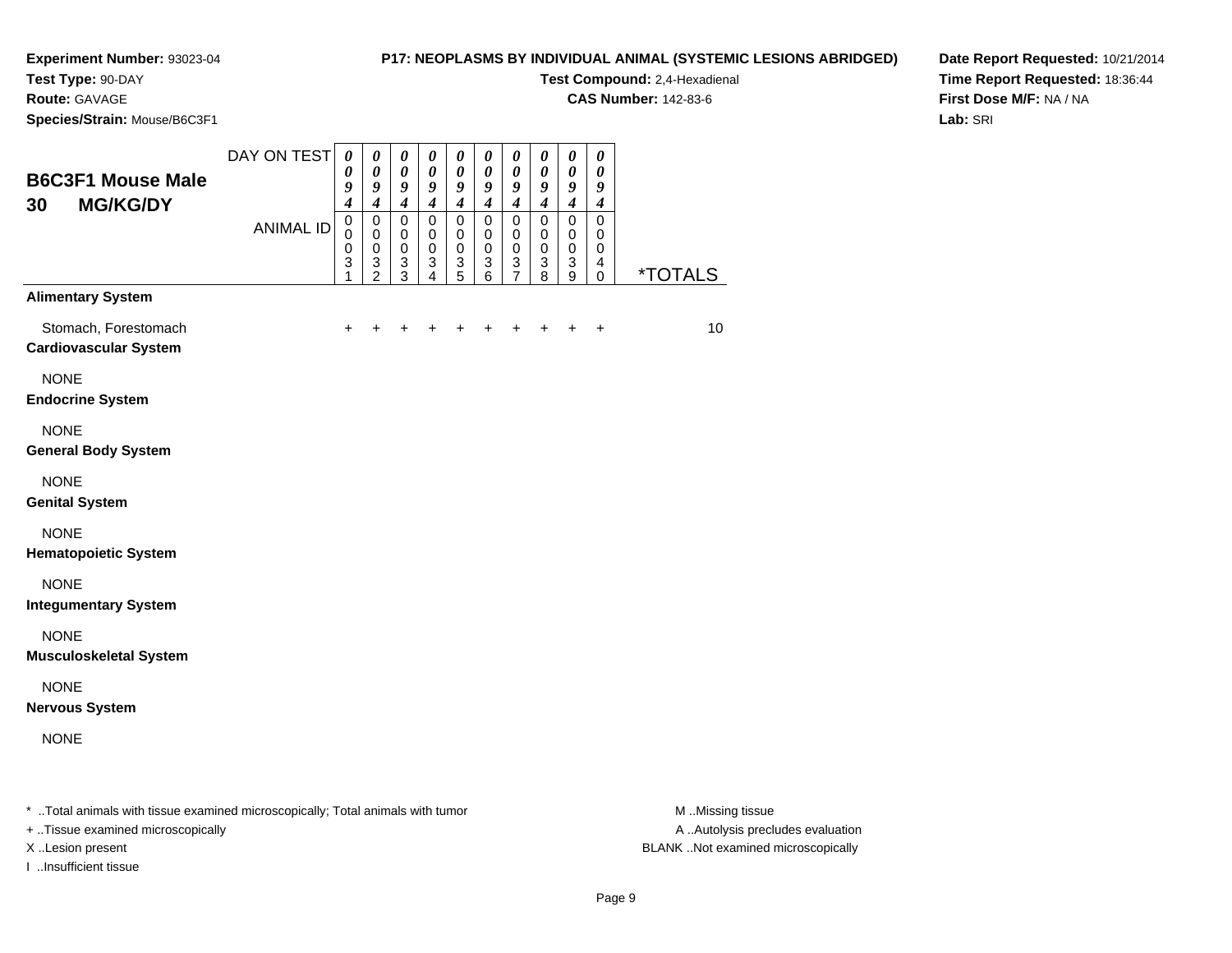#### **P17: NEOPLASMS BY INDIVIDUAL ANIMAL (SYSTEMIC LESIONS ABRIDGED)**

**Test Compound:** 2,4-Hexadienal **CAS Number:** 142-83-6

**Test Type:** 90-DAY

**Route:** GAVAGE

**Species/Strain:** Mouse/B6C3F1

**Date Report Requested:** 10/21/2014**Time Report Requested:** 18:36:44**First Dose M/F:** NA / NA

**Lab:** SRI

| <b>B6C3F1 Mouse Male</b><br><b>MG/KG/DY</b><br>30<br><b>Respiratory System</b> | DAY ON TEST      | $\boldsymbol{\theta}$<br>0<br>9<br>4 | 0<br>$\theta$<br>9<br>4                      | 0<br>$\boldsymbol{\theta}$<br>9<br>$\boldsymbol{4}$ | 0<br>$\theta$<br>9<br>4 | 0<br>$\boldsymbol{\theta}$<br>9<br>$\boldsymbol{4}$ | 0<br>$\boldsymbol{\theta}$<br>9<br>4 | 0<br>$\boldsymbol{\theta}$<br>9<br>4                               | 0<br>0<br>9<br>4      | 0<br>0<br>9<br>4      | 0<br>0<br>9<br>4             |                       |
|--------------------------------------------------------------------------------|------------------|--------------------------------------|----------------------------------------------|-----------------------------------------------------|-------------------------|-----------------------------------------------------|--------------------------------------|--------------------------------------------------------------------|-----------------------|-----------------------|------------------------------|-----------------------|
|                                                                                | <b>ANIMAL ID</b> | 0<br>0<br>0<br>3                     | 0<br>$\mathbf 0$<br>0<br>3<br>$\mathfrak{p}$ | $\mathbf 0$<br>$\mathbf 0$<br>$\pmb{0}$<br>3<br>3   | $\Omega$<br>0<br>0<br>3 | 0<br>0<br>$\pmb{0}$<br>3<br>5                       | 0<br>0<br>0<br>3<br>6                | 0<br>0<br>$\pmb{0}$<br>$\ensuremath{\mathsf{3}}$<br>$\overline{7}$ | 0<br>0<br>0<br>3<br>8 | 0<br>0<br>0<br>3<br>9 | 0<br>0<br>0<br>4<br>$\Omega$ | <i><b>*TOTALS</b></i> |
|                                                                                |                  |                                      |                                              |                                                     |                         |                                                     |                                      |                                                                    |                       |                       |                              |                       |
| Nose<br><b>Special Senses System</b>                                           |                  | $\ddot{}$                            |                                              |                                                     |                         |                                                     |                                      |                                                                    |                       |                       | $\div$                       | 10                    |
| <b>NONE</b><br><b>Urinary System</b>                                           |                  |                                      |                                              |                                                     |                         |                                                     |                                      |                                                                    |                       |                       |                              |                       |
| <b>NONE</b><br><b>SYSTEMIC LESIONS</b>                                         |                  |                                      |                                              |                                                     |                         |                                                     |                                      |                                                                    |                       |                       |                              |                       |
| Multiple Organ                                                                 |                  | ٠                                    |                                              |                                                     |                         |                                                     |                                      |                                                                    |                       |                       | ٠                            | 10                    |

\* ..Total animals with tissue examined microscopically; Total animals with tumor **M** . Missing tissue M ..Missing tissue

+ ..Tissue examined microscopically

I ..Insufficient tissue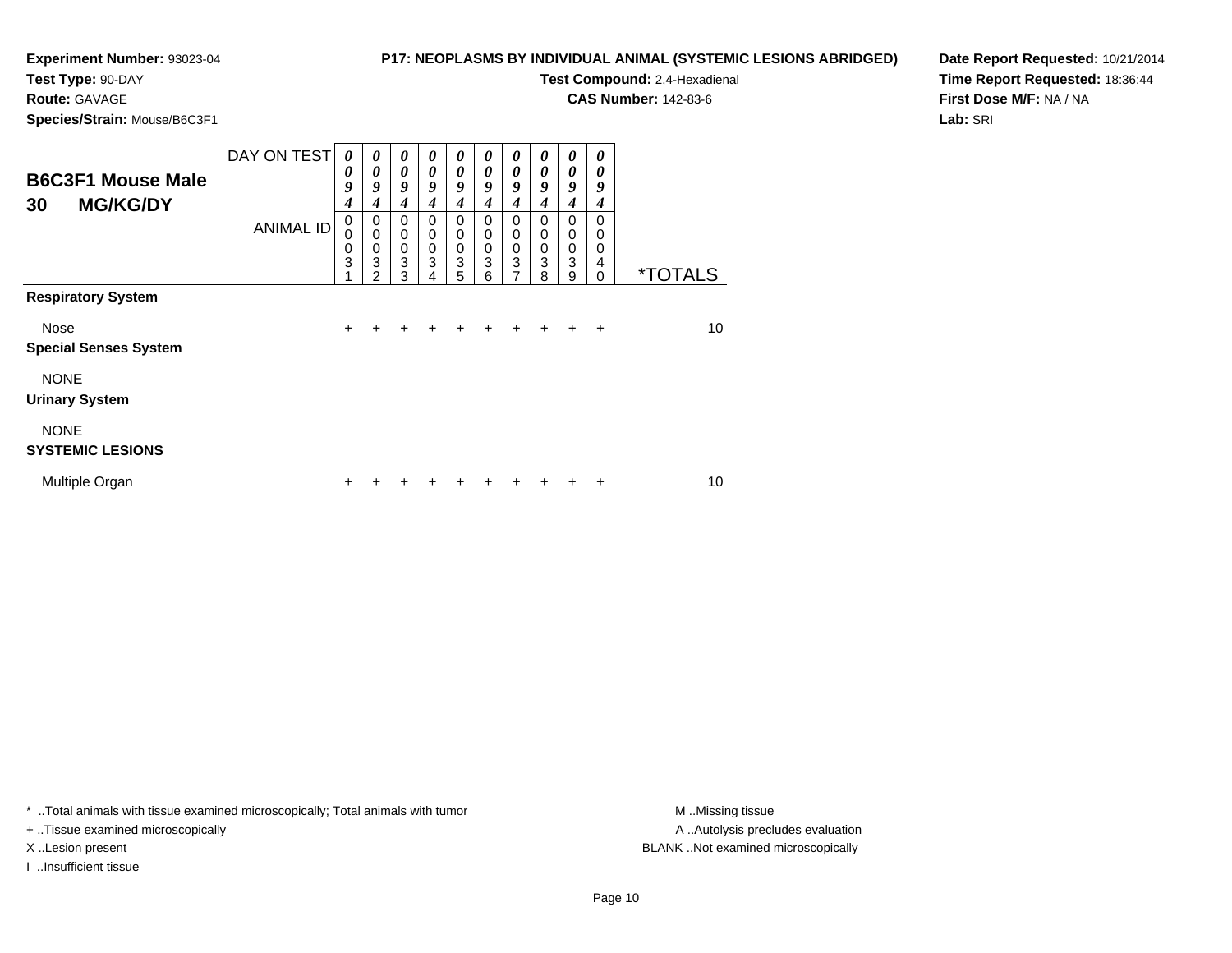**Route:** GAVAGE

#### **P17: NEOPLASMS BY INDIVIDUAL ANIMAL (SYSTEMIC LESIONS ABRIDGED)**

**Test Compound:** 2,4-Hexadienal

**CAS Number:** 142-83-6

**Species/Strain:** Mouse/B6C3F1

**Date Report Requested:** 10/21/2014**Time Report Requested:** 18:36:44**First Dose M/F:** NA / NA**Lab:** SRI

|                              | DAY ON TEST      | $\boldsymbol{\theta}$   | $\boldsymbol{\theta}$      | $\boldsymbol{\theta}$      | $\boldsymbol{\theta}$        | 0                       | 0                          | 0                          | 0                | 0                          | 0                       |                       |
|------------------------------|------------------|-------------------------|----------------------------|----------------------------|------------------------------|-------------------------|----------------------------|----------------------------|------------------|----------------------------|-------------------------|-----------------------|
| <b>B6C3F1 Mouse Male</b>     |                  | 0<br>0                  | $\boldsymbol{\theta}$<br>9 | $\boldsymbol{\theta}$<br>9 | $\boldsymbol{\theta}$<br>9   | 0<br>9                  | $\boldsymbol{\theta}$<br>9 | $\boldsymbol{\theta}$<br>9 | 0<br>9           | $\boldsymbol{\theta}$<br>9 | 0<br>9                  |                       |
| <b>MG/KG/DY</b><br>60        |                  | 4                       | $\boldsymbol{4}$           | $\boldsymbol{4}$           | $\boldsymbol{4}$             | $\boldsymbol{4}$        | $\boldsymbol{4}$           | $\boldsymbol{4}$           | $\boldsymbol{4}$ | $\boldsymbol{4}$           | $\boldsymbol{4}$        |                       |
|                              | <b>ANIMAL ID</b> | $\mathbf 0$<br>$\Omega$ | 0<br>$\mathbf 0$           | $\mathbf 0$<br>$\Omega$    | $\mathbf 0$                  | $\mathbf 0$<br>$\Omega$ | $\pmb{0}$<br>0             | 0<br>$\Omega$              | $\mathbf 0$<br>0 | $\mathbf 0$<br>$\Omega$    | $\mathbf 0$<br>$\Omega$ |                       |
|                              |                  | 0                       | $\mathbf 0$                | $\mathbf 0$                | 0<br>$\pmb{0}$               | $\mathbf 0$             | $\mathbf 0$                | 0                          | $\mathbf 0$      | $\mathbf 0$                | 0                       |                       |
|                              |                  | 4<br>6                  | 4<br>1                     | 4<br>$\overline{2}$        | $\overline{\mathbf{4}}$<br>3 | 4<br>4                  | 4<br>5                     | 4<br>7                     | 4<br>8           | 4<br>9                     | 5<br>$\mathbf 0$        | <i><b>*TOTALS</b></i> |
| <b>Alimentary System</b>     |                  |                         |                            |                            |                              |                         |                            |                            |                  |                            |                         |                       |
| Esophagus                    |                  | $\ddot{}$               |                            |                            |                              |                         |                            |                            |                  |                            |                         | 1                     |
| Gallbladder                  |                  | A                       |                            |                            |                              |                         |                            |                            |                  |                            |                         | 0                     |
| Intestine Large, Cecum       |                  | $\ddot{}$               |                            |                            |                              |                         |                            |                            |                  |                            |                         | 1                     |
| Intestine Large, Colon       |                  | $\pm$                   |                            |                            |                              |                         |                            |                            |                  |                            |                         | 1                     |
| Intestine Large, Rectum      |                  | +                       |                            |                            |                              |                         |                            |                            |                  |                            |                         | 1                     |
| Intestine Small, Duodenum    |                  | A                       |                            |                            |                              |                         |                            |                            |                  |                            |                         | 0                     |
| Intestine Small, Ileum       |                  | A                       |                            |                            |                              |                         |                            |                            |                  |                            |                         | $\mathbf 0$           |
| Intestine Small, Jejunum     |                  | A                       |                            |                            |                              |                         |                            |                            |                  |                            |                         | 0                     |
| Liver                        |                  | $\pm$                   |                            |                            |                              |                         |                            |                            |                  |                            |                         | 1                     |
| Pancreas                     |                  | $\ddot{}$               |                            |                            |                              |                         |                            |                            |                  |                            |                         | 1                     |
| <b>Salivary Glands</b>       |                  | $\ddot{}$               |                            |                            |                              |                         |                            |                            |                  |                            |                         | 1                     |
| Stomach, Forestomach         |                  | A                       | $\ddot{}$                  |                            |                              |                         |                            |                            |                  |                            | +                       | 9                     |
| Stomach, Glandular           |                  | $\ddot{}$               |                            |                            |                              |                         |                            |                            |                  |                            |                         | 1                     |
| <b>Cardiovascular System</b> |                  |                         |                            |                            |                              |                         |                            |                            |                  |                            |                         |                       |
| Heart                        |                  | +                       |                            |                            |                              |                         |                            |                            |                  |                            |                         | 1                     |
| <b>Endocrine System</b>      |                  |                         |                            |                            |                              |                         |                            |                            |                  |                            |                         |                       |
| <b>Adrenal Cortex</b>        |                  | $\ddot{}$               |                            |                            |                              |                         |                            |                            |                  |                            |                         | 1                     |
| Adrenal Medulla              |                  | M                       |                            |                            |                              |                         |                            |                            |                  |                            |                         | 0                     |
| Parathyroid Gland            |                  | M                       |                            |                            |                              |                         |                            |                            |                  |                            |                         | 0                     |
| <b>Pituitary Gland</b>       |                  |                         |                            |                            |                              |                         |                            |                            |                  |                            |                         | 0                     |

\* ..Total animals with tissue examined microscopically; Total animals with tumor **M** . Missing tissue M ..Missing tissue

+ ..Tissue examined microscopically

I ..Insufficient tissue

A ..Autolysis precludes evaluation

X ..Lesion present BLANK ..Not examined microscopically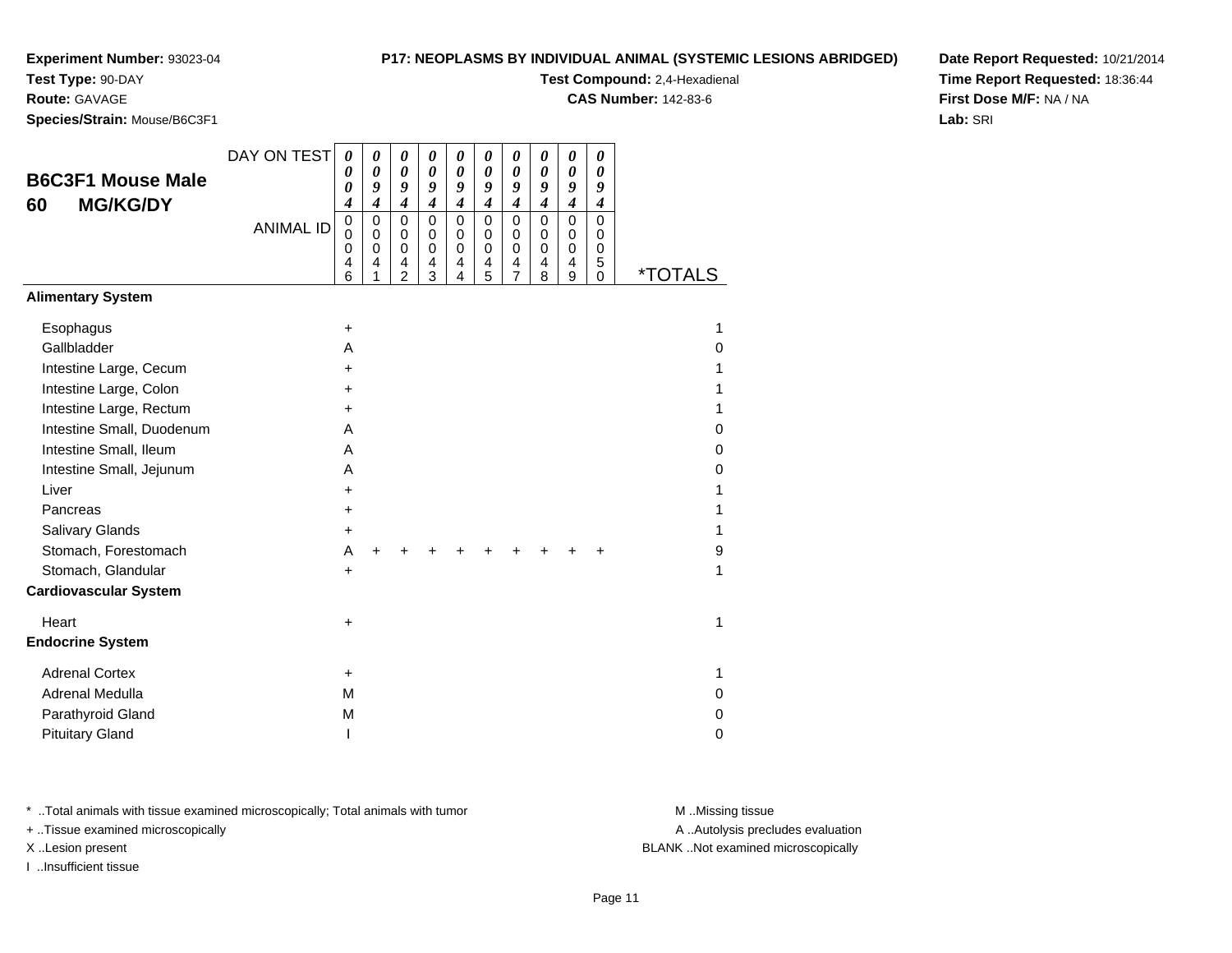#### **P17: NEOPLASMS BY INDIVIDUAL ANIMAL (SYSTEMIC LESIONS ABRIDGED)**

**Test Compound:** 2,4-Hexadienal

**CAS Number:** 142-83-6

**Date Report Requested:** 10/21/2014**Time Report Requested:** 18:36:44**First Dose M/F:** NA / NA**Lab:** SRI

**Route:** GAVAGE

| Species/Strain: Mouse/B6C3F1                       |                  |                                      |                                                                  |                                                                              |                                                                  |                                              |                                                     |                                                        |                                                                         |                                                           |                                      |                       |  |
|----------------------------------------------------|------------------|--------------------------------------|------------------------------------------------------------------|------------------------------------------------------------------------------|------------------------------------------------------------------|----------------------------------------------|-----------------------------------------------------|--------------------------------------------------------|-------------------------------------------------------------------------|-----------------------------------------------------------|--------------------------------------|-----------------------|--|
| <b>B6C3F1 Mouse Male</b><br><b>MG/KG/DY</b><br>60  | DAY ON TEST      | 0<br>$\boldsymbol{\theta}$<br>0<br>4 | $\pmb{\theta}$<br>$\boldsymbol{\theta}$<br>9<br>$\boldsymbol{4}$ | 0<br>$\pmb{\theta}$<br>9<br>$\boldsymbol{4}$                                 | $\pmb{\theta}$<br>$\boldsymbol{\theta}$<br>9<br>$\boldsymbol{4}$ | 0<br>$\pmb{\theta}$<br>9<br>$\boldsymbol{4}$ | 0<br>$\boldsymbol{\theta}$<br>9<br>$\boldsymbol{4}$ | 0<br>$\pmb{\theta}$<br>9<br>$\boldsymbol{4}$           | $\boldsymbol{\theta}$<br>$\boldsymbol{\theta}$<br>9<br>$\boldsymbol{4}$ | $\pmb{\theta}$<br>$\pmb{\theta}$<br>9<br>$\boldsymbol{4}$ | 0<br>$\boldsymbol{\theta}$<br>9<br>4 |                       |  |
|                                                    | <b>ANIMAL ID</b> | $\mathsf 0$<br>0<br>0<br>4<br>6      | $\pmb{0}$<br>0<br>$\,0\,$<br>4<br>1                              | $\mathbf 0$<br>0<br>$\mathbf 0$<br>$\overline{\mathbf{4}}$<br>$\overline{2}$ | $\mathbf 0$<br>0<br>$\pmb{0}$<br>4<br>3                          | 0<br>0<br>$\mathbf 0$<br>4<br>$\overline{4}$ | $\pmb{0}$<br>0<br>$\mathbf 0$<br>4<br>5             | $\mathsf 0$<br>0<br>$\mathbf 0$<br>4<br>$\overline{7}$ | $\mathbf 0$<br>0<br>$\mathbf 0$<br>4<br>8                               | $\mathbf 0$<br>0<br>0<br>4<br>9                           | $\mathbf 0$<br>0<br>0<br>5<br>0      | <i><b>*TOTALS</b></i> |  |
| <b>Thyroid Gland</b><br><b>General Body System</b> |                  | $\ddot{}$                            |                                                                  |                                                                              |                                                                  |                                              |                                                     |                                                        |                                                                         |                                                           |                                      |                       |  |
| <b>NONE</b><br><b>Genital System</b>               |                  |                                      |                                                                  |                                                                              |                                                                  |                                              |                                                     |                                                        |                                                                         |                                                           |                                      |                       |  |
| Epididymis                                         |                  | $\ddot{}$                            |                                                                  |                                                                              |                                                                  |                                              |                                                     |                                                        |                                                                         |                                                           |                                      | 1                     |  |
| <b>Preputial Gland</b>                             |                  | +                                    |                                                                  |                                                                              |                                                                  |                                              |                                                     |                                                        |                                                                         |                                                           |                                      | 1                     |  |
| Prostate                                           |                  | $\ddot{}$                            |                                                                  |                                                                              |                                                                  |                                              |                                                     |                                                        |                                                                         |                                                           |                                      | 1                     |  |
| <b>Seminal Vesicle</b>                             |                  | +                                    |                                                                  |                                                                              |                                                                  |                                              |                                                     |                                                        |                                                                         |                                                           |                                      | 1                     |  |
| <b>Testes</b>                                      |                  | $\ddot{}$                            |                                                                  |                                                                              |                                                                  |                                              |                                                     | $\ddot{}$                                              |                                                                         |                                                           |                                      | $\overline{2}$        |  |
| <b>Hematopoietic System</b>                        |                  |                                      |                                                                  |                                                                              |                                                                  |                                              |                                                     |                                                        |                                                                         |                                                           |                                      |                       |  |
| <b>Bone Marrow</b>                                 |                  | $\ddot{}$                            |                                                                  |                                                                              |                                                                  |                                              |                                                     |                                                        |                                                                         |                                                           |                                      | 1                     |  |
| Lymph Node, Mandibular                             |                  | $\ddot{}$                            |                                                                  |                                                                              |                                                                  |                                              |                                                     |                                                        |                                                                         |                                                           |                                      | 1                     |  |
| Lymph Node, Mesenteric                             |                  | +                                    |                                                                  |                                                                              |                                                                  |                                              |                                                     |                                                        |                                                                         |                                                           |                                      | 1                     |  |
| Spleen                                             |                  | +                                    |                                                                  |                                                                              |                                                                  |                                              |                                                     |                                                        |                                                                         |                                                           |                                      | 1                     |  |
| Thymus                                             |                  | $\ddot{}$                            |                                                                  |                                                                              |                                                                  |                                              |                                                     |                                                        |                                                                         |                                                           |                                      | 1                     |  |
| <b>Integumentary System</b>                        |                  |                                      |                                                                  |                                                                              |                                                                  |                                              |                                                     |                                                        |                                                                         |                                                           |                                      |                       |  |
| Mammary Gland                                      |                  | M                                    |                                                                  |                                                                              |                                                                  |                                              |                                                     |                                                        |                                                                         |                                                           |                                      | $\mathbf 0$           |  |
| Skin                                               |                  | +                                    |                                                                  |                                                                              |                                                                  |                                              |                                                     |                                                        |                                                                         |                                                           |                                      | 1                     |  |
| <b>Musculoskeletal System</b>                      |                  |                                      |                                                                  |                                                                              |                                                                  |                                              |                                                     |                                                        |                                                                         |                                                           |                                      |                       |  |
| <b>Bone</b>                                        |                  | $\ddot{}$                            |                                                                  |                                                                              |                                                                  |                                              |                                                     |                                                        |                                                                         |                                                           |                                      | 1                     |  |

\* ..Total animals with tissue examined microscopically; Total animals with tumor **M** . Missing tissue M ..Missing tissue A ..Autolysis precludes evaluation + ..Tissue examined microscopically X ..Lesion present BLANK ..Not examined microscopicallyI ..Insufficient tissue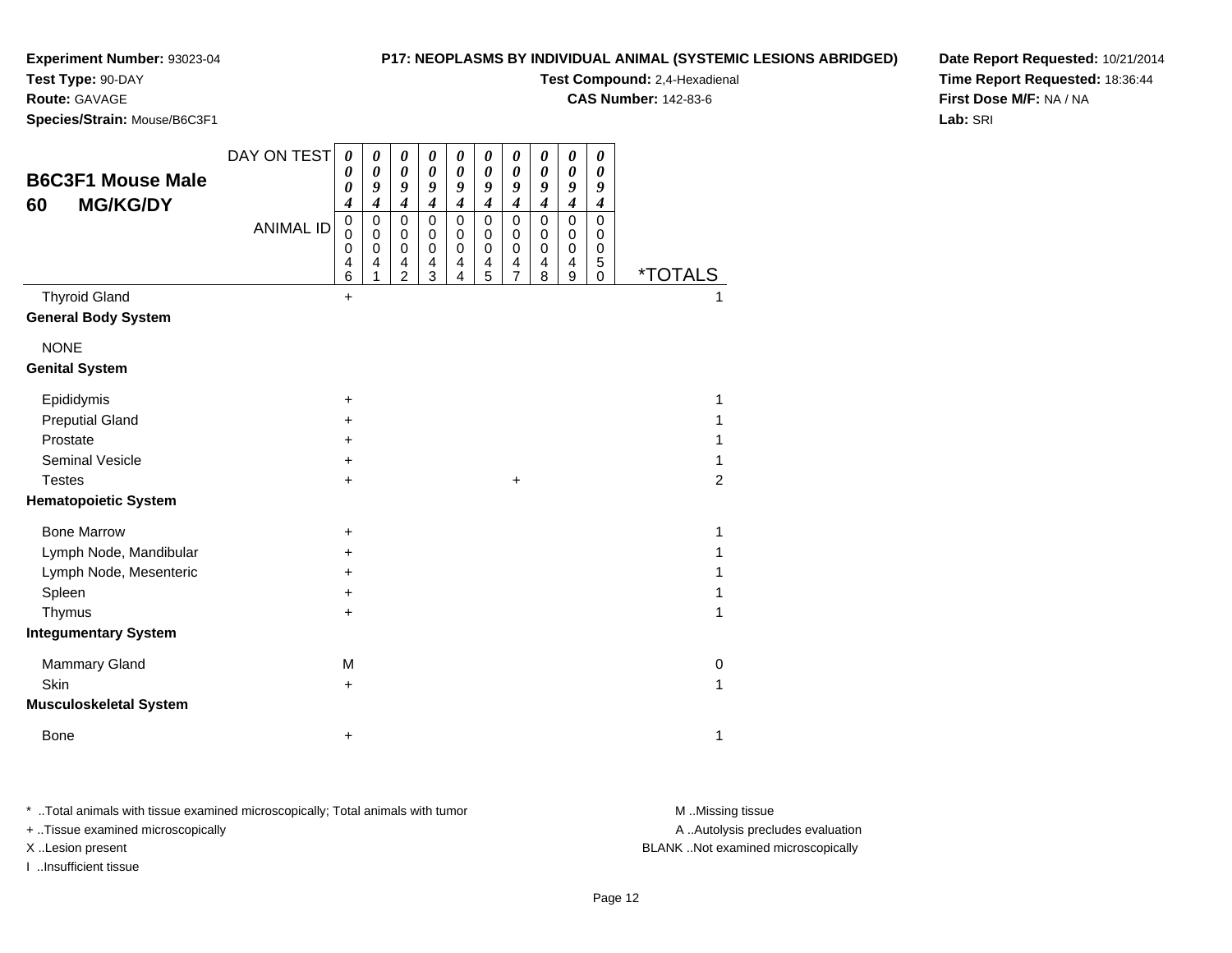#### **P17: NEOPLASMS BY INDIVIDUAL ANIMAL (SYSTEMIC LESIONS ABRIDGED)**

**Test Compound:** 2,4-Hexadienal **CAS Number:** 142-83-6

**Test Type:** 90-DAY

## **Route:** GAVAGE

**Species/Strain:** Mouse/B6C3F1

**Date Report Requested:** 10/21/2014**Time Report Requested:** 18:36:44**First Dose M/F:** NA / NA**Lab:** SRI

| <b>B6C3F1 Mouse Male</b><br><b>MG/KG/DY</b><br>60 | DAY ON TEST<br><b>ANIMAL ID</b> | 0<br>0<br>0<br>$\boldsymbol{4}$<br>$\pmb{0}$<br>$\mathbf 0$<br>0<br>$\overline{4}$<br>6 | 0<br>0<br>9<br>$\boldsymbol{4}$<br>0<br>$\mathbf 0$<br>$\mathbf 0$<br>4 | 0<br>0<br>9<br>4<br>0<br>$\boldsymbol{0}$<br>$\mathbf 0$<br>4<br>$\overline{2}$ | 0<br>0<br>9<br>4<br>0<br>$\mathbf 0$<br>$\mathbf 0$<br>4<br>3 | 0<br>$\boldsymbol{\theta}$<br>9<br>4<br>0<br>0<br>0<br>4<br>4 | 0<br>$\boldsymbol{\theta}$<br>9<br>4<br>$\Omega$<br>0<br>$\mathbf 0$<br>4<br>5 | 0<br>0<br>9<br>4<br>$\mathbf 0$<br>0<br>$\mathbf 0$<br>4<br>$\overline{7}$ | 0<br>0<br>$\boldsymbol{g}$<br>$\boldsymbol{4}$<br>$\mathbf 0$<br>0<br>$\mathbf 0$<br>4<br>8 | 0<br>0<br>$\boldsymbol{g}$<br>$\boldsymbol{4}$<br>$\mathbf 0$<br>0<br>$\pmb{0}$<br>4<br>9 | 0<br>0<br>9<br>$\boldsymbol{4}$<br>$\Omega$<br>0<br>0<br>5<br>$\Omega$ | <i><b>*TOTALS</b></i> |
|---------------------------------------------------|---------------------------------|-----------------------------------------------------------------------------------------|-------------------------------------------------------------------------|---------------------------------------------------------------------------------|---------------------------------------------------------------|---------------------------------------------------------------|--------------------------------------------------------------------------------|----------------------------------------------------------------------------|---------------------------------------------------------------------------------------------|-------------------------------------------------------------------------------------------|------------------------------------------------------------------------|-----------------------|
| <b>Nervous System</b>                             |                                 |                                                                                         |                                                                         |                                                                                 |                                                               |                                                               |                                                                                |                                                                            |                                                                                             |                                                                                           |                                                                        |                       |
| <b>Brain</b><br><b>Respiratory System</b>         |                                 | $\ddot{}$                                                                               |                                                                         |                                                                                 |                                                               |                                                               |                                                                                |                                                                            |                                                                                             |                                                                                           |                                                                        | 1                     |
|                                                   |                                 |                                                                                         |                                                                         |                                                                                 |                                                               |                                                               |                                                                                |                                                                            |                                                                                             |                                                                                           |                                                                        |                       |
| Lung                                              |                                 | $\ddot{}$                                                                               |                                                                         |                                                                                 |                                                               |                                                               |                                                                                |                                                                            |                                                                                             |                                                                                           |                                                                        | 1                     |
| <b>Nose</b>                                       |                                 | $\ddot{}$                                                                               |                                                                         |                                                                                 |                                                               |                                                               |                                                                                |                                                                            |                                                                                             |                                                                                           | $\ddot{}$                                                              | 10                    |
| Pleura                                            |                                 | +                                                                                       |                                                                         |                                                                                 |                                                               |                                                               |                                                                                |                                                                            |                                                                                             |                                                                                           |                                                                        | 1                     |
| Trachea                                           |                                 | $\pm$                                                                                   |                                                                         |                                                                                 |                                                               |                                                               |                                                                                |                                                                            |                                                                                             |                                                                                           |                                                                        | 1                     |
| <b>Special Senses System</b>                      |                                 |                                                                                         |                                                                         |                                                                                 |                                                               |                                                               |                                                                                |                                                                            |                                                                                             |                                                                                           |                                                                        |                       |
| <b>NONE</b>                                       |                                 |                                                                                         |                                                                         |                                                                                 |                                                               |                                                               |                                                                                |                                                                            |                                                                                             |                                                                                           |                                                                        |                       |
| <b>Urinary System</b>                             |                                 |                                                                                         |                                                                         |                                                                                 |                                                               |                                                               |                                                                                |                                                                            |                                                                                             |                                                                                           |                                                                        |                       |
| Kidney                                            |                                 | +                                                                                       |                                                                         |                                                                                 |                                                               |                                                               |                                                                                |                                                                            |                                                                                             |                                                                                           |                                                                        | 1                     |
| <b>Urinary Bladder</b>                            |                                 | +                                                                                       |                                                                         |                                                                                 |                                                               |                                                               |                                                                                |                                                                            |                                                                                             |                                                                                           |                                                                        |                       |
| <b>SYSTEMIC LESIONS</b>                           |                                 |                                                                                         |                                                                         |                                                                                 |                                                               |                                                               |                                                                                |                                                                            |                                                                                             |                                                                                           |                                                                        |                       |
| Multiple Organ                                    |                                 |                                                                                         |                                                                         |                                                                                 |                                                               |                                                               |                                                                                |                                                                            |                                                                                             |                                                                                           | +                                                                      | 10                    |

\* ..Total animals with tissue examined microscopically; Total animals with tumor **M** . Missing tissue M ..Missing tissue

+ ..Tissue examined microscopically

I ..Insufficient tissue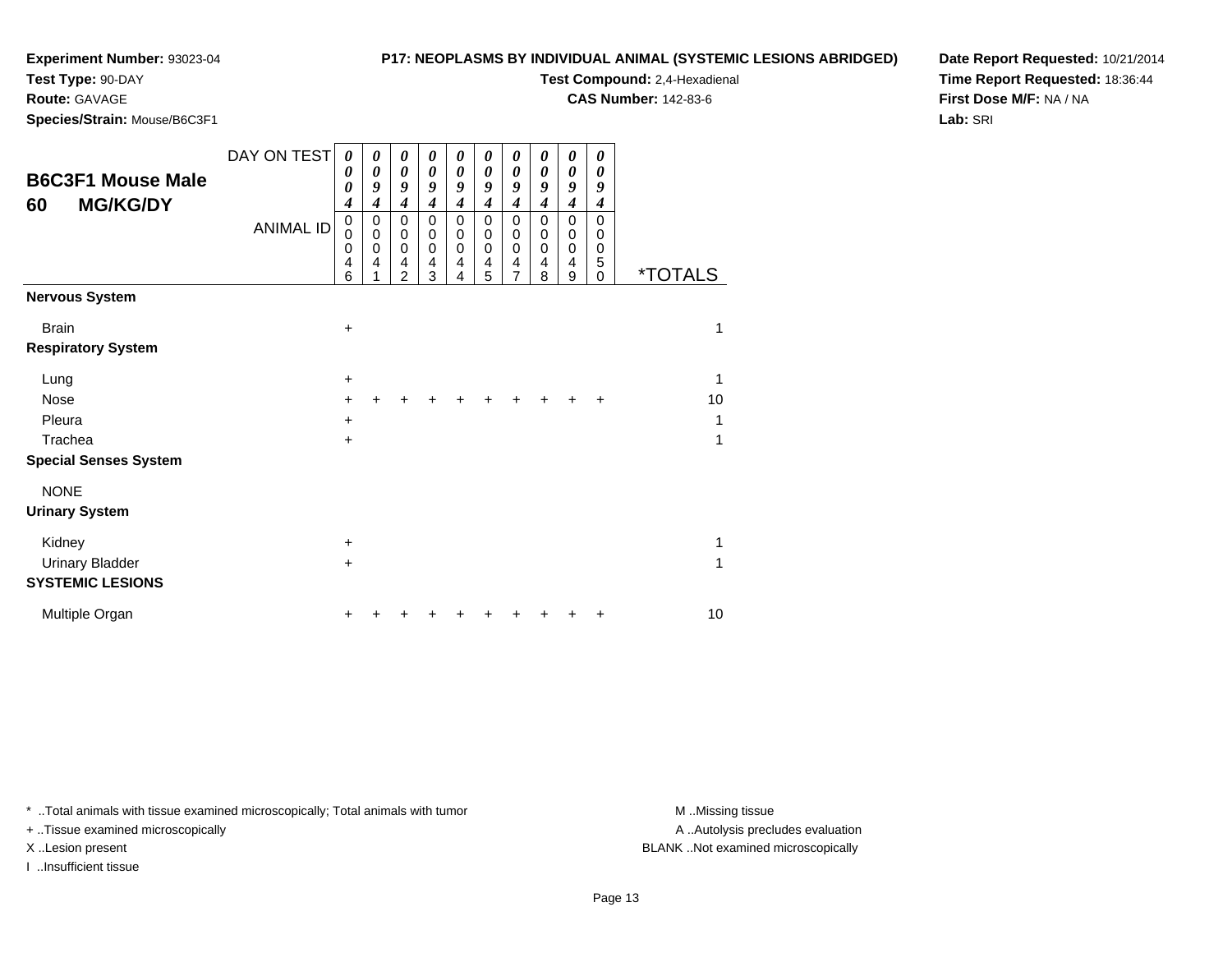# **P17: NEOPLASMS BY INDIVIDUAL ANIMAL (SYSTEMIC LESIONS ABRIDGED)**

**Test Compound:** 2,4-Hexadienal

**CAS Number:** 142-83-6

**Date Report Requested:** 10/21/2014**Time Report Requested:** 18:36:44**First Dose M/F:** NA / NA**Lab:** SRI

**Route:** GAVAGE**Species/Strain:** Mouse/B6C3F1

| DAY ON TEST      | $\boldsymbol{\theta}$<br>0<br>9                | $\pmb{\theta}$<br>$\boldsymbol{\theta}$<br>9<br>$\boldsymbol{4}$ | $\boldsymbol{\theta}$<br>$\boldsymbol{\theta}$<br>9<br>4 | $\boldsymbol{\theta}$<br>$\boldsymbol{\theta}$<br>9<br>$\boldsymbol{4}$ | $\boldsymbol{\theta}$<br>$\boldsymbol{\theta}$<br>9<br>$\boldsymbol{4}$ | $\boldsymbol{\theta}$<br>$\boldsymbol{\theta}$<br>9<br>$\boldsymbol{4}$ | $\boldsymbol{\theta}$<br>$\boldsymbol{\theta}$<br>9<br>$\boldsymbol{4}$ | 0<br>0<br>9<br>$\boldsymbol{4}$        | $\boldsymbol{\theta}$<br>$\boldsymbol{\theta}$<br>9<br>$\boldsymbol{4}$ | 0<br>0<br>9<br>$\boldsymbol{4}$     |                       |
|------------------|------------------------------------------------|------------------------------------------------------------------|----------------------------------------------------------|-------------------------------------------------------------------------|-------------------------------------------------------------------------|-------------------------------------------------------------------------|-------------------------------------------------------------------------|----------------------------------------|-------------------------------------------------------------------------|-------------------------------------|-----------------------|
| <b>ANIMAL ID</b> | $\boldsymbol{0}$<br>$\mathbf 0$<br>0<br>5<br>1 | $\mathbf 0$<br>0<br>$\pmb{0}$<br>5<br>$\mathfrak{p}$             | $\Omega$<br>0<br>$\pmb{0}$<br>5<br>3                     | $\Omega$<br>0<br>$\pmb{0}$<br>5<br>4                                    | $\mathbf 0$<br>0<br>$\pmb{0}$<br>$\frac{5}{5}$                          | 0<br>0<br>$\mathbf 0$<br>5<br>6                                         | 0<br>0<br>0<br>5<br>7                                                   | $\Omega$<br>0<br>$\mathbf 0$<br>5<br>8 | $\Omega$<br>0<br>$\mathbf 0$<br>5<br>9                                  | $\Omega$<br>0<br>0<br>6<br>$\Omega$ | <i><b>*TOTALS</b></i> |
|                  |                                                |                                                                  |                                                          |                                                                         |                                                                         |                                                                         |                                                                         |                                        |                                                                         |                                     |                       |
|                  | +                                              | +                                                                | +                                                        | +                                                                       | +                                                                       | +                                                                       | +                                                                       | ٠                                      | ٠                                                                       | ٠                                   | 10                    |
|                  | $\ddot{}$                                      | $\ddot{}$                                                        | +                                                        | +                                                                       | $\ddot{}$                                                               | $\ddot{}$                                                               | M                                                                       | $\ddot{}$                              | $\ddot{}$                                                               | $\ddot{}$                           | 9                     |
|                  | $\ddot{}$                                      | $\ddot{}$                                                        | $\ddot{}$                                                | $\ddot{}$                                                               | $\ddot{}$                                                               | $\ddot{}$                                                               | $\ddot{}$                                                               | $\ddot{}$                              | $\pm$                                                                   | +                                   | 10                    |
|                  | $\ddot{}$                                      | +                                                                | +                                                        | $\ddot{}$                                                               | $\pm$                                                                   | $\ddot{}$                                                               | +                                                                       | $\ddot{}$                              | $\ddot{}$                                                               | $\ddot{}$                           | 10                    |
|                  | $\ddot{}$                                      | $\ddot{}$                                                        | +                                                        | $\ddot{}$                                                               | $\ddot{}$                                                               | $+$                                                                     | $\ddot{}$                                                               | $\ddot{}$                              | $\ddot{}$                                                               | $\ddot{}$                           | 10                    |
|                  | +                                              | +                                                                | $\ddot{}$                                                | $\ddot{}$                                                               | $\ddot{}$                                                               | $\ddot{}$                                                               | +                                                                       | $\ddot{}$                              | $\ddot{}$                                                               | $\ddot{}$                           | 10                    |
|                  | $\ddot{}$                                      | $\ddot{}$                                                        | $\ddot{}$                                                | $\ddot{}$                                                               | $\ddot{}$                                                               | +                                                                       | $\ddot{}$                                                               | $\ddot{}$                              | $\ddot{}$                                                               | $\ddot{}$                           | 10                    |
|                  | +                                              | +                                                                | +                                                        | $\ddot{}$                                                               | +                                                                       | +                                                                       | +                                                                       | +                                      | $\ddot{}$                                                               | +                                   | 10                    |
|                  | $\ddot{}$                                      | $\ddot{}$                                                        | $\ddot{}$                                                | $\ddot{}$                                                               | $\ddot{}$                                                               | $\ddot{}$                                                               | $\ddot{}$                                                               | $\ddot{}$                              | $\ddot{}$                                                               | $\ddot{}$                           | 10                    |
|                  | $\ddot{}$                                      | +                                                                | $\ddot{}$                                                | $\ddot{}$                                                               | $\ddot{}$                                                               | $\ddot{}$                                                               | +                                                                       | $\ddot{}$                              | $\ddot{}$                                                               | $\ddot{}$                           | 10                    |
|                  | $\ddot{}$                                      | +                                                                | +                                                        | $\ddot{}$                                                               | $+$                                                                     | $\ddot{}$                                                               | $\ddot{}$                                                               | $\ddot{}$                              | $\ddot{}$                                                               | $\ddot{}$                           | 10                    |
|                  | +                                              | $\ddot{}$                                                        | +                                                        | $\ddot{}$                                                               | $\ddot{}$                                                               | $\ddot{}$                                                               | $\ddot{}$                                                               | $\ddot{}$                              | $\ddot{}$                                                               | $\ddot{}$                           | 10                    |
|                  | $\ddot{}$                                      | $\ddot{}$                                                        | $\ddot{}$                                                | $\ddot{}$                                                               | $\ddot{}$                                                               | $\ddot{}$                                                               | $\ddot{}$                                                               | $\ddot{}$                              | $\ddot{}$                                                               | $\ddot{}$                           | 10                    |
|                  |                                                |                                                                  |                                                          |                                                                         |                                                                         |                                                                         |                                                                         |                                        |                                                                         |                                     |                       |
|                  | $\ddot{}$                                      |                                                                  | +                                                        |                                                                         |                                                                         |                                                                         | +                                                                       |                                        |                                                                         | +                                   | 10                    |
|                  |                                                |                                                                  |                                                          |                                                                         |                                                                         |                                                                         |                                                                         |                                        |                                                                         |                                     |                       |
|                  | +                                              | +                                                                | +                                                        | +                                                                       | +                                                                       | +                                                                       | +                                                                       |                                        |                                                                         | +                                   | 10                    |
|                  | +                                              | $\ddot{}$                                                        | +                                                        | +                                                                       | $\ddot{}$                                                               | +                                                                       | +                                                                       | +                                      | $\ddot{}$                                                               | $\ddot{}$                           | 10                    |
|                  | $\ddot{}$                                      | $\ddot{}$                                                        | $\ddot{}$                                                | $\ddot{}$                                                               | $\ddot{}$                                                               | $\ddot{}$                                                               | +                                                                       | $\ddot{}$                              | $\ddot{}$                                                               | M                                   | 9                     |
|                  | +                                              |                                                                  | $\ddot{}$                                                | $\ddot{}$                                                               | M                                                                       | $\ddot{}$                                                               | $\ddot{}$                                                               | $\ddot{}$                              | $\ddot{}$                                                               | $\ddot{}$                           | 9                     |
|                  |                                                | 4                                                                |                                                          |                                                                         |                                                                         |                                                                         |                                                                         |                                        |                                                                         |                                     |                       |

\* ..Total animals with tissue examined microscopically; Total animals with tumor **M** . Missing tissue M ..Missing tissue

+ ..Tissue examined microscopically

I ..Insufficient tissue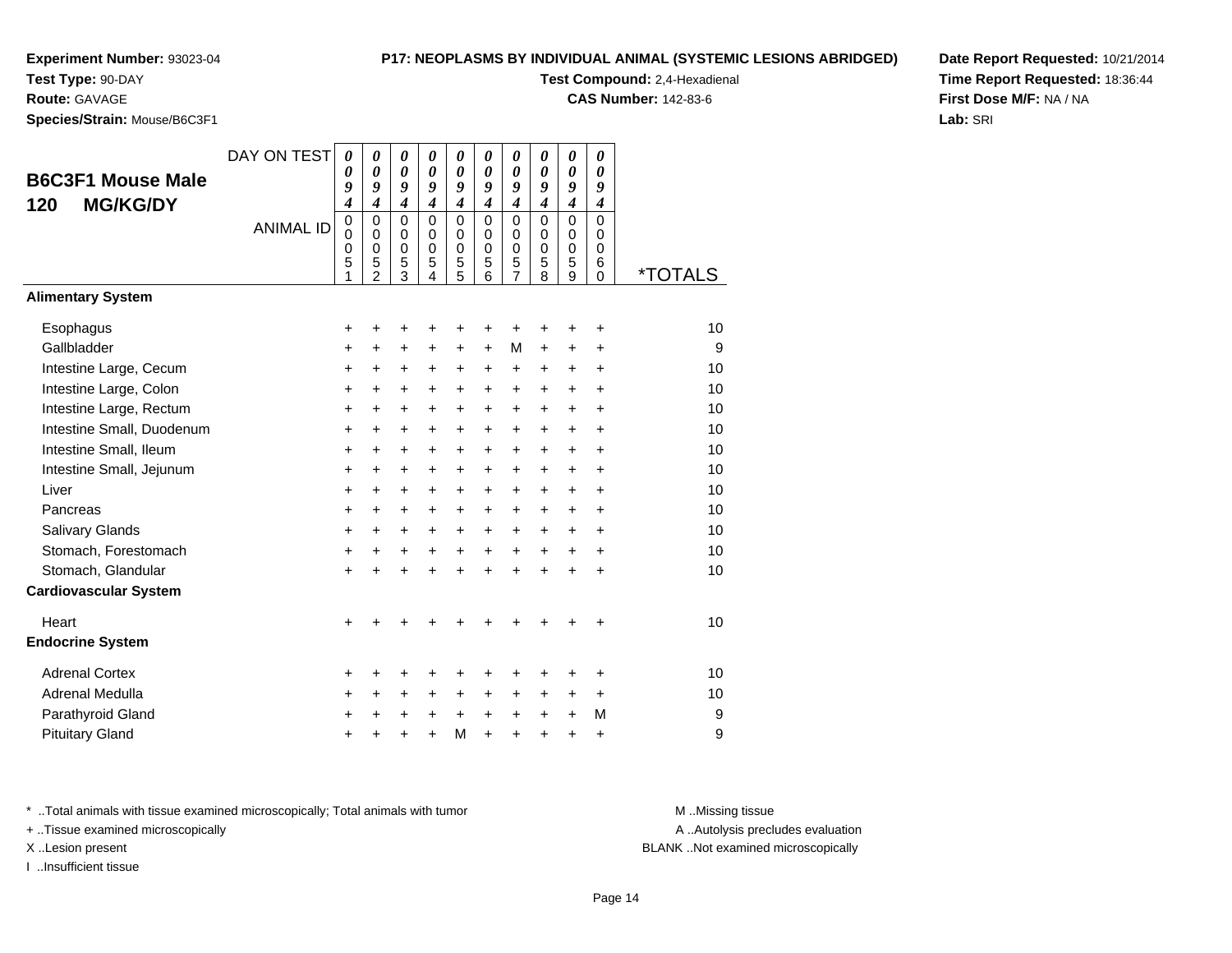**Test Type:** 90-DAY

**Route:** GAVAGE

**Species/Strain:** Mouse/B6C3F1

|  | <b>P17: NEOPLASMS BY INDIVIDUAL ANIMAL (SYSTEMIC LESIONS ABRIDGED)</b> |
|--|------------------------------------------------------------------------|
|--|------------------------------------------------------------------------|

**Test Compound:** 2,4-Hexadienal

**CAS Number:** 142-83-6

**Date Report Requested:** 10/21/2014**Time Report Requested:** 18:36:44**First Dose M/F:** NA / NA**Lab:** SRI

| <b>B6C3F1 Mouse Male</b><br><b>MG/KG/DY</b><br>120 | DAY ON TEST      | $\boldsymbol{\theta}$<br>0<br>9<br>4<br>$\mathbf 0$ | 0<br>0<br>9<br>$\overline{\boldsymbol{4}}$<br>0 | 0<br>$\boldsymbol{\theta}$<br>9<br>$\boldsymbol{4}$<br>$\mathbf 0$ | 0<br>0<br>9<br>$\overline{\boldsymbol{4}}$<br>$\mathbf 0$ | 0<br>$\boldsymbol{\theta}$<br>9<br>$\boldsymbol{4}$<br>0 | 0<br>$\boldsymbol{\theta}$<br>9<br>$\overline{\boldsymbol{4}}$<br>$\mathbf 0$ | 0<br>$\boldsymbol{\theta}$<br>9<br>$\boldsymbol{4}$<br>$\pmb{0}$ | 0<br>0<br>9<br>$\overline{\boldsymbol{4}}$<br>$\mathbf 0$ | 0<br>$\pmb{\theta}$<br>9<br>$\boldsymbol{4}$<br>$\mathbf 0$ | 0<br>$\boldsymbol{\theta}$<br>9<br>$\boldsymbol{4}$<br>$\Omega$ |                       |
|----------------------------------------------------|------------------|-----------------------------------------------------|-------------------------------------------------|--------------------------------------------------------------------|-----------------------------------------------------------|----------------------------------------------------------|-------------------------------------------------------------------------------|------------------------------------------------------------------|-----------------------------------------------------------|-------------------------------------------------------------|-----------------------------------------------------------------|-----------------------|
|                                                    | <b>ANIMAL ID</b> | $\mathbf 0$<br>0<br>5<br>1                          | $\mathbf 0$<br>0<br>5<br>2                      | $\mathbf 0$<br>0<br>$\frac{5}{3}$                                  | $\mathbf 0$<br>$\mathbf 0$<br>5<br>4                      | $\mathbf 0$<br>0<br>5<br>$\overline{5}$                  | $\Omega$<br>$\mathbf 0$<br>5<br>6                                             | $\pmb{0}$<br>$\pmb{0}$<br>5<br>$\overline{7}$                    | $\mathbf 0$<br>$\mathbf 0$<br>5<br>8                      | $\mathbf 0$<br>$\mathbf 0$<br>5<br>9                        | $\Omega$<br>0<br>6<br>$\mathbf 0$                               | <i><b>*TOTALS</b></i> |
| <b>Thyroid Gland</b><br><b>General Body System</b> |                  | $\ddot{}$                                           | $\ddot{}$                                       | $\ddot{}$                                                          | $\ddot{}$                                                 | $\ddot{}$                                                | $\ddot{}$                                                                     | $\ddot{}$                                                        | $\ddot{}$                                                 | $\ddot{}$                                                   | M                                                               | 9                     |
| <b>NONE</b><br><b>Genital System</b>               |                  |                                                     |                                                 |                                                                    |                                                           |                                                          |                                                                               |                                                                  |                                                           |                                                             |                                                                 |                       |
| Epididymis                                         |                  | +                                                   | +                                               | +                                                                  | +                                                         | +                                                        | +                                                                             | +                                                                | +                                                         | +                                                           | +                                                               | 10                    |
| <b>Preputial Gland</b>                             |                  | +                                                   | $\ddot{}$                                       | $\ddot{}$                                                          | +                                                         | +                                                        | +                                                                             | +                                                                | +                                                         | +                                                           | +                                                               | 10                    |
| Prostate                                           |                  | +                                                   | +                                               | +                                                                  | $\ddot{}$                                                 | $\ddot{}$                                                | $\ddot{}$                                                                     | $\ddot{}$                                                        | $+$                                                       | +                                                           | +                                                               | 10                    |
| <b>Seminal Vesicle</b>                             |                  | +                                                   | $\ddot{}$                                       | +                                                                  | +                                                         | +                                                        | $\ddot{}$                                                                     | $\ddot{}$                                                        | $\ddot{}$                                                 | +                                                           | +                                                               | 10                    |
| <b>Testes</b>                                      |                  | $\ddot{}$                                           |                                                 | $\ddot{}$                                                          | $\ddot{}$                                                 | $\ddot{}$                                                | $\ddot{}$                                                                     | $\ddot{}$                                                        | $\ddot{}$                                                 | $\ddot{}$                                                   | $\ddot{}$                                                       | 10                    |
| <b>Hematopoietic System</b>                        |                  |                                                     |                                                 |                                                                    |                                                           |                                                          |                                                                               |                                                                  |                                                           |                                                             |                                                                 |                       |
| <b>Bone Marrow</b>                                 |                  | +                                                   | +                                               | +                                                                  | +                                                         | +                                                        | +                                                                             | +                                                                |                                                           | +                                                           | +                                                               | 10                    |
| Lymph Node, Mandibular                             |                  | +                                                   | $\ddot{}$                                       | $\ddot{}$                                                          | +                                                         | +                                                        | $\ddot{}$                                                                     | $+$                                                              | $+$                                                       | $\pm$                                                       | +                                                               | 10                    |
| Lymph Node, Mesenteric                             |                  | +                                                   | $\ddot{}$                                       | +                                                                  | +                                                         | $\ddot{}$                                                | $\ddot{}$                                                                     | $\ddot{}$                                                        | +                                                         | +                                                           | +                                                               | 10                    |
| Spleen                                             |                  | +                                                   | +                                               | +                                                                  | +                                                         | +                                                        | $\ddot{}$                                                                     | $\ddot{}$                                                        | $\ddot{}$                                                 | $\ddot{}$                                                   | $\ddot{}$                                                       | 10                    |
| Thymus                                             |                  | $\ddot{}$                                           |                                                 |                                                                    |                                                           | $\ddot{}$                                                | $\ddot{}$                                                                     | $\ddot{}$                                                        | $\ddot{}$                                                 | $\ddot{}$                                                   | $\ddot{}$                                                       | 10                    |
| <b>Integumentary System</b>                        |                  |                                                     |                                                 |                                                                    |                                                           |                                                          |                                                                               |                                                                  |                                                           |                                                             |                                                                 |                       |
| <b>Mammary Gland</b>                               |                  | M                                                   | M                                               | M                                                                  | М                                                         | M                                                        | М                                                                             | M                                                                | M                                                         | M                                                           | M                                                               | $\Omega$              |
| Skin                                               |                  | $\ddot{}$                                           |                                                 | +                                                                  | +                                                         | +                                                        | +                                                                             | +                                                                | +                                                         | +                                                           | +                                                               | 10                    |
| <b>Musculoskeletal System</b>                      |                  |                                                     |                                                 |                                                                    |                                                           |                                                          |                                                                               |                                                                  |                                                           |                                                             |                                                                 |                       |
| <b>Bone</b>                                        |                  | +                                                   |                                                 |                                                                    |                                                           | ٠                                                        | ٠                                                                             |                                                                  |                                                           | ٠                                                           | +                                                               | 10                    |

\* ..Total animals with tissue examined microscopically; Total animals with tumor **M** ..Missing tissue M ..Missing tissue

+ ..Tissue examined microscopically

I ..Insufficient tissue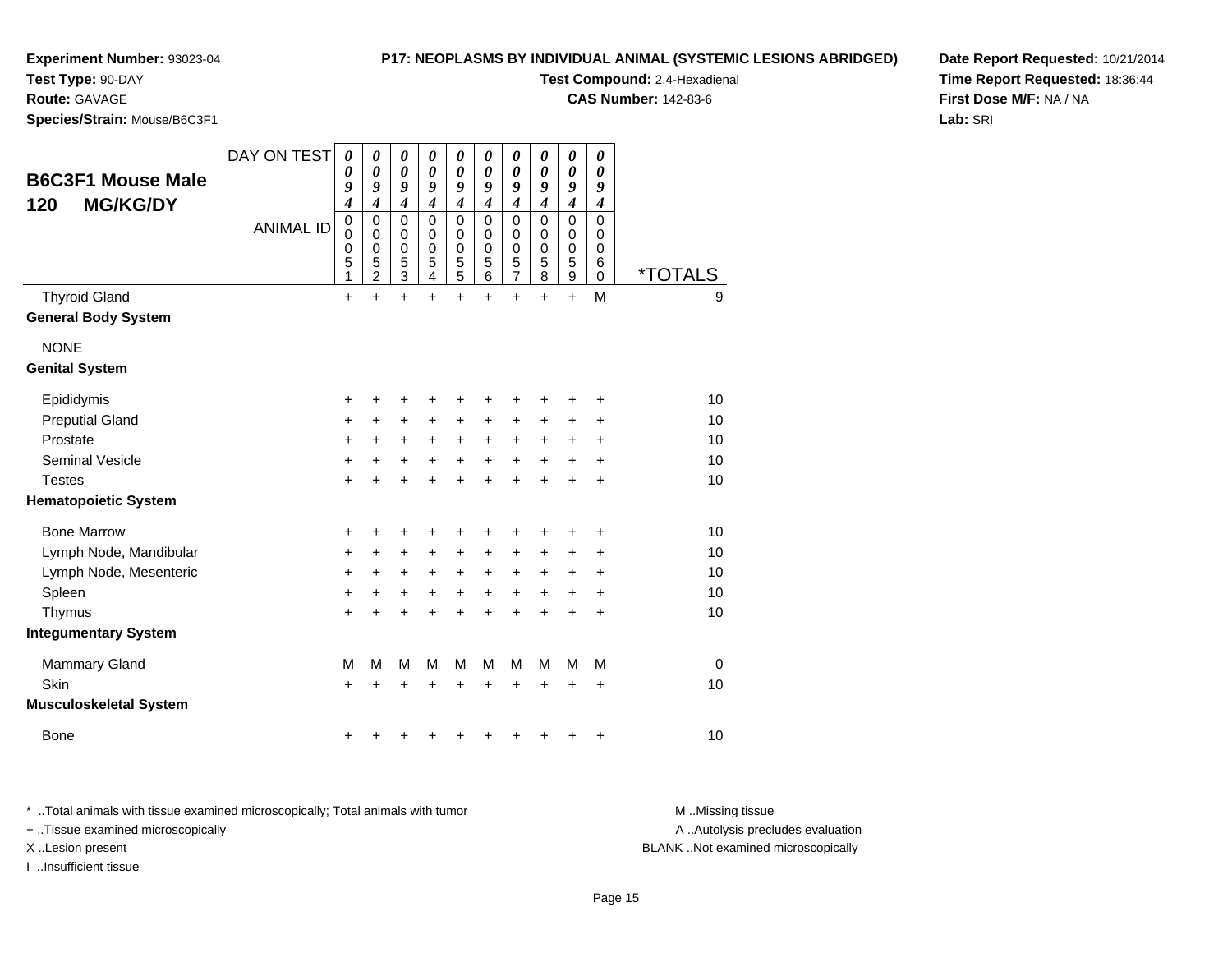#### **P17: NEOPLASMS BY INDIVIDUAL ANIMAL (SYSTEMIC LESIONS ABRIDGED)**

**Test Compound:** 2,4-Hexadienal **CAS Number:** 142-83-6

**Test Type:** 90-DAY

**Route:** GAVAGE

**Species/Strain:** Mouse/B6C3F1

**Date Report Requested:** 10/21/2014**Time Report Requested:** 18:36:45**First Dose M/F:** NA / NA**Lab:** SRI

| <b>B6C3F1 Mouse Male</b><br><b>MG/KG/DY</b><br>120 | DAY ON TEST<br><b>ANIMAL ID</b> | 0<br>0<br>9<br>4<br>$\mathbf 0$<br>0<br>$\mathbf 0$<br>5 | 0<br>0<br>9<br>$\boldsymbol{4}$<br>0<br>0<br>$\mathbf 0$<br>5<br>2 | 0<br>0<br>9<br>$\boldsymbol{4}$<br>0<br>0<br>$\pmb{0}$<br>5<br>3 | 0<br>0<br>9<br>$\boldsymbol{4}$<br>0<br>0<br>$\mathbf 0$<br>5<br>4 | 0<br>0<br>9<br>$\boldsymbol{4}$<br>0<br>0<br>$\mathbf 0$<br>5<br>5 | 0<br>0<br>9<br>$\boldsymbol{4}$<br>0<br>0<br>0<br>5<br>6 | 0<br>0<br>9<br>$\boldsymbol{4}$<br>0<br>0<br>0<br>5<br>$\overline{7}$ | 0<br>0<br>9<br>$\boldsymbol{4}$<br>0<br>0<br>0<br>5<br>8 | 0<br>0<br>9<br>$\boldsymbol{4}$<br>0<br>0<br>$\boldsymbol{0}$<br>5<br>9 | 0<br>$\boldsymbol{\theta}$<br>9<br>$\boldsymbol{4}$<br>0<br>0<br>0<br>6<br>$\Omega$ | <i><b>*TOTALS</b></i>      |
|----------------------------------------------------|---------------------------------|----------------------------------------------------------|--------------------------------------------------------------------|------------------------------------------------------------------|--------------------------------------------------------------------|--------------------------------------------------------------------|----------------------------------------------------------|-----------------------------------------------------------------------|----------------------------------------------------------|-------------------------------------------------------------------------|-------------------------------------------------------------------------------------|----------------------------|
| <b>Nervous System</b>                              |                                 |                                                          |                                                                    |                                                                  |                                                                    |                                                                    |                                                          |                                                                       |                                                          |                                                                         |                                                                                     |                            |
| <b>Brain</b><br><b>Respiratory System</b>          |                                 | +                                                        |                                                                    |                                                                  |                                                                    |                                                                    |                                                          |                                                                       |                                                          |                                                                         | ÷                                                                                   | 10                         |
| Lung                                               |                                 | +                                                        | +                                                                  | M                                                                | +                                                                  | +                                                                  | +                                                        | +                                                                     |                                                          |                                                                         | +                                                                                   | 9                          |
| <b>Nose</b>                                        |                                 | $\ddot{}$                                                | $+$                                                                | $\ddot{}$                                                        | $+$                                                                | $\ddot{}$                                                          | $+$                                                      | $\ddot{}$                                                             | $+$                                                      | $\ddot{}$                                                               | $\ddot{}$                                                                           | 10                         |
| Trachea                                            |                                 | $\ddot{}$                                                |                                                                    | $\ddot{}$                                                        | ÷                                                                  | $\ddot{}$                                                          | $\ddot{}$                                                | $\ddot{}$                                                             | $\ddot{}$                                                | $\div$                                                                  | $\ddot{}$                                                                           | 10                         |
| <b>Special Senses System</b>                       |                                 |                                                          |                                                                    |                                                                  |                                                                    |                                                                    |                                                          |                                                                       |                                                          |                                                                         |                                                                                     |                            |
| <b>NONE</b>                                        |                                 |                                                          |                                                                    |                                                                  |                                                                    |                                                                    |                                                          |                                                                       |                                                          |                                                                         |                                                                                     |                            |
| <b>Urinary System</b>                              |                                 |                                                          |                                                                    |                                                                  |                                                                    |                                                                    |                                                          |                                                                       |                                                          |                                                                         |                                                                                     |                            |
| Kidney                                             |                                 | +                                                        |                                                                    |                                                                  |                                                                    | +                                                                  |                                                          |                                                                       |                                                          |                                                                         | ٠                                                                                   | 10                         |
| <b>Urinary Bladder</b>                             |                                 | $\ddot{}$                                                |                                                                    |                                                                  |                                                                    | $\ddot{}$                                                          | $\ddot{}$                                                | $\ddot{}$                                                             | $\ddot{}$                                                | $+$                                                                     | $\ddot{}$                                                                           | 10                         |
| <b>SYSTEMIC LESIONS</b>                            |                                 |                                                          |                                                                    |                                                                  |                                                                    |                                                                    |                                                          |                                                                       |                                                          |                                                                         |                                                                                     |                            |
| Multiple Organ                                     |                                 | +                                                        |                                                                    |                                                                  |                                                                    |                                                                    | +                                                        |                                                                       |                                                          |                                                                         |                                                                                     | 10                         |
|                                                    |                                 |                                                          |                                                                    |                                                                  |                                                                    |                                                                    |                                                          |                                                                       |                                                          |                                                                         |                                                                                     | ***<br>***END OF MALE DATA |

\* ..Total animals with tissue examined microscopically; Total animals with tumor **M** . Missing tissue M ..Missing tissue

+ ..Tissue examined microscopically

I ..Insufficient tissue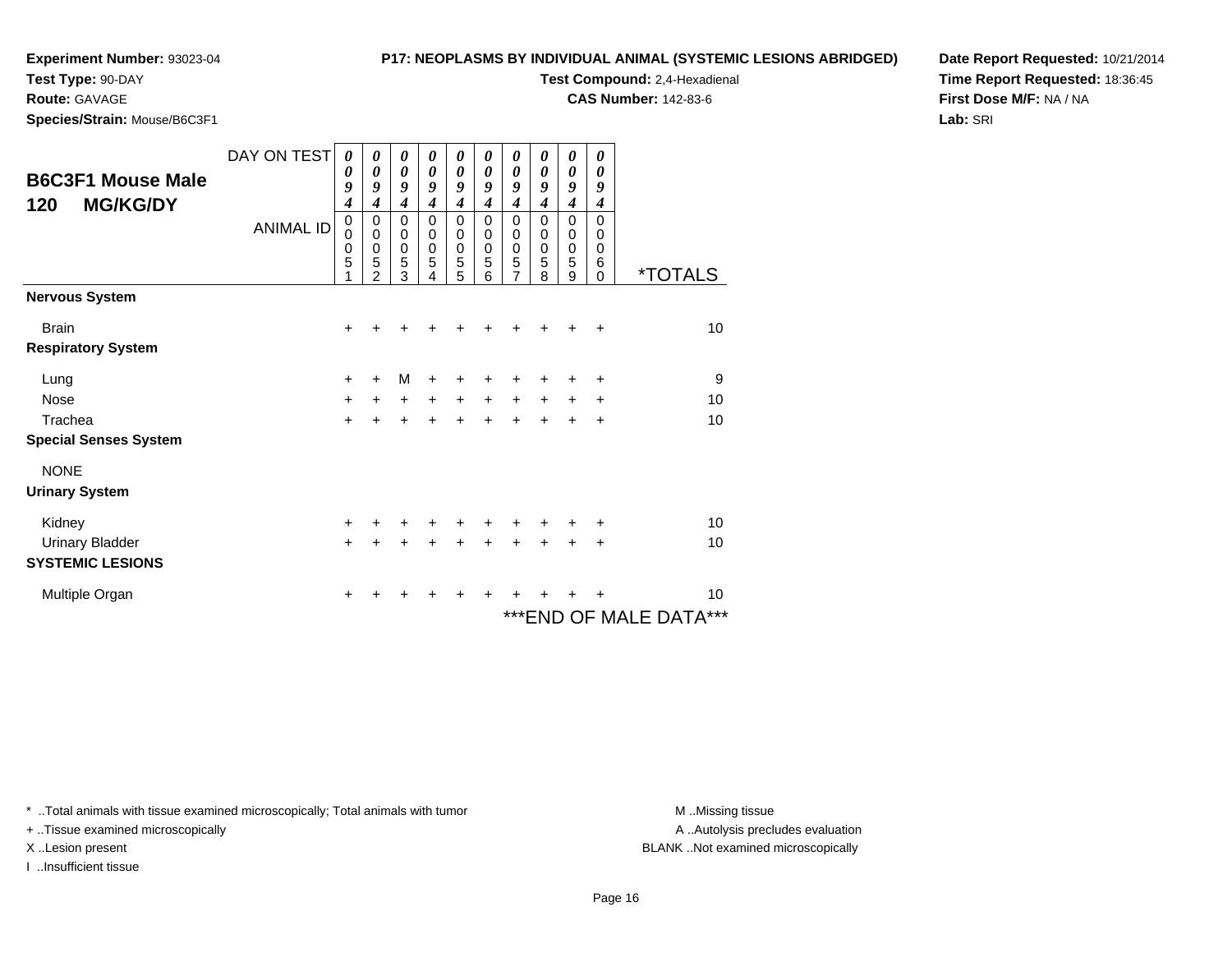# **P17: NEOPLASMS BY INDIVIDUAL ANIMAL (SYSTEMIC LESIONS ABRIDGED)**

**Test Compound:** 2,4-Hexadienal

**CAS Number:** 142-83-6

**Date Report Requested:** 10/21/2014**Time Report Requested:** 18:36:45**First Dose M/F:** NA / NA**Lab:** SRI

**Species/Strain:** Mouse/B6C3F1

**Test Type:** 90-DAY**Route:** GAVAGE

| colcaroti allii. Modsc/Doool T                     |                  |                                                          |                                                                         |                                                     |                                                     |                                                                         |                                                                                    |                                                                  |                                               |                                                     |                                                               |                       |
|----------------------------------------------------|------------------|----------------------------------------------------------|-------------------------------------------------------------------------|-----------------------------------------------------|-----------------------------------------------------|-------------------------------------------------------------------------|------------------------------------------------------------------------------------|------------------------------------------------------------------|-----------------------------------------------|-----------------------------------------------------|---------------------------------------------------------------|-----------------------|
| <b>B6C3F1 Mouse Female</b><br><b>MG/KG/DY</b><br>0 | DAY ON TEST      | $\boldsymbol{\theta}$<br>$\boldsymbol{\theta}$<br>9<br>4 | $\boldsymbol{\theta}$<br>$\boldsymbol{\theta}$<br>9<br>$\boldsymbol{4}$ | 0<br>$\boldsymbol{\theta}$<br>9<br>$\boldsymbol{4}$ | 0<br>$\boldsymbol{\theta}$<br>9<br>$\boldsymbol{4}$ | $\boldsymbol{\theta}$<br>$\boldsymbol{\theta}$<br>9<br>$\boldsymbol{4}$ | $\boldsymbol{\theta}$<br>$\boldsymbol{\theta}$<br>9<br>$\overline{\boldsymbol{4}}$ | $\pmb{\theta}$<br>$\boldsymbol{\theta}$<br>9<br>$\boldsymbol{4}$ | 0<br>0<br>9<br>$\boldsymbol{4}$               | 0<br>$\boldsymbol{\theta}$<br>9<br>$\boldsymbol{4}$ | 0<br>0<br>9<br>$\boldsymbol{4}$                               |                       |
|                                                    | <b>ANIMAL ID</b> | $\mathbf 0$<br>0<br>$\pmb{0}$<br>6<br>1                  | $\Omega$<br>0<br>$\pmb{0}$<br>6<br>$\overline{2}$                       | $\Omega$<br>0<br>$\pmb{0}$<br>$6\phantom{1}6$<br>3  | $\Omega$<br>$\Omega$<br>$\Omega$<br>6<br>4          | $\Omega$<br>0<br>$\mathbf 0$<br>$6\phantom{1}6$<br>5                    | $\Omega$<br>0<br>$\mathbf 0$<br>$6\phantom{1}6$<br>6                               | $\Omega$<br>0<br>$\mathsf 0$<br>6<br>$\overline{7}$              | $\Omega$<br>$\Omega$<br>$\mathbf 0$<br>6<br>8 | $\Omega$<br>0<br>$\mathbf 0$<br>6<br>9              | $\Omega$<br>0<br>$\mathbf 0$<br>$\overline{7}$<br>$\mathbf 0$ | <i><b>*TOTALS</b></i> |
| <b>Alimentary System</b>                           |                  |                                                          |                                                                         |                                                     |                                                     |                                                                         |                                                                                    |                                                                  |                                               |                                                     |                                                               |                       |
| Esophagus                                          |                  | +                                                        | $\ddot{}$                                                               | М                                                   | $\ddot{}$                                           | +                                                                       | +                                                                                  | +                                                                | +                                             | +                                                   | +                                                             | 9                     |
| Gallbladder                                        |                  | M                                                        | $\ddot{}$                                                               | +                                                   | +                                                   | +                                                                       | $\pm$                                                                              | +                                                                | +                                             | +                                                   | $\ddot{}$                                                     | 9                     |
| Intestine Large, Cecum                             |                  | +                                                        | +                                                                       | +                                                   | +                                                   | +                                                                       | +                                                                                  | +                                                                | +                                             | +                                                   | $\ddot{}$                                                     | 10                    |
| Intestine Large, Colon                             |                  | $\ddot{}$                                                | +                                                                       | +                                                   | $\ddot{}$                                           | $\ddot{}$                                                               | $\ddot{}$                                                                          | $\ddot{}$                                                        | $\ddot{}$                                     | $\ddot{}$                                           | $\ddot{}$                                                     | 10                    |
| Intestine Large, Rectum                            |                  | $\ddot{}$                                                | $+$                                                                     | $\ddot{}$                                           | $\ddot{}$                                           | $\ddot{}$                                                               | $+$                                                                                | $\ddot{}$                                                        | $\ddot{}$                                     | $\ddot{}$                                           | $\ddot{}$                                                     | 10                    |
| Intestine Small, Duodenum                          |                  | +                                                        | $\ddot{}$                                                               | $\ddot{}$                                           | $\ddot{}$                                           | $\ddot{}$                                                               | $\ddot{}$                                                                          | $\pm$                                                            | $\ddot{}$                                     | $\ddot{}$                                           | $\ddot{}$                                                     | 10                    |
| Intestine Small, Ileum                             |                  | $\ddot{}$                                                | $\ddot{}$                                                               | $\ddot{}$                                           | $\ddot{}$                                           | $\ddot{}$                                                               | $\ddot{}$                                                                          | $+$                                                              | $\ddot{}$                                     | $+$                                                 | $\ddot{}$                                                     | 10                    |
| Intestine Small, Jejunum                           |                  | +                                                        | $\ddot{}$                                                               | +                                                   | $\ddot{}$                                           | +                                                                       | $\ddot{}$                                                                          | $\ddot{}$                                                        | +                                             | $\ddot{}$                                           | $\ddot{}$                                                     | 10                    |
| Liver                                              |                  | +                                                        | $\ddot{}$                                                               | $\ddot{}$                                           | $\ddot{}$                                           | $\ddot{}$                                                               | $+$                                                                                | $\ddot{}$                                                        | $+$                                           | $+$                                                 | $\ddot{}$                                                     | 10                    |
| Pancreas                                           |                  | $\ddot{}$                                                | $\ddot{}$                                                               | $\ddot{}$                                           | $\ddot{}$                                           | $\ddot{}$                                                               | $\ddot{}$                                                                          | $\ddot{}$                                                        | $\ddot{}$                                     | $\ddot{}$                                           | $\ddot{}$                                                     | 10                    |
| Salivary Glands                                    |                  | +                                                        | +                                                                       | $\ddot{}$                                           | $\ddot{}$                                           | $\ddot{}$                                                               | $+$                                                                                | $\pm$                                                            | $+$                                           | $\ddot{}$                                           | $\ddot{}$                                                     | 10                    |
| Stomach, Forestomach                               |                  | +                                                        |                                                                         | $\ddot{}$                                           | $\ddot{}$                                           | $\ddot{}$                                                               | $\ddot{}$                                                                          | $\ddot{}$                                                        | $\ddot{}$                                     | $\ddot{}$                                           | $\ddot{}$                                                     | 10                    |
| Stomach, Glandular                                 |                  | $\ddot{}$                                                |                                                                         | $\ddot{}$                                           | ÷                                                   | $\ddot{}$                                                               | $\ddot{}$                                                                          | $\ddot{}$                                                        | $\ddot{}$                                     | $\ddot{}$                                           | $\ddot{}$                                                     | 10                    |
| <b>Cardiovascular System</b>                       |                  |                                                          |                                                                         |                                                     |                                                     |                                                                         |                                                                                    |                                                                  |                                               |                                                     |                                                               |                       |
| Heart                                              |                  | +                                                        |                                                                         |                                                     |                                                     | +                                                                       |                                                                                    | +                                                                | +                                             | +                                                   | ÷                                                             | 10                    |
| <b>Endocrine System</b>                            |                  |                                                          |                                                                         |                                                     |                                                     |                                                                         |                                                                                    |                                                                  |                                               |                                                     |                                                               |                       |
| <b>Adrenal Cortex</b>                              |                  | +                                                        |                                                                         | ٠                                                   | +                                                   | ٠                                                                       |                                                                                    | ٠                                                                | ٠                                             |                                                     | ÷                                                             | 10                    |
| Adrenal Medulla                                    |                  | +                                                        | $\ddot{}$                                                               | $\ddot{}$                                           | $\ddot{}$                                           | $\ddot{}$                                                               | $\ddot{}$                                                                          | $\ddot{}$                                                        | $\ddot{}$                                     | $\ddot{}$                                           | $\ddot{}$                                                     | 10                    |
| Parathyroid Gland                                  |                  | +                                                        | $\ddot{}$                                                               | M                                                   | $\ddot{}$                                           | $\ddot{}$                                                               | $\ddot{}$                                                                          | $\ddot{}$                                                        | $\ddot{}$                                     | $\ddot{}$                                           | $\ddot{}$                                                     | 9                     |
| <b>Pituitary Gland</b>                             |                  | M                                                        | ÷                                                                       | $\ddot{}$                                           | $\ddot{}$                                           | $\ddot{}$                                                               | $\ddot{}$                                                                          | $\ddot{}$                                                        | $\ddot{}$                                     | $\ddot{}$                                           | $\ddot{}$                                                     | 9                     |
|                                                    |                  |                                                          |                                                                         |                                                     |                                                     |                                                                         |                                                                                    |                                                                  |                                               |                                                     |                                                               |                       |

\* ..Total animals with tissue examined microscopically; Total animals with tumor **M** . Missing tissue M ..Missing tissue

+ ..Tissue examined microscopically

I ..Insufficient tissue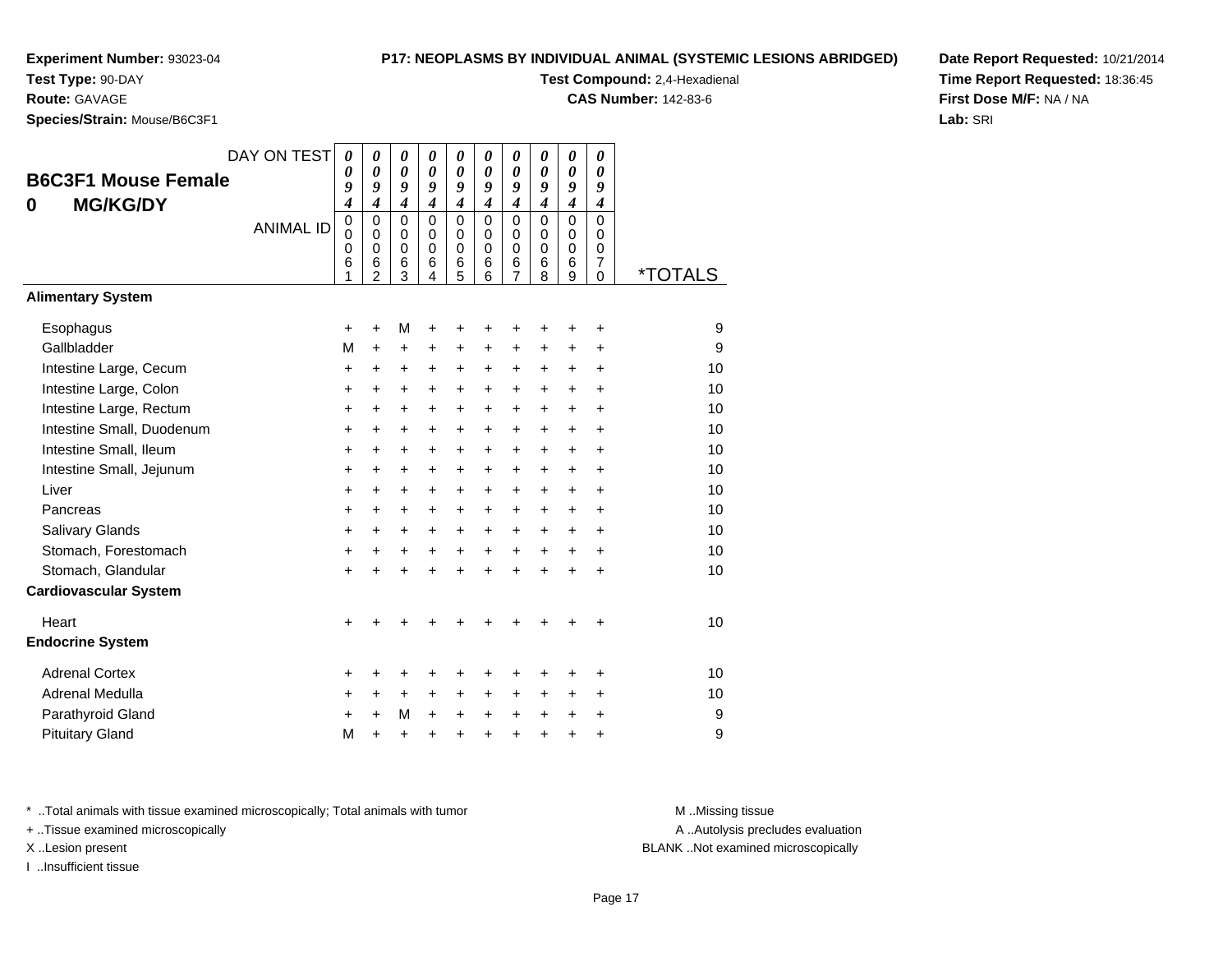#### **P17: NEOPLASMS BY INDIVIDUAL ANIMAL (SYSTEMIC LESIONS ABRIDGED)**

**Test Compound:** 2,4-Hexadienal **CAS Number:** 142-83-6

**Experiment Number:** 93023-04

**Test Type:** 90-DAY

**Route:** GAVAGE

**Species/Strain:** Mouse/B6C3F1

**Date Report Requested:** 10/21/2014**Time Report Requested:** 18:36:45**First Dose M/F:** NA / NA**Lab:** SRI

| <b>B6C3F1 Mouse Female</b><br><b>MG/KG/DY</b><br>0 | DAY ON TEST                   | $\boldsymbol{\theta}$<br>0<br>9<br>$\overline{\boldsymbol{4}}$<br>$\mathbf 0$ | $\boldsymbol{\theta}$<br>$\boldsymbol{\theta}$<br>9<br>$\boldsymbol{4}$<br>$\Omega$ | $\boldsymbol{\theta}$<br>$\boldsymbol{\theta}$<br>9<br>$\boldsymbol{4}$<br>$\mathbf 0$ | 0<br>0<br>9<br>$\overline{\boldsymbol{4}}$<br>0 | 0<br>$\boldsymbol{\theta}$<br>9<br>$\overline{\mathbf{4}}$<br>$\overline{0}$ | $\boldsymbol{\theta}$<br>0<br>9<br>$\overline{\boldsymbol{4}}$<br>$\Omega$ | $\boldsymbol{\theta}$<br>0<br>9<br>$\boldsymbol{4}$<br>$\mathbf 0$ | $\boldsymbol{\theta}$<br>$\boldsymbol{\theta}$<br>9<br>$\overline{\boldsymbol{4}}$<br>$\Omega$ | $\boldsymbol{\theta}$<br>$\boldsymbol{\theta}$<br>9<br>$\boldsymbol{4}$<br>$\Omega$ | 0<br>0<br>9<br>$\boldsymbol{4}$<br>$\Omega$ |                                                          |                       |
|----------------------------------------------------|-------------------------------|-------------------------------------------------------------------------------|-------------------------------------------------------------------------------------|----------------------------------------------------------------------------------------|-------------------------------------------------|------------------------------------------------------------------------------|----------------------------------------------------------------------------|--------------------------------------------------------------------|------------------------------------------------------------------------------------------------|-------------------------------------------------------------------------------------|---------------------------------------------|----------------------------------------------------------|-----------------------|
|                                                    |                               | <b>ANIMAL ID</b>                                                              | $\mathbf 0$<br>0<br>6<br>1                                                          | $\mathbf 0$<br>$\mathbf 0$<br>6<br>$\overline{2}$                                      | $\mathbf 0$<br>$\mathbf 0$<br>$\,6$<br>3        | $\mathbf 0$<br>$\Omega$<br>6<br>4                                            | $\mathbf 0$<br>$\mathbf 0$<br>6<br>5                                       | 0<br>$\Omega$<br>6<br>6                                            | $\mathbf 0$<br>$\mathbf 0$<br>$6\phantom{1}6$<br>7                                             | 0<br>$\mathbf 0$<br>6<br>8                                                          | $\mathbf 0$<br>$\mathbf 0$<br>6<br>9        | $\mathbf 0$<br>$\Omega$<br>$\overline{7}$<br>$\mathbf 0$ | <i><b>*TOTALS</b></i> |
|                                                    | <b>Thyroid Gland</b>          |                                                                               | +                                                                                   | $\ddot{}$                                                                              | $\ddot{}$                                       | $\ddot{}$                                                                    | $\ddot{}$                                                                  | $\ddot{}$                                                          | $\ddot{}$                                                                                      | $\ddot{}$                                                                           | $\ddot{}$                                   | $\ddot{}$                                                | 10                    |
|                                                    | <b>General Body System</b>    |                                                                               |                                                                                     |                                                                                        |                                                 |                                                                              |                                                                            |                                                                    |                                                                                                |                                                                                     |                                             |                                                          |                       |
|                                                    | <b>NONE</b>                   |                                                                               |                                                                                     |                                                                                        |                                                 |                                                                              |                                                                            |                                                                    |                                                                                                |                                                                                     |                                             |                                                          |                       |
|                                                    | <b>Genital System</b>         |                                                                               |                                                                                     |                                                                                        |                                                 |                                                                              |                                                                            |                                                                    |                                                                                                |                                                                                     |                                             |                                                          |                       |
|                                                    | <b>Clitoral Gland</b>         |                                                                               | +                                                                                   | ٠                                                                                      | ٠                                               | +                                                                            |                                                                            |                                                                    |                                                                                                | ٠                                                                                   | +                                           | ÷                                                        | 10                    |
|                                                    | Ovary                         |                                                                               | $\ddot{}$                                                                           | $\ddot{}$                                                                              | $\ddot{}$                                       | $\ddot{}$                                                                    | $+$                                                                        | $\ddot{}$                                                          | $\ddot{}$                                                                                      | $\ddot{}$                                                                           | $\ddot{}$                                   | $\pm$                                                    | 10                    |
|                                                    | <b>Uterus</b>                 |                                                                               | $\ddot{}$                                                                           | $\ddot{}$                                                                              | $\ddot{}$                                       | $\ddot{}$                                                                    | $\ddot{}$                                                                  | $+$                                                                | $+$                                                                                            | $\ddot{}$                                                                           | $\ddot{}$                                   | $\ddot{}$                                                | 10                    |
|                                                    | <b>Hematopoietic System</b>   |                                                                               |                                                                                     |                                                                                        |                                                 |                                                                              |                                                                            |                                                                    |                                                                                                |                                                                                     |                                             |                                                          |                       |
|                                                    | <b>Bone Marrow</b>            |                                                                               | +                                                                                   | +                                                                                      | +                                               | +                                                                            | +                                                                          |                                                                    | +                                                                                              | +                                                                                   | +                                           | +                                                        | 10                    |
|                                                    | Lymph Node, Mandibular        |                                                                               | $\ddot{}$                                                                           | $\pm$                                                                                  | $\ddot{}$                                       | $\ddot{}$                                                                    | +                                                                          | $\ddot{}$                                                          | $\ddot{}$                                                                                      | +                                                                                   | +                                           | +                                                        | 10                    |
|                                                    | Lymph Node, Mesenteric        |                                                                               | $\ddot{}$                                                                           | $\ddot{}$                                                                              | $\ddot{}$                                       | $\ddot{}$                                                                    | $\ddot{}$                                                                  | $\ddot{}$                                                          | $\ddot{}$                                                                                      | $\ddot{}$                                                                           | $\ddot{}$                                   | $\ddot{}$                                                | 10                    |
|                                                    | Spleen                        |                                                                               | $\ddot{}$                                                                           | $\ddot{}$                                                                              | $\ddot{}$                                       | $\ddot{}$                                                                    | $\ddot{}$                                                                  | $+$                                                                | $+$                                                                                            | $\ddot{}$                                                                           | $\ddot{}$                                   | +                                                        | 10                    |
|                                                    | Thymus                        |                                                                               | $\ddot{}$                                                                           | $\ddot{}$                                                                              | $\ddot{}$                                       | $\ddot{}$                                                                    | $\ddot{}$                                                                  | $\ddot{}$                                                          | $\ddot{}$                                                                                      | $\ddot{}$                                                                           | $\ddot{}$                                   | $\ddot{}$                                                | 10                    |
|                                                    | <b>Integumentary System</b>   |                                                                               |                                                                                     |                                                                                        |                                                 |                                                                              |                                                                            |                                                                    |                                                                                                |                                                                                     |                                             |                                                          |                       |
|                                                    | <b>Mammary Gland</b>          |                                                                               | +                                                                                   | +                                                                                      |                                                 |                                                                              |                                                                            |                                                                    |                                                                                                | +                                                                                   | +                                           | +                                                        | 10                    |
| Skin                                               |                               |                                                                               | $\ddot{}$                                                                           | $\ddot{}$                                                                              | $\ddot{}$                                       | $\ddot{}$                                                                    | $\ddot{}$                                                                  |                                                                    | $\ddot{}$                                                                                      | $\ddot{}$                                                                           | $\ddot{}$                                   | $\ddot{}$                                                | 10                    |
|                                                    | <b>Musculoskeletal System</b> |                                                                               |                                                                                     |                                                                                        |                                                 |                                                                              |                                                                            |                                                                    |                                                                                                |                                                                                     |                                             |                                                          |                       |
|                                                    | Bone                          |                                                                               | ٠                                                                                   |                                                                                        |                                                 |                                                                              |                                                                            |                                                                    |                                                                                                |                                                                                     |                                             | +                                                        | 10                    |
|                                                    | <b>Nervous System</b>         |                                                                               |                                                                                     |                                                                                        |                                                 |                                                                              |                                                                            |                                                                    |                                                                                                |                                                                                     |                                             |                                                          |                       |

\* ..Total animals with tissue examined microscopically; Total animals with tumor **M** . Missing tissue M ..Missing tissue

+ ..Tissue examined microscopically

I ..Insufficient tissue

A ..Autolysis precludes evaluation

X ..Lesion present BLANK ..Not examined microscopically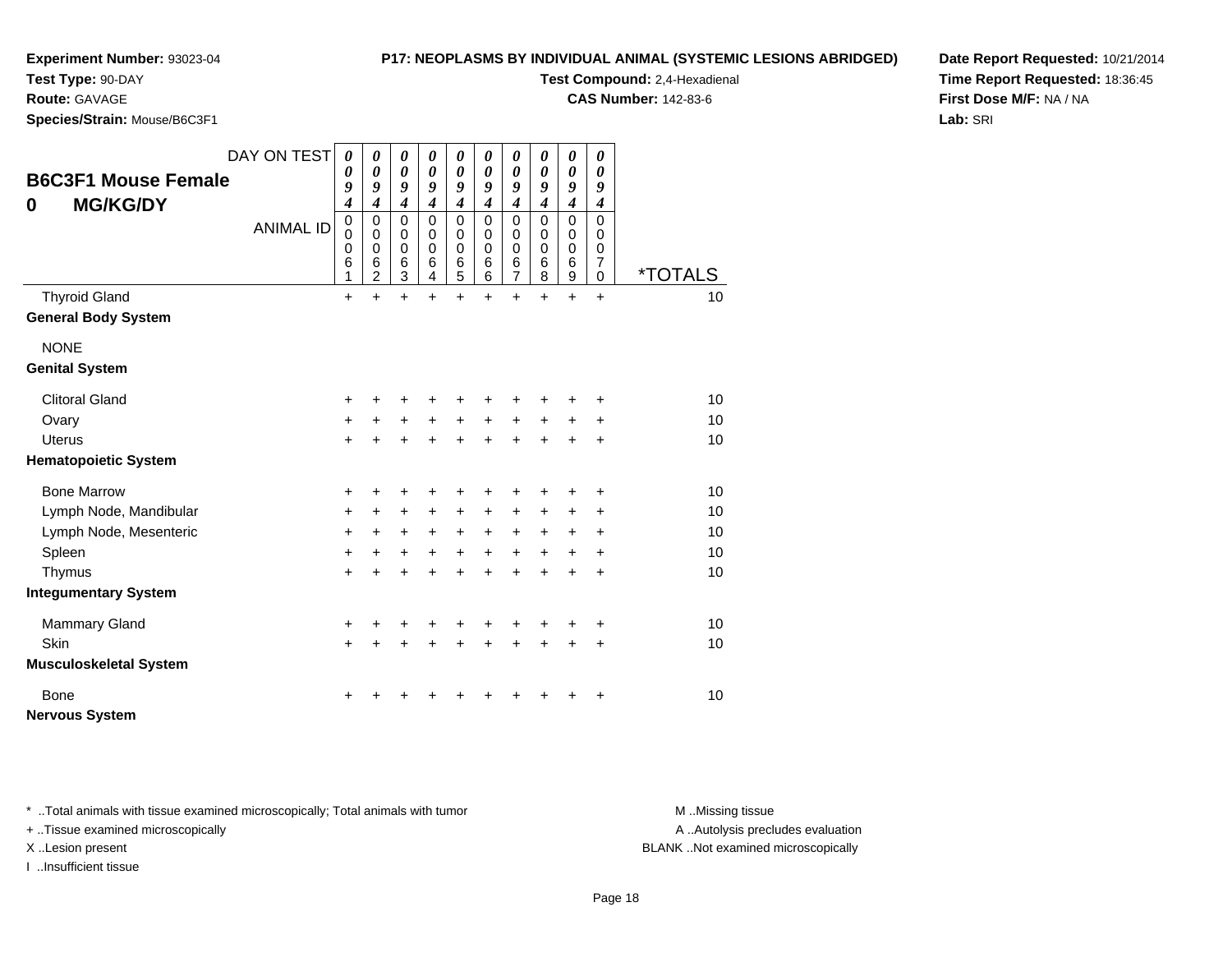**Test Type:** 90-DAY

**Route:** GAVAGE

**Species/Strain:** Mouse/B6C3F1

#### **P17: NEOPLASMS BY INDIVIDUAL ANIMAL (SYSTEMIC LESIONS ABRIDGED)**

**Test Compound:** 2,4-Hexadienal

**CAS Number:** 142-83-6

**Date Report Requested:** 10/21/2014**Time Report Requested:** 18:36:45**First Dose M/F:** NA / NA**Lab:** SRI

| <b>B6C3F1 Mouse Female</b><br><b>MG/KG/DY</b><br>0 | DAY ON TEST<br><b>ANIMAL ID</b> | 0<br>0<br>9<br>4<br>$\mathbf 0$<br>$\mathbf 0$<br>$\mathbf 0$<br>$\,6$<br>1 | 0<br>$\boldsymbol{\theta}$<br>9<br>4<br>$\mathbf 0$<br>$\mathbf 0$<br>$\mathbf 0$<br>$\,6$<br>$\overline{2}$ | 0<br>$\boldsymbol{\theta}$<br>9<br>$\boldsymbol{4}$<br>$\mathbf 0$<br>$\mathbf 0$<br>$\mathbf 0$<br>$\,6$<br>3 | 0<br>$\boldsymbol{\theta}$<br>9<br>4<br>$\mathbf 0$<br>0<br>0<br>6<br>4 | $\boldsymbol{\theta}$<br>$\boldsymbol{\theta}$<br>9<br>$\boldsymbol{4}$<br>$\mathbf 0$<br>$\pmb{0}$<br>$\pmb{0}$<br>6<br>5 | 0<br>0<br>9<br>$\boldsymbol{4}$<br>$\mathbf 0$<br>$\mathbf 0$<br>$\mathbf 0$<br>$\,6$<br>6 | 0<br>0<br>9<br>$\boldsymbol{4}$<br>$\mathbf 0$<br>$\mathbf 0$<br>$\pmb{0}$<br>$\overline{6}$<br>$\overline{7}$ | 0<br>0<br>9<br>4<br>$\mathbf 0$<br>$\mathbf 0$<br>$\mathbf 0$<br>6<br>8 | 0<br>0<br>9<br>4<br>$\mathbf 0$<br>0<br>$\mathbf 0$<br>6<br>9 | 0<br>0<br>9<br>4<br>$\Omega$<br>$\Omega$<br>0<br>7<br>$\Omega$ | <i><b>*TOTALS</b></i> |
|----------------------------------------------------|---------------------------------|-----------------------------------------------------------------------------|--------------------------------------------------------------------------------------------------------------|----------------------------------------------------------------------------------------------------------------|-------------------------------------------------------------------------|----------------------------------------------------------------------------------------------------------------------------|--------------------------------------------------------------------------------------------|----------------------------------------------------------------------------------------------------------------|-------------------------------------------------------------------------|---------------------------------------------------------------|----------------------------------------------------------------|-----------------------|
| <b>Brain</b>                                       |                                 | +                                                                           | ÷                                                                                                            | $\ddot{}$                                                                                                      | +                                                                       | +                                                                                                                          | ÷                                                                                          | $\ddot{}$                                                                                                      | +                                                                       | +                                                             | +                                                              | 10                    |
| <b>Respiratory System</b>                          |                                 |                                                                             |                                                                                                              |                                                                                                                |                                                                         |                                                                                                                            |                                                                                            |                                                                                                                |                                                                         |                                                               |                                                                |                       |
| Lung                                               |                                 | +                                                                           |                                                                                                              | ٠                                                                                                              |                                                                         |                                                                                                                            |                                                                                            |                                                                                                                |                                                                         |                                                               | ٠                                                              | 10                    |
| <b>Nose</b>                                        |                                 | $\ddot{}$                                                                   | $\ddot{}$                                                                                                    | $+$                                                                                                            | $+$                                                                     | $+$                                                                                                                        | $+$                                                                                        | $\ddot{}$                                                                                                      | $\ddot{}$                                                               | $\pm$                                                         | $\ddot{}$                                                      | 10                    |
| Trachea                                            |                                 | $\ddot{}$                                                                   |                                                                                                              |                                                                                                                |                                                                         |                                                                                                                            |                                                                                            |                                                                                                                |                                                                         | +                                                             | +                                                              | 10                    |
| <b>Special Senses System</b>                       |                                 |                                                                             |                                                                                                              |                                                                                                                |                                                                         |                                                                                                                            |                                                                                            |                                                                                                                |                                                                         |                                                               |                                                                |                       |
| <b>NONE</b>                                        |                                 |                                                                             |                                                                                                              |                                                                                                                |                                                                         |                                                                                                                            |                                                                                            |                                                                                                                |                                                                         |                                                               |                                                                |                       |
| <b>Urinary System</b>                              |                                 |                                                                             |                                                                                                              |                                                                                                                |                                                                         |                                                                                                                            |                                                                                            |                                                                                                                |                                                                         |                                                               |                                                                |                       |
| Kidney                                             |                                 | $\pm$                                                                       |                                                                                                              |                                                                                                                |                                                                         |                                                                                                                            |                                                                                            |                                                                                                                |                                                                         |                                                               | ٠                                                              | 10                    |
| <b>Urinary Bladder</b>                             |                                 | $\ddot{}$                                                                   |                                                                                                              |                                                                                                                |                                                                         |                                                                                                                            |                                                                                            | +                                                                                                              |                                                                         | +                                                             | $\ddot{}$                                                      | 10                    |
| <b>SYSTEMIC LESIONS</b>                            |                                 |                                                                             |                                                                                                              |                                                                                                                |                                                                         |                                                                                                                            |                                                                                            |                                                                                                                |                                                                         |                                                               |                                                                |                       |
| Multiple Organ                                     |                                 |                                                                             |                                                                                                              |                                                                                                                |                                                                         |                                                                                                                            |                                                                                            |                                                                                                                |                                                                         |                                                               | ٠                                                              | 10                    |

\* ..Total animals with tissue examined microscopically; Total animals with tumor **M** . Missing tissue M ..Missing tissue

+ ..Tissue examined microscopically

I ..Insufficient tissue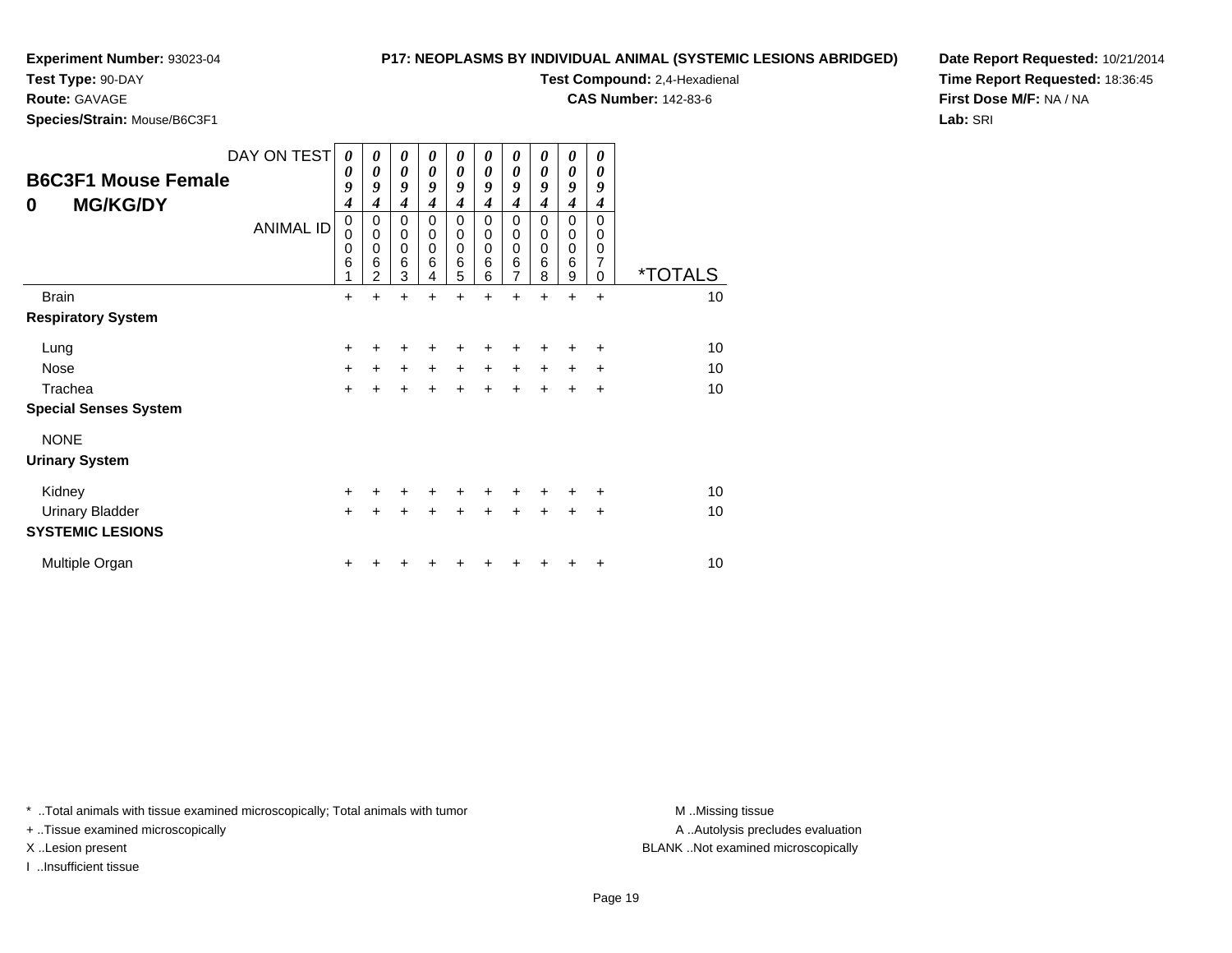#### **P17: NEOPLASMS BY INDIVIDUAL ANIMAL (SYSTEMIC LESIONS ABRIDGED)**

**Test Compound:** 2,4-Hexadienal

**CAS Number:** 142-83-6

**Date Report Requested:** 10/21/2014**Time Report Requested:** 18:36:45**First Dose M/F:** NA / NA**Lab:** SRI

\* ..Total animals with tissue examined microscopically; Total animals with tumor **M** ..Missing tissue M ..Missing tissue

+ ..Tissue examined microscopically

I ..Insufficient tissue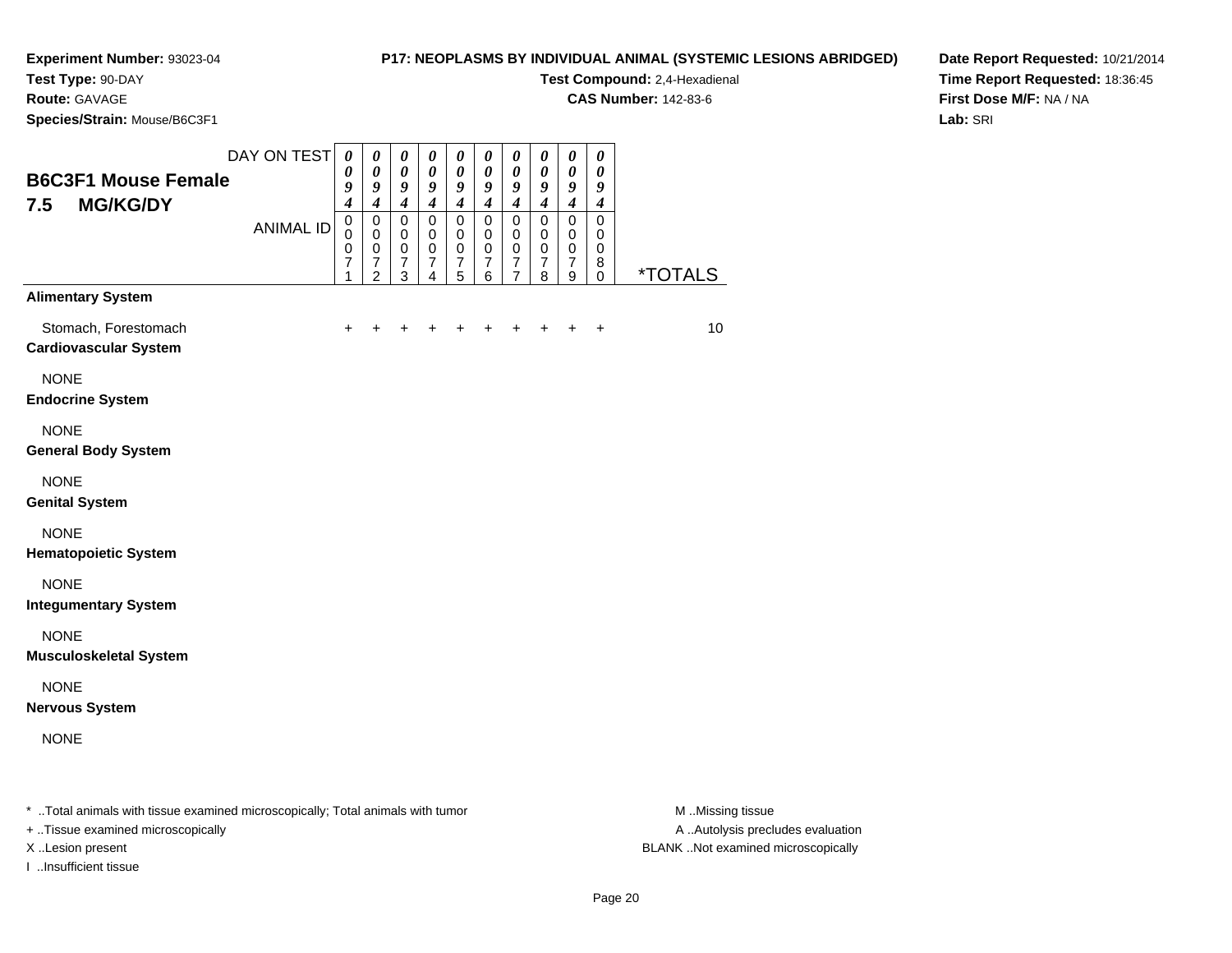**Test Type:** 90-DAY

## **Route:** GAVAGE

**Species/Strain:** Mouse/B6C3F1

**P17: NEOPLASMS BY INDIVIDUAL ANIMAL (SYSTEMIC LESIONS ABRIDGED)**

**Test Compound:** 2,4-Hexadienal

**CAS Number:** 142-83-6

**Date Report Requested:** 10/21/2014**Time Report Requested:** 18:36:45**First Dose M/F:** NA / NA**Lab:** SRI

| <b>B6C3F1 Mouse Female</b><br><b>MG/KG/DY</b><br>7.5 | DAY ON TEST      | 0<br>0<br>9<br>4 | 0<br>0<br>9<br>4                                                    | $\boldsymbol{\theta}$<br>$\boldsymbol{\theta}$<br>9<br>4 | 0<br>0<br>9<br>4                          | $\boldsymbol{\theta}$<br>$\boldsymbol{\theta}$<br>9<br>4 | 0<br>$\boldsymbol{\theta}$<br>9<br>4                   | $\boldsymbol{\theta}$<br>$\boldsymbol{\theta}$<br>9<br>4 | 0<br>$\boldsymbol{\theta}$<br>9<br>4 | 0<br>0<br>9<br>4                                          | 0<br>0<br>9<br>4             |                       |
|------------------------------------------------------|------------------|------------------|---------------------------------------------------------------------|----------------------------------------------------------|-------------------------------------------|----------------------------------------------------------|--------------------------------------------------------|----------------------------------------------------------|--------------------------------------|-----------------------------------------------------------|------------------------------|-----------------------|
|                                                      | <b>ANIMAL ID</b> | 0<br>0<br>0<br>7 | 0<br>$\mathbf 0$<br>$\mathbf 0$<br>$\overline{7}$<br>$\mathfrak{p}$ | 0<br>$\mathbf 0$<br>$\mathbf 0$<br>7<br>3                | 0<br>$\mathbf 0$<br>$\mathbf 0$<br>7<br>4 | 0<br>$\mathbf 0$<br>$\mathbf 0$<br>$\overline{7}$<br>5   | 0<br>$\mathbf 0$<br>$\mathbf 0$<br>$\overline{7}$<br>6 | $\Omega$<br>$\mathbf 0$<br>$\mathbf 0$<br>7<br>7         | $\Omega$<br>0<br>0<br>7<br>8         | $\Omega$<br>$\pmb{0}$<br>$\pmb{0}$<br>$\overline{7}$<br>9 | $\Omega$<br>0<br>0<br>8<br>0 | <i><b>*TOTALS</b></i> |
| <b>Respiratory System</b>                            |                  |                  |                                                                     |                                                          |                                           |                                                          |                                                        |                                                          |                                      |                                                           |                              |                       |
| Nose<br><b>Special Senses System</b>                 |                  | $\ddot{}$        | +                                                                   | ÷                                                        | ٠                                         | ٠                                                        | ٠                                                      | ÷                                                        | $\div$                               | $\pm$                                                     | ÷                            | 10                    |
| <b>NONE</b><br><b>Urinary System</b>                 |                  |                  |                                                                     |                                                          |                                           |                                                          |                                                        |                                                          |                                      |                                                           |                              |                       |
| <b>NONE</b><br><b>SYSTEMIC LESIONS</b>               |                  |                  |                                                                     |                                                          |                                           |                                                          |                                                        |                                                          |                                      |                                                           |                              |                       |
| Multiple Organ                                       |                  | ÷                |                                                                     |                                                          |                                           |                                                          |                                                        |                                                          |                                      |                                                           | ٠                            | 10                    |

\* ..Total animals with tissue examined microscopically; Total animals with tumor **M** . Missing tissue M ..Missing tissue

+ ..Tissue examined microscopically

I ..Insufficient tissue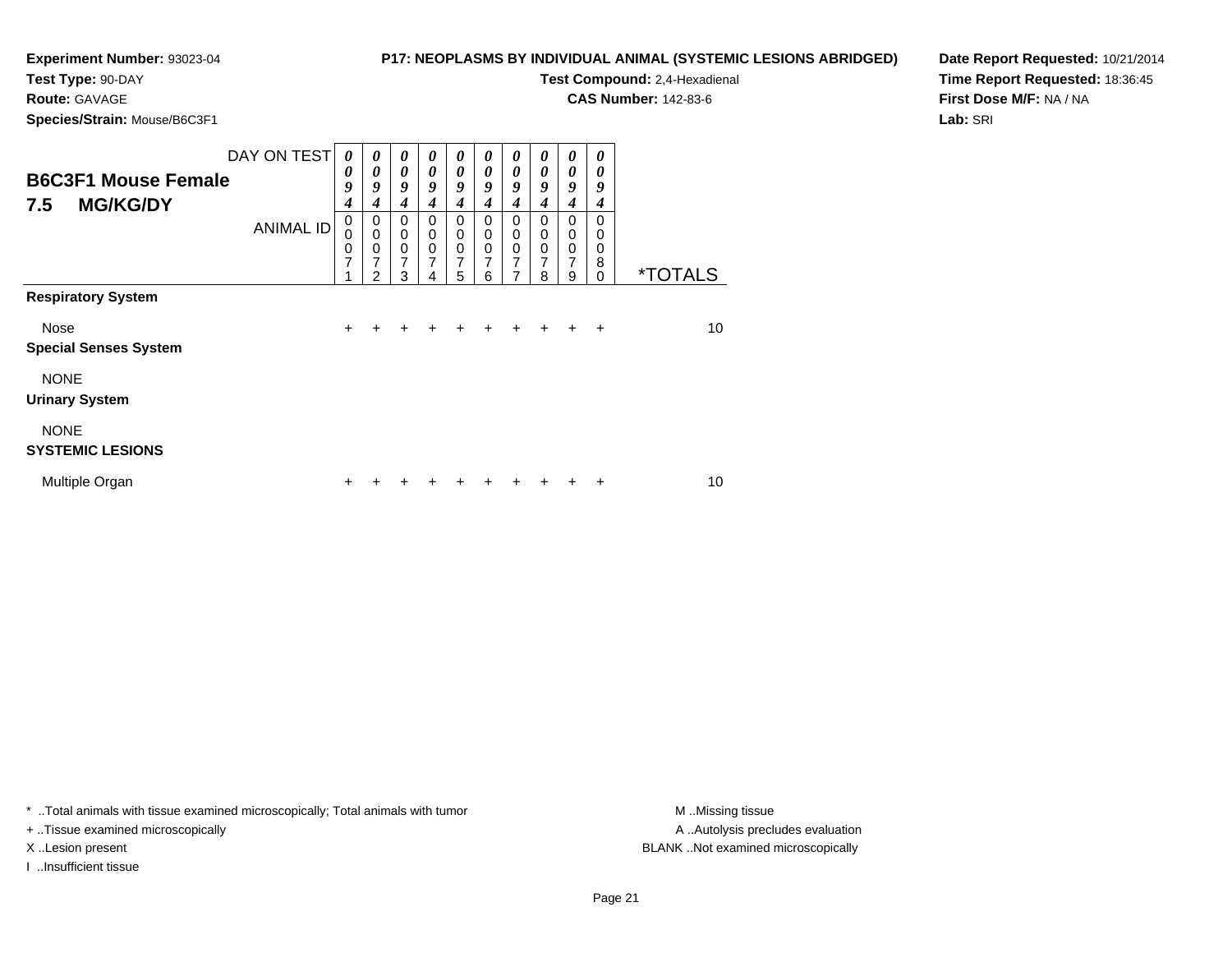#### **P17: NEOPLASMS BY INDIVIDUAL ANIMAL (SYSTEMIC LESIONS ABRIDGED)**

**Test Compound:** 2,4-Hexadienal **CAS Number:** 142-83-6

**Route:** GAVAGE

**Species/Strain:** Mouse/B6C3F1

**Date Report Requested:** 10/21/2014**Time Report Requested:** 18:36:45**First Dose M/F:** NA / NA**Lab:** SRI

| <b>B6C3F1 Mouse Female</b><br>15<br><b>MG/KG/DY</b>  | DAY ON TEST<br><b>ANIMAL ID</b>                              | $\boldsymbol{\theta}$<br>$\boldsymbol{\theta}$<br>9<br>$\overline{\boldsymbol{4}}$<br>$\pmb{0}$ | $\boldsymbol{\theta}$<br>0<br>9<br>$\boldsymbol{4}$<br>$\mathbf 0$ | $\boldsymbol{\theta}$<br>$\pmb{\theta}$<br>9<br>$\boldsymbol{4}$<br>$\mathbf 0$ | $\boldsymbol{\theta}$<br>$\boldsymbol{\theta}$<br>9<br>$\overline{4}$<br>$\mathbf 0$ | $\boldsymbol{\theta}$<br>$\boldsymbol{\theta}$<br>9<br>$\boldsymbol{4}$<br>$\mathbf 0$ | $\pmb{\theta}$<br>0<br>9<br>$\boldsymbol{4}$<br>$\mathbf 0$ | 0<br>$\boldsymbol{\theta}$<br>9<br>$\boldsymbol{4}$<br>$\mathbf 0$ | 0<br>0<br>9<br>$\overline{4}$<br>$\mathbf 0$ | $\pmb{\theta}$<br>$\boldsymbol{\theta}$<br>9<br>$\boldsymbol{4}$<br>0 | $\pmb{\theta}$<br>0<br>9<br>$\boldsymbol{4}$<br>$\mathbf 0$ |                 |
|------------------------------------------------------|--------------------------------------------------------------|-------------------------------------------------------------------------------------------------|--------------------------------------------------------------------|---------------------------------------------------------------------------------|--------------------------------------------------------------------------------------|----------------------------------------------------------------------------------------|-------------------------------------------------------------|--------------------------------------------------------------------|----------------------------------------------|-----------------------------------------------------------------------|-------------------------------------------------------------|-----------------|
|                                                      |                                                              | $\mathbf 0$<br>$\mathbf 0$<br>8<br>1                                                            | $\mathbf 0$<br>$\mathbf 0$<br>8<br>$\overline{2}$                  | $\mathbf 0$<br>$\pmb{0}$<br>8<br>3                                              | $\mathbf 0$<br>$\mathbf 0$<br>8<br>4                                                 | 0<br>$\pmb{0}$<br>8<br>$\overline{5}$                                                  | $\mathbf 0$<br>$\pmb{0}$<br>8<br>6                          | $\mathbf 0$<br>$\mathbf 0$<br>8<br>7                               | 0<br>$\mathbf 0$<br>8<br>8                   | 0<br>$\pmb{0}$<br>8<br>9                                              | 0<br>0<br>9<br>0                                            | <u>*TOTALS</u>  |
| <b>Alimentary System</b>                             |                                                              |                                                                                                 |                                                                    |                                                                                 |                                                                                      |                                                                                        |                                                             |                                                                    |                                              |                                                                       |                                                             |                 |
| Stomach, Forestomach<br><b>Cardiovascular System</b> |                                                              |                                                                                                 |                                                                    |                                                                                 |                                                                                      |                                                                                        |                                                             |                                                                    |                                              |                                                                       | +                                                           | 10 <sup>1</sup> |
| <b>NONE</b><br><b>Endocrine System</b>               |                                                              |                                                                                                 |                                                                    |                                                                                 |                                                                                      |                                                                                        |                                                             |                                                                    |                                              |                                                                       |                                                             |                 |
| <b>NONE</b><br><b>General Body System</b>            |                                                              |                                                                                                 |                                                                    |                                                                                 |                                                                                      |                                                                                        |                                                             |                                                                    |                                              |                                                                       |                                                             |                 |
| <b>NONE</b><br><b>Genital System</b>                 |                                                              |                                                                                                 |                                                                    |                                                                                 |                                                                                      |                                                                                        |                                                             |                                                                    |                                              |                                                                       |                                                             |                 |
| <b>NONE</b><br><b>Hematopoietic System</b>           |                                                              |                                                                                                 |                                                                    |                                                                                 |                                                                                      |                                                                                        |                                                             |                                                                    |                                              |                                                                       |                                                             |                 |
| <b>NONE</b><br><b>Integumentary System</b>           |                                                              |                                                                                                 |                                                                    |                                                                                 |                                                                                      |                                                                                        |                                                             |                                                                    |                                              |                                                                       |                                                             |                 |
| <b>NONE</b><br><b>Musculoskeletal System</b>         |                                                              |                                                                                                 |                                                                    |                                                                                 |                                                                                      |                                                                                        |                                                             |                                                                    |                                              |                                                                       |                                                             |                 |
| <b>NONE</b><br><b>Nervous System</b>                 |                                                              |                                                                                                 |                                                                    |                                                                                 |                                                                                      |                                                                                        |                                                             |                                                                    |                                              |                                                                       |                                                             |                 |
| <b>NONE</b>                                          |                                                              |                                                                                                 |                                                                    |                                                                                 |                                                                                      |                                                                                        |                                                             |                                                                    |                                              |                                                                       |                                                             |                 |
| $\cdots$                                             | .<br>$\sim$ $\sim$ $\sim$ $\sim$ $\sim$ $\sim$ $\sim$ $\sim$ |                                                                                                 |                                                                    |                                                                                 |                                                                                      |                                                                                        |                                                             |                                                                    |                                              |                                                                       |                                                             | .               |

\* ..Total animals with tissue examined microscopically; Total animals with tumor **M** ...Missing tissue M ...Missing tissue

+ ..Tissue examined microscopically

I ..Insufficient tissue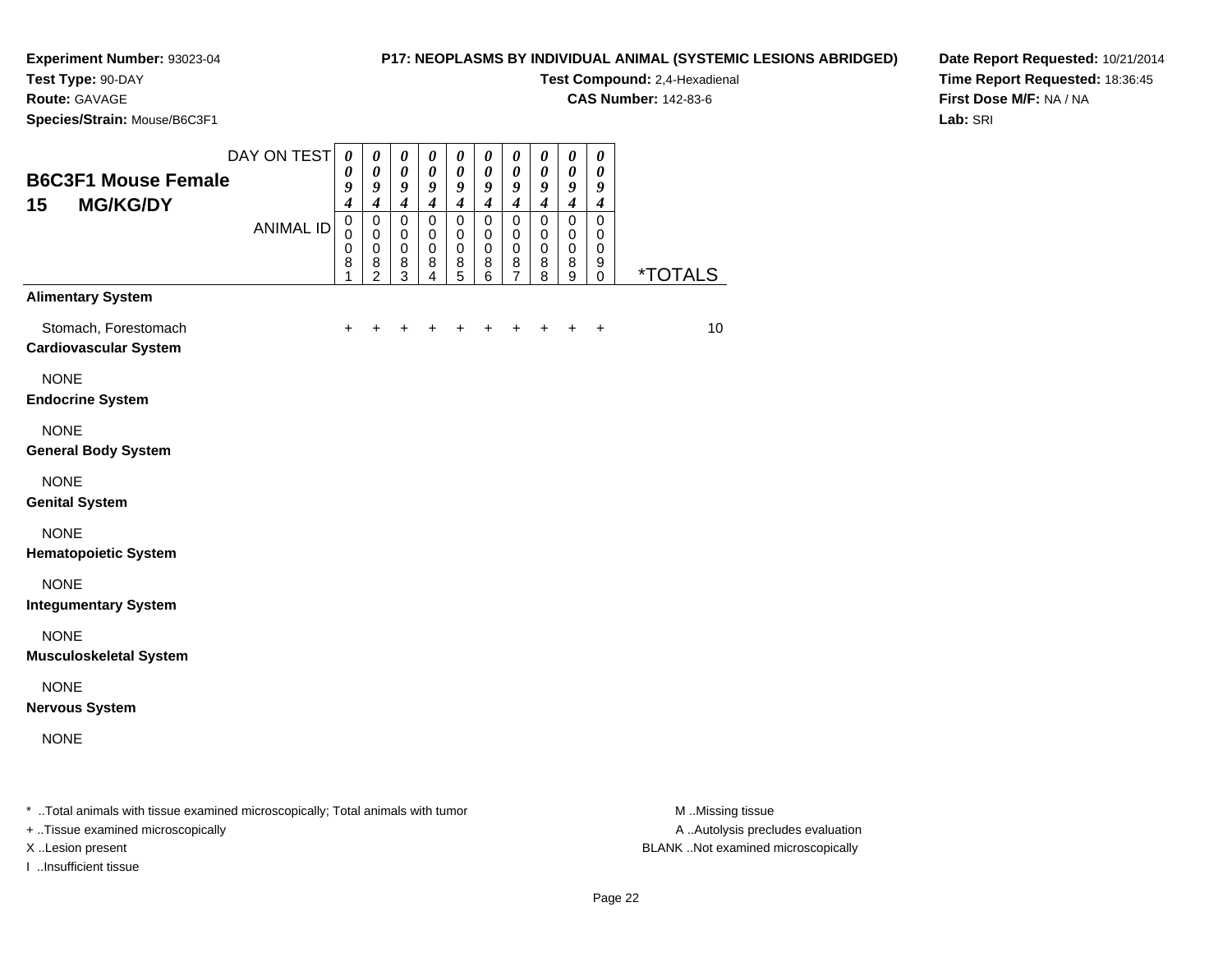**Test Type:** 90-DAY**Route:** GAVAGE

# **P17: NEOPLASMS BY INDIVIDUAL ANIMAL (SYSTEMIC LESIONS ABRIDGED)**

**Test Compound:** 2,4-Hexadienal

**CAS Number:** 142-83-6

**Date Report Requested:** 10/21/2014**Time Report Requested:** 18:36:45**First Dose M/F:** NA / NA**Lab:** SRI

**Species/Strain:** Mouse/B6C3F1

| <b>B6C3F1 Mouse Female</b><br><b>MG/KG/DY</b><br>15 | DAY ON TEST      | 0<br>$\boldsymbol{\theta}$<br>9<br>4<br>$\mathbf 0$ | 0<br>$\boldsymbol{\theta}$<br>9<br>4<br>0 | $\boldsymbol{\theta}$<br>0<br>$\boldsymbol{g}$<br>4<br>$\mathbf 0$ | 0<br>0<br>9<br>4<br>$\Omega$ | 0<br>0<br>$\boldsymbol{g}$<br>4<br>0 | 0<br>0<br>9<br>4<br>0 | 0<br>0<br>9<br>4<br>0    | 0<br>0<br>9<br>4<br>$\Omega$ | 0<br>0<br>9<br>4<br>0      | 0<br>0<br>9<br>4<br>$\Omega$      |                       |
|-----------------------------------------------------|------------------|-----------------------------------------------------|-------------------------------------------|--------------------------------------------------------------------|------------------------------|--------------------------------------|-----------------------|--------------------------|------------------------------|----------------------------|-----------------------------------|-----------------------|
|                                                     | <b>ANIMAL ID</b> | $\mathbf 0$<br>$\mathbf 0$<br>8                     | $\mathbf 0$<br>0<br>8<br>2                | 0<br>$\mathbf 0$<br>8<br>3                                         | 0<br>$\mathbf 0$<br>8<br>4   | 0<br>$\mathbf 0$<br>8<br>5           | 0<br>0<br>8<br>6      | 0<br>$\pmb{0}$<br>8<br>7 | 0<br>$\mathbf 0$<br>8<br>8   | 0<br>$\mathbf 0$<br>8<br>9 | 0<br>$\mathbf 0$<br>9<br>$\Omega$ | <i><b>*TOTALS</b></i> |
| <b>Respiratory System</b>                           |                  |                                                     |                                           |                                                                    |                              |                                      |                       |                          |                              |                            |                                   |                       |
| Nose                                                |                  | +                                                   |                                           |                                                                    |                              |                                      |                       |                          |                              |                            | $\ddot{}$                         | 10                    |
| <b>Special Senses System</b>                        |                  |                                                     |                                           |                                                                    |                              |                                      |                       |                          |                              |                            |                                   |                       |
| <b>NONE</b><br><b>Urinary System</b>                |                  |                                                     |                                           |                                                                    |                              |                                      |                       |                          |                              |                            |                                   |                       |
| <b>NONE</b><br><b>SYSTEMIC LESIONS</b>              |                  |                                                     |                                           |                                                                    |                              |                                      |                       |                          |                              |                            |                                   |                       |
| Multiple Organ                                      |                  |                                                     |                                           |                                                                    |                              |                                      |                       |                          |                              |                            |                                   | 10                    |

\* ..Total animals with tissue examined microscopically; Total animals with tumor **M** . Missing tissue M ..Missing tissue

+ ..Tissue examined microscopically

I ..Insufficient tissue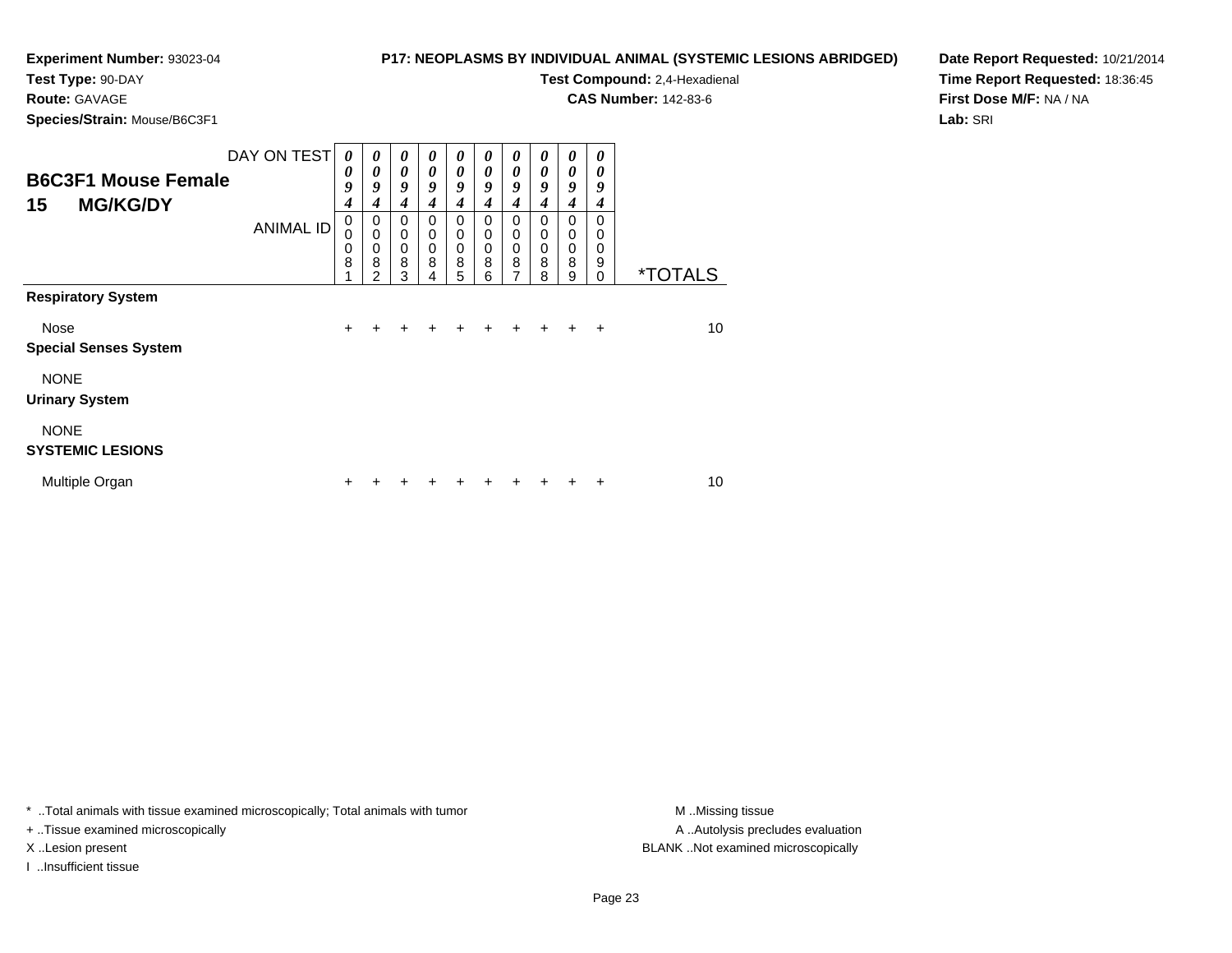#### **P17: NEOPLASMS BY INDIVIDUAL ANIMAL (SYSTEMIC LESIONS ABRIDGED)**

**Test Compound:** 2,4-Hexadienal

**CAS Number:** 142-83-6

**Date Report Requested:** 10/21/2014**Time Report Requested:** 18:36:45**First Dose M/F:** NA / NA**Lab:** SRI

**Test Type:** 90-DAY**Route:** GAVAGE**Species/Strain:** Mouse/B6C3F1

| <b>B6C3F1 Mouse Female</b><br><b>MG/KG/DY</b><br>30  | DAY ON TEST      | $\boldsymbol{\theta}$<br>0<br>9<br>$\boldsymbol{4}$<br>$\mathbf 0$ | $\boldsymbol{\theta}$<br>$\boldsymbol{\theta}$<br>$\boldsymbol{g}$<br>$\boldsymbol{4}$<br>$\mathsf 0$ | $\boldsymbol{\theta}$<br>$\boldsymbol{\theta}$<br>9<br>$\boldsymbol{4}$<br>$\pmb{0}$ | $\boldsymbol{\theta}$<br>$\boldsymbol{\theta}$<br>$\boldsymbol{g}$<br>$\boldsymbol{4}$<br>$\pmb{0}$ | $\boldsymbol{\theta}$<br>$\boldsymbol{\theta}$<br>9<br>$\boldsymbol{4}$<br>$\mathbf 0$ | $\boldsymbol{\theta}$<br>$\boldsymbol{\theta}$<br>$\boldsymbol{9}$<br>$\boldsymbol{4}$<br>$\mathbf 0$ | $\boldsymbol{\theta}$<br>$\boldsymbol{\theta}$<br>9<br>$\boldsymbol{4}$<br>$\mathsf 0$ | 0<br>$\boldsymbol{\theta}$<br>9<br>$\boldsymbol{4}$<br>$\mathsf 0$ | 0<br>$\boldsymbol{\theta}$<br>$\boldsymbol{9}$<br>$\boldsymbol{4}$<br>$\mathsf 0$ | 0<br>$\boldsymbol{\theta}$<br>9<br>$\boldsymbol{4}$<br>$\mathbf 0$ |                       |
|------------------------------------------------------|------------------|--------------------------------------------------------------------|-------------------------------------------------------------------------------------------------------|--------------------------------------------------------------------------------------|-----------------------------------------------------------------------------------------------------|----------------------------------------------------------------------------------------|-------------------------------------------------------------------------------------------------------|----------------------------------------------------------------------------------------|--------------------------------------------------------------------|-----------------------------------------------------------------------------------|--------------------------------------------------------------------|-----------------------|
|                                                      | <b>ANIMAL ID</b> | $\mathbf 0$<br>0<br>9<br>1                                         | $\mathbf 0$<br>$\pmb{0}$<br>$\boldsymbol{9}$<br>$\overline{2}$                                        | $\mathbf 0$<br>$\mathbf 0$<br>$\boldsymbol{9}$<br>3                                  | $\mathbf 0$<br>$\pmb{0}$<br>$\boldsymbol{9}$<br>$\overline{4}$                                      | $\mathbf 0$<br>$\mathbf 0$<br>$\boldsymbol{9}$<br>5                                    | $\mathbf 0$<br>$\pmb{0}$<br>$\boldsymbol{9}$<br>$6\phantom{a}$                                        | $\mathbf 0$<br>$\mathbf 0$<br>$\boldsymbol{9}$<br>$\overline{7}$                       | 0<br>$\mathbf 0$<br>$\boldsymbol{9}$<br>8                          | $\mathbf 0$<br>0<br>$\boldsymbol{9}$<br>9                                         | $\mathbf 0$<br>1<br>$\mathbf 0$<br>$\mathbf 0$                     | <i><b>*TOTALS</b></i> |
| <b>Alimentary System</b>                             |                  |                                                                    |                                                                                                       |                                                                                      |                                                                                                     |                                                                                        |                                                                                                       |                                                                                        |                                                                    |                                                                                   |                                                                    |                       |
| Stomach, Forestomach<br><b>Cardiovascular System</b> |                  | ٠                                                                  |                                                                                                       |                                                                                      |                                                                                                     |                                                                                        |                                                                                                       | +                                                                                      | +                                                                  | +                                                                                 | $\ddot{}$                                                          | 10                    |
| <b>NONE</b><br><b>Endocrine System</b>               |                  |                                                                    |                                                                                                       |                                                                                      |                                                                                                     |                                                                                        |                                                                                                       |                                                                                        |                                                                    |                                                                                   |                                                                    |                       |
| <b>NONE</b><br><b>General Body System</b>            |                  |                                                                    |                                                                                                       |                                                                                      |                                                                                                     |                                                                                        |                                                                                                       |                                                                                        |                                                                    |                                                                                   |                                                                    |                       |
| <b>NONE</b><br><b>Genital System</b>                 |                  |                                                                    |                                                                                                       |                                                                                      |                                                                                                     |                                                                                        |                                                                                                       |                                                                                        |                                                                    |                                                                                   |                                                                    |                       |
| <b>NONE</b><br><b>Hematopoietic System</b>           |                  |                                                                    |                                                                                                       |                                                                                      |                                                                                                     |                                                                                        |                                                                                                       |                                                                                        |                                                                    |                                                                                   |                                                                    |                       |
| <b>NONE</b><br><b>Integumentary System</b>           |                  |                                                                    |                                                                                                       |                                                                                      |                                                                                                     |                                                                                        |                                                                                                       |                                                                                        |                                                                    |                                                                                   |                                                                    |                       |
| <b>NONE</b><br><b>Musculoskeletal System</b>         |                  |                                                                    |                                                                                                       |                                                                                      |                                                                                                     |                                                                                        |                                                                                                       |                                                                                        |                                                                    |                                                                                   |                                                                    |                       |
| <b>NONE</b><br><b>Nervous System</b>                 |                  |                                                                    |                                                                                                       |                                                                                      |                                                                                                     |                                                                                        |                                                                                                       |                                                                                        |                                                                    |                                                                                   |                                                                    |                       |
| <b>NONE</b>                                          |                  |                                                                    |                                                                                                       |                                                                                      |                                                                                                     |                                                                                        |                                                                                                       |                                                                                        |                                                                    |                                                                                   |                                                                    |                       |
|                                                      |                  |                                                                    |                                                                                                       |                                                                                      |                                                                                                     |                                                                                        |                                                                                                       |                                                                                        |                                                                    |                                                                                   |                                                                    |                       |

\* ..Total animals with tissue examined microscopically; Total animals with tumor **M** . Missing tissue M ..Missing tissue

+ ..Tissue examined microscopically

I ..Insufficient tissue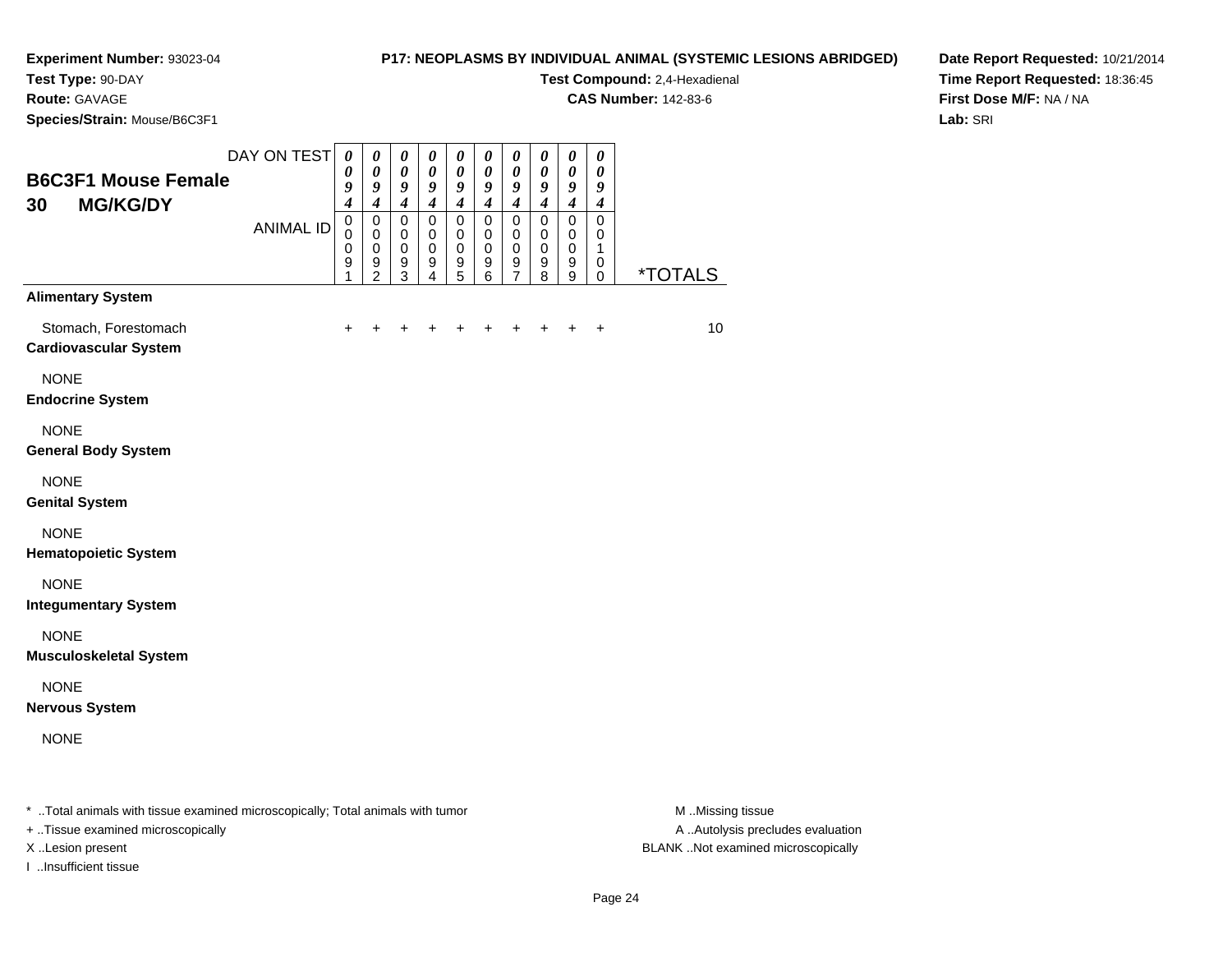# **P17: NEOPLASMS BY INDIVIDUAL ANIMAL (SYSTEMIC LESIONS ABRIDGED)**

**Route:** GAVAGE

**Species/Strain:** Mouse/B6C3F1

|  |                       |  | Dale Repor                                                                                                                 |  |  |
|--|-----------------------|--|----------------------------------------------------------------------------------------------------------------------------|--|--|
|  | <b>Time Repor</b>     |  |                                                                                                                            |  |  |
|  |                       |  | <b>First Dose</b>                                                                                                          |  |  |
|  |                       |  | Lab: SRI                                                                                                                   |  |  |
|  |                       |  |                                                                                                                            |  |  |
|  | $\boldsymbol{\theta}$ |  | <u>NDIVIDUAL ANIMAL (STSTEMIC LESIONS ABRIDGED)</u><br><b>Test Compound: 2,4-Hexadienal</b><br><b>CAS Number: 142-83-6</b> |  |  |

**Date Report Requested:** 10/21/2014**Time Report Requested:** 18:36:45**M/F:** NA / NA

| <b>B6C3F1 Mouse Female</b><br><b>MG/KG/DY</b><br>30 | DAY ON TEST      | $\boldsymbol{\theta}$<br>0<br>9<br>4 | 0<br>0<br>9<br>4                                    | 0<br>$\boldsymbol{\theta}$<br>9<br>4                     | $\boldsymbol{\theta}$<br>0<br>9<br>4      | 0<br>$\boldsymbol{\theta}$<br>9<br>4                   | 0<br>0<br>9<br>4                       | 0<br>$\boldsymbol{\theta}$<br>9<br>$\boldsymbol{4}$ | 0<br>0<br>9<br>4             | 0<br>0<br>9<br>4                                                                  | 0<br>0<br>9<br>4      |    |
|-----------------------------------------------------|------------------|--------------------------------------|-----------------------------------------------------|----------------------------------------------------------|-------------------------------------------|--------------------------------------------------------|----------------------------------------|-----------------------------------------------------|------------------------------|-----------------------------------------------------------------------------------|-----------------------|----|
|                                                     | <b>ANIMAL ID</b> | 0<br>$\mathbf 0$<br>0<br>9           | $\mathbf 0$<br>$\mathbf 0$<br>$\mathbf 0$<br>9<br>2 | 0<br>$\mathbf 0$<br>$\mathbf 0$<br>$\boldsymbol{9}$<br>3 | 0<br>$\mathbf 0$<br>$\mathbf 0$<br>9<br>4 | 0<br>$\pmb{0}$<br>$\mathbf 0$<br>$\boldsymbol{9}$<br>5 | $\Omega$<br>0<br>$\mathbf 0$<br>9<br>6 | 0<br>0<br>$\pmb{0}$<br>$\boldsymbol{9}$<br>7        | $\Omega$<br>0<br>0<br>9<br>8 | 0<br>0<br>$\mathbf 0$<br>0<br>$\mathbf 0$<br>$\overline{9}$<br>0<br>9<br>$\Omega$ | <i><b>*TOTALS</b></i> |    |
| <b>Respiratory System</b>                           |                  |                                      |                                                     |                                                          |                                           |                                                        |                                        |                                                     |                              |                                                                                   |                       |    |
| Nose<br><b>Special Senses System</b>                |                  | $\ddot{}$                            |                                                     |                                                          |                                           |                                                        |                                        |                                                     |                              |                                                                                   | ÷                     | 10 |
| <b>NONE</b><br><b>Urinary System</b>                |                  |                                      |                                                     |                                                          |                                           |                                                        |                                        |                                                     |                              |                                                                                   |                       |    |
| <b>NONE</b><br><b>SYSTEMIC LESIONS</b>              |                  |                                      |                                                     |                                                          |                                           |                                                        |                                        |                                                     |                              |                                                                                   |                       |    |
| Multiple Organ                                      |                  | ٠                                    |                                                     |                                                          |                                           |                                                        |                                        |                                                     |                              |                                                                                   | ٠                     | 10 |

\* ..Total animals with tissue examined microscopically; Total animals with tumor **M** . Missing tissue M ..Missing tissue

+ ..Tissue examined microscopically

I ..Insufficient tissue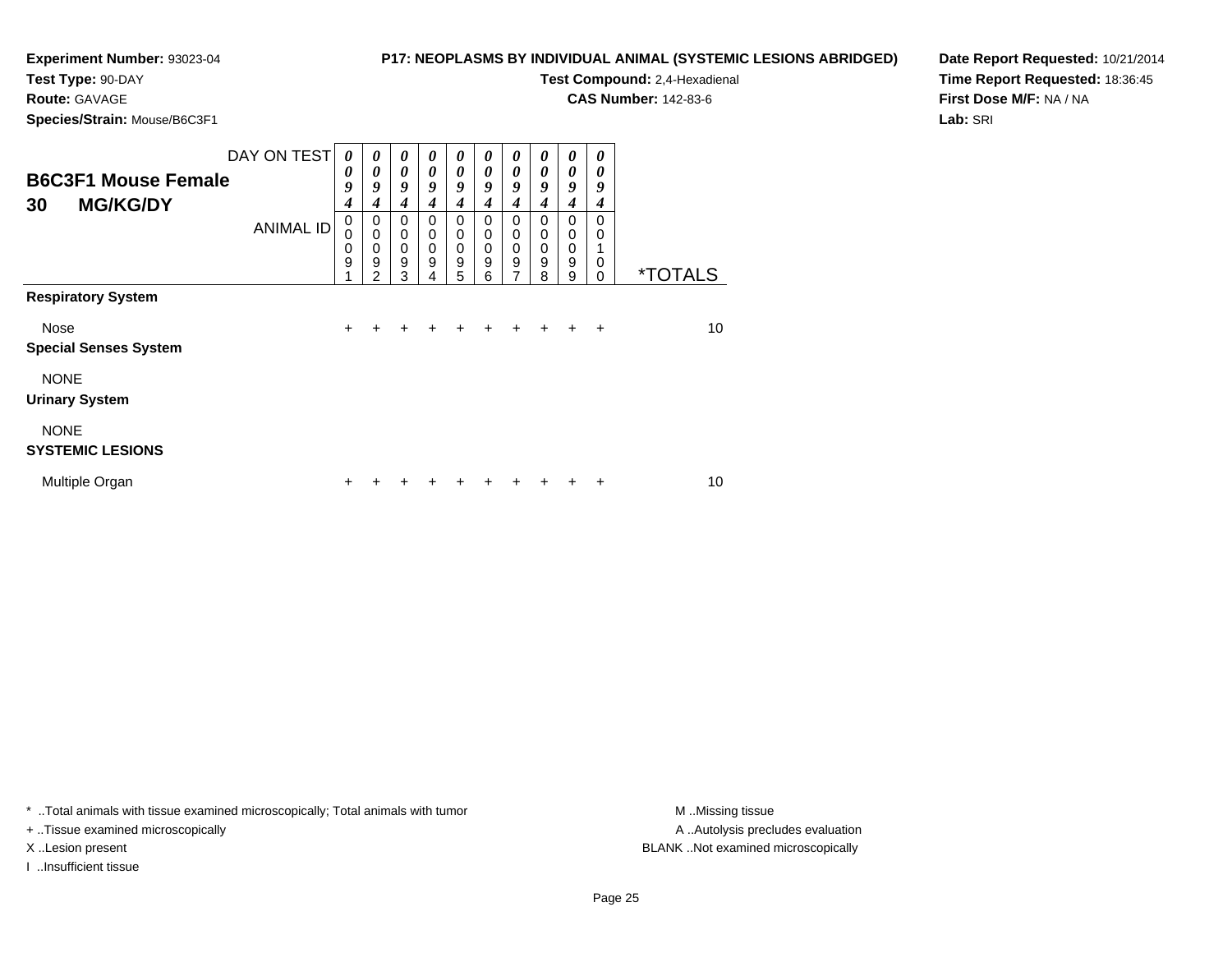#### **P17: NEOPLASMS BY INDIVIDUAL ANIMAL (SYSTEMIC LESIONS ABRIDGED)**

**Test Compound:** 2,4-Hexadienal

**CAS Number:** 142-83-6

**Date Report Requested:** 10/21/2014**Time Report Requested:** 18:36:45**First Dose M/F:** NA / NA**Lab:** SRI

**Route:** GAVAGE

|             | Species/Strain: Mouse/B6C3F1                                               |                               |                                                             |                                              |                                                                                 |                                                                  |                                                                         |                                                      |                                                                  |                                              |                                                           |                                              |                    |
|-------------|----------------------------------------------------------------------------|-------------------------------|-------------------------------------------------------------|----------------------------------------------|---------------------------------------------------------------------------------|------------------------------------------------------------------|-------------------------------------------------------------------------|------------------------------------------------------|------------------------------------------------------------------|----------------------------------------------|-----------------------------------------------------------|----------------------------------------------|--------------------|
| 60          | <b>B6C3F1 Mouse Female</b><br><b>MG/KG/DY</b>                              | DAY ON TEST                   | $\pmb{\theta}$<br>0<br>9<br>$\boldsymbol{4}$                | 0<br>$\pmb{\theta}$<br>9<br>$\boldsymbol{4}$ | $\pmb{\theta}$<br>$\boldsymbol{\theta}$<br>$\boldsymbol{g}$<br>$\boldsymbol{4}$ | $\pmb{\theta}$<br>$\boldsymbol{\theta}$<br>9<br>$\boldsymbol{4}$ | $\boldsymbol{\theta}$<br>$\boldsymbol{\theta}$<br>9<br>$\boldsymbol{4}$ | 0<br>0<br>9<br>$\boldsymbol{4}$                      | $\pmb{\theta}$<br>$\boldsymbol{\theta}$<br>9<br>$\boldsymbol{4}$ | $\pmb{\theta}$<br>0<br>9<br>$\boldsymbol{4}$ | $\pmb{\theta}$<br>$\pmb{\theta}$<br>9<br>$\boldsymbol{4}$ | $\pmb{\theta}$<br>0<br>9<br>$\boldsymbol{4}$ |                    |
|             | <b>ANIMAL ID</b>                                                           | $\pmb{0}$<br>0<br>1<br>0<br>1 | $\mathbf 0$<br>0<br>1<br>$\boldsymbol{0}$<br>$\overline{c}$ | $\mathbf 0$<br>0<br>1<br>$\,0\,$<br>3        | $\mathbf 0$<br>0<br>$\mathbf{1}$<br>0<br>4                                      | $\mathbf 0$<br>0<br>$\mathbf{1}$<br>$\pmb{0}$<br>5               | $\mathbf 0$<br>0<br>$\mathbf{1}$<br>0<br>6                              | $\mathbf 0$<br>0<br>1<br>$\pmb{0}$<br>$\overline{7}$ | $\mathbf 0$<br>0<br>$\mathbf{1}$<br>0<br>8                       | $\mathbf 0$<br>0<br>1<br>0<br>9              | $\mathbf 0$<br>0<br>1<br>1<br>0                           | <i><b>*TOTALS</b></i>                        |                    |
|             | <b>Alimentary System</b>                                                   |                               |                                                             |                                              |                                                                                 |                                                                  |                                                                         |                                                      |                                                                  |                                              |                                                           |                                              |                    |
|             | Stomach, Forestomach<br>Stomach, Glandular<br><b>Cardiovascular System</b> |                               | $\ddot{}$                                                   | $\ddot{}$                                    | +                                                                               | +                                                                | +                                                                       | +                                                    | $\ddot{}$<br>+                                                   | $\ddot{}$                                    | $\ddot{}$                                                 | $\ddot{}$                                    | 10<br>$\mathbf{1}$ |
| <b>NONE</b> | <b>Endocrine System</b>                                                    |                               |                                                             |                                              |                                                                                 |                                                                  |                                                                         |                                                      |                                                                  |                                              |                                                           |                                              |                    |
| <b>NONE</b> | <b>General Body System</b>                                                 |                               |                                                             |                                              |                                                                                 |                                                                  |                                                                         |                                                      |                                                                  |                                              |                                                           |                                              |                    |
| <b>NONE</b> | <b>Genital System</b>                                                      |                               |                                                             |                                              |                                                                                 |                                                                  |                                                                         |                                                      |                                                                  |                                              |                                                           |                                              |                    |
| <b>NONE</b> | <b>Hematopoietic System</b>                                                |                               |                                                             |                                              |                                                                                 |                                                                  |                                                                         |                                                      |                                                                  |                                              |                                                           |                                              |                    |
| <b>NONE</b> | <b>Integumentary System</b>                                                |                               |                                                             |                                              |                                                                                 |                                                                  |                                                                         |                                                      |                                                                  |                                              |                                                           |                                              |                    |
| <b>NONE</b> | <b>Musculoskeletal System</b>                                              |                               |                                                             |                                              |                                                                                 |                                                                  |                                                                         |                                                      |                                                                  |                                              |                                                           |                                              |                    |
| <b>NONE</b> | <b>Nervous System</b>                                                      |                               |                                                             |                                              |                                                                                 |                                                                  |                                                                         |                                                      |                                                                  |                                              |                                                           |                                              |                    |
|             |                                                                            |                               |                                                             |                                              |                                                                                 |                                                                  |                                                                         |                                                      |                                                                  |                                              |                                                           |                                              |                    |

\* ..Total animals with tissue examined microscopically; Total animals with tumor **M** . Missing tissue M ..Missing tissue

+ ..Tissue examined microscopically

I ..Insufficient tissue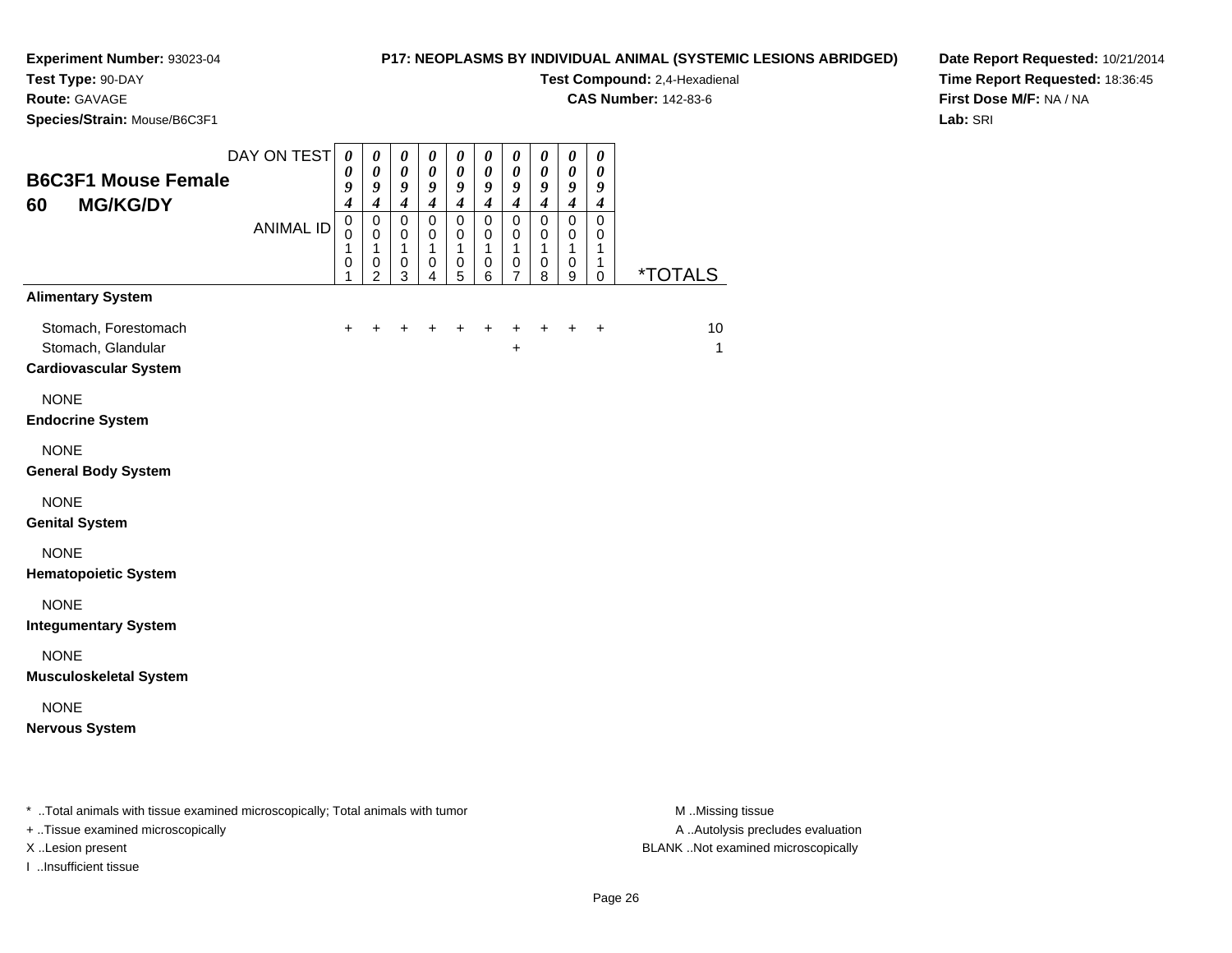#### **P17: NEOPLASMS BY INDIVIDUAL ANIMAL (SYSTEMIC LESIONS ABRIDGED)**

**Test Compound:** 2,4-Hexadienal **CAS Number:** 142-83-6

**Route:** GAVAGE

**Species/Strain:** Mouse/B6C3F1

**Date Report Requested:** 10/21/2014**Time Report Requested:** 18:36:45**First Dose M/F:** NA / NA**Lab:** SRI

| <b>B6C3F1 Mouse Female</b><br><b>MG/KG/DY</b><br>60 | DAY ON TEST      | $\boldsymbol{\theta}$<br>0<br>9<br>4<br>$\mathbf 0$ | 0<br>0<br>9<br>4<br>0           | 0<br>$\boldsymbol{\theta}$<br>9<br>$\boldsymbol{4}$<br>$\mathbf 0$ | 0<br>0<br>9<br>4<br>0 | 0<br>$\boldsymbol{\theta}$<br>9<br>$\boldsymbol{4}$<br>0 | 0<br>0<br>9<br>4<br>0 | 0<br>0<br>9<br>4<br>0 | 0<br>0<br>9<br>4<br>$\Omega$ | 0<br>0<br>9<br>$\boldsymbol{4}$<br>0 | 0<br>0<br>9<br>4<br>$\Omega$ |                       |
|-----------------------------------------------------|------------------|-----------------------------------------------------|---------------------------------|--------------------------------------------------------------------|-----------------------|----------------------------------------------------------|-----------------------|-----------------------|------------------------------|--------------------------------------|------------------------------|-----------------------|
|                                                     | <b>ANIMAL ID</b> | $\Omega$<br>1<br>0                                  | $\mathbf 0$<br>$\mathbf 0$<br>2 | $\mathbf 0$<br>1<br>$\mathbf 0$<br>3                               | $\Omega$<br>$\Omega$  | 0<br>1<br>$\mathbf 0$<br>5                               | 0<br>$\mathbf 0$<br>6 | 0<br>$\mathbf 0$      | 0<br>0<br>8                  | 0<br>1<br>$\mathbf 0$<br>9           | 0<br>$\Omega$                | <i><b>*TOTALS</b></i> |
| <b>NONE</b><br><b>Respiratory System</b>            |                  |                                                     |                                 |                                                                    |                       |                                                          |                       |                       |                              |                                      |                              |                       |
| Nose<br><b>Special Senses System</b>                |                  | $\ddot{}$                                           |                                 |                                                                    |                       |                                                          |                       |                       |                              |                                      | ÷                            | 10                    |
| <b>NONE</b><br><b>Urinary System</b>                |                  |                                                     |                                 |                                                                    |                       |                                                          |                       |                       |                              |                                      |                              |                       |
| <b>NONE</b><br><b>SYSTEMIC LESIONS</b>              |                  |                                                     |                                 |                                                                    |                       |                                                          |                       |                       |                              |                                      |                              |                       |
| Multiple Organ                                      |                  | ٠                                                   |                                 |                                                                    |                       |                                                          |                       |                       |                              |                                      | ÷                            | 10                    |

\* ..Total animals with tissue examined microscopically; Total animals with tumor **M** . Missing tissue M ..Missing tissue

+ ..Tissue examined microscopically

I ..Insufficient tissue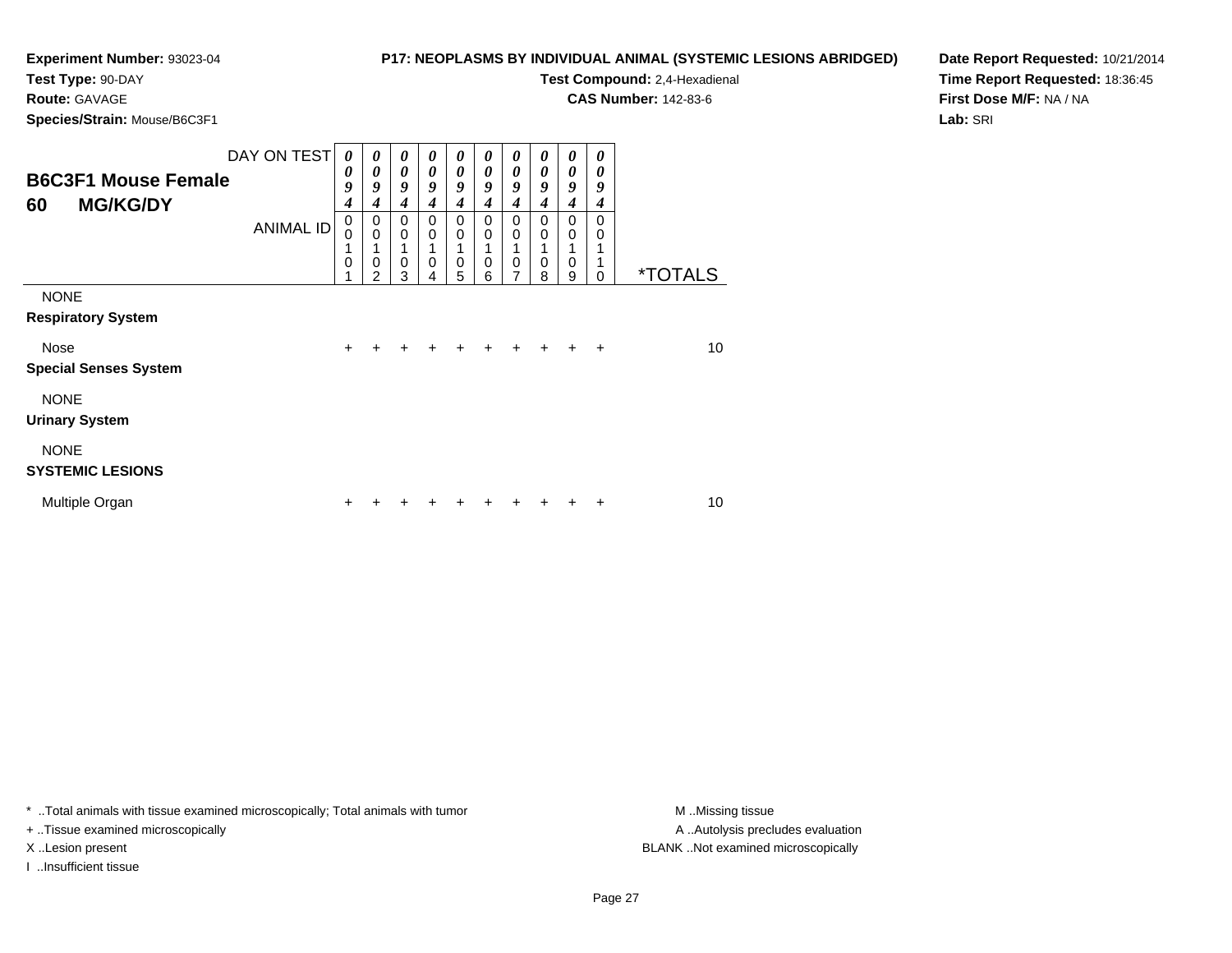#### **P17: NEOPLASMS BY INDIVIDUAL ANIMAL (SYSTEMIC LESIONS ABRIDGED)**

**Test Compound:** 2,4-Hexadienal

**CAS Number:** 142-83-6

**Date Report Requested:** 10/21/2014**Time Report Requested:** 18:36:45**First Dose M/F:** NA / NA**Lab:** SRI

**Species/Strain:** Mouse/B6C3F1

**Route:** GAVAGE

| <b>opecies/otialii.</b> Mouse/Doush i                |                                 |                                                                                                 |                                                                                                        |                                                                                                        |                                                                                          |                                                                                 |                                                                                                     |                                                                                             |                                                                                          |                                                                                             |                                                                                                |         |
|------------------------------------------------------|---------------------------------|-------------------------------------------------------------------------------------------------|--------------------------------------------------------------------------------------------------------|--------------------------------------------------------------------------------------------------------|------------------------------------------------------------------------------------------|---------------------------------------------------------------------------------|-----------------------------------------------------------------------------------------------------|---------------------------------------------------------------------------------------------|------------------------------------------------------------------------------------------|---------------------------------------------------------------------------------------------|------------------------------------------------------------------------------------------------|---------|
| <b>B6C3F1 Mouse Female</b><br><b>MG/KG/DY</b><br>120 | DAY ON TEST<br><b>ANIMAL ID</b> | $\boldsymbol{\theta}$<br>$\theta$<br>9<br>$\boldsymbol{4}$<br>$\mathbf 0$<br>$\Omega$<br>1<br>1 | 0<br>$\boldsymbol{\theta}$<br>9<br>$\overline{\boldsymbol{4}}$<br>$\mathbf 0$<br>$\mathbf 0$<br>1<br>1 | 0<br>$\boldsymbol{\theta}$<br>9<br>$\overline{\boldsymbol{4}}$<br>$\mathbf 0$<br>$\mathbf 0$<br>1<br>1 | 0<br>$\boldsymbol{\theta}$<br>9<br>$\boldsymbol{4}$<br>$\mathbf 0$<br>$\Omega$<br>1<br>1 | 0<br>0<br>9<br>$\overline{\boldsymbol{4}}$<br>$\mathbf 0$<br>$\Omega$<br>1<br>1 | 0<br>$\boldsymbol{\theta}$<br>9<br>$\boldsymbol{4}$<br>$\mathbf 0$<br>$\Omega$<br>1<br>$\mathbf{1}$ | 0<br>$\boldsymbol{\theta}$<br>9<br>$\boldsymbol{4}$<br>$\mathbf 0$<br>$\mathbf 0$<br>1<br>1 | 0<br>$\boldsymbol{\theta}$<br>9<br>$\boldsymbol{4}$<br>$\mathbf 0$<br>$\Omega$<br>1<br>1 | 0<br>$\boldsymbol{\theta}$<br>9<br>$\boldsymbol{4}$<br>$\mathbf 0$<br>$\mathbf 0$<br>1<br>1 | 0<br>$\boldsymbol{\theta}$<br>9<br>$\boldsymbol{4}$<br>$\mathbf 0$<br>0<br>1<br>$\overline{c}$ |         |
|                                                      |                                 | 1                                                                                               | $\overline{2}$                                                                                         | 3                                                                                                      | 4                                                                                        | 5                                                                               | 6                                                                                                   | $\overline{7}$                                                                              | 8                                                                                        | 9                                                                                           | $\Omega$                                                                                       | *TOTALS |
| <b>Alimentary System</b>                             |                                 |                                                                                                 |                                                                                                        |                                                                                                        |                                                                                          |                                                                                 |                                                                                                     |                                                                                             |                                                                                          |                                                                                             |                                                                                                |         |
| Esophagus                                            |                                 | +                                                                                               | +                                                                                                      | +                                                                                                      | +                                                                                        | +                                                                               | +                                                                                                   | +                                                                                           | +                                                                                        | +                                                                                           | +                                                                                              | 10      |
| Gallbladder                                          |                                 | $\ddot{}$                                                                                       | $\ddot{}$                                                                                              | M                                                                                                      | $\ddot{}$                                                                                | $\ddot{}$                                                                       | $\ddot{}$                                                                                           | $\ddot{}$                                                                                   | $\ddot{}$                                                                                | $\ddot{}$                                                                                   | $\ddot{}$                                                                                      | 9       |
| Intestine Large, Cecum                               |                                 | +                                                                                               | $\ddot{}$                                                                                              | $\ddot{}$                                                                                              | $\ddot{}$                                                                                | +                                                                               | +                                                                                                   | $\ddot{}$                                                                                   | $\ddot{}$                                                                                | $\ddot{}$                                                                                   | $\ddot{}$                                                                                      | 10      |
| Intestine Large, Colon                               |                                 | $\ddot{}$                                                                                       | $\ddot{}$                                                                                              | +                                                                                                      | $\ddot{}$                                                                                | $\ddot{}$                                                                       | $\ddot{}$                                                                                           | $\ddot{}$                                                                                   | $\ddot{}$                                                                                | $\ddot{}$                                                                                   | $\ddot{}$                                                                                      | 10      |
| Intestine Large, Rectum                              |                                 | $\ddot{}$                                                                                       | +                                                                                                      | +                                                                                                      | $\ddot{}$                                                                                | $\ddot{}$                                                                       | $\ddot{}$                                                                                           | $\ddot{}$                                                                                   | $\ddot{}$                                                                                | $\ddot{}$                                                                                   | $\ddot{}$                                                                                      | 10      |
| Intestine Small, Duodenum                            |                                 | $\ddot{}$                                                                                       | $\ddot{}$                                                                                              | +                                                                                                      | $\ddot{}$                                                                                | $\ddot{}$                                                                       | +                                                                                                   | $\ddot{}$                                                                                   | $\ddot{}$                                                                                | $\ddot{}$                                                                                   | $\ddot{}$                                                                                      | 10      |
| Intestine Small, Ileum                               |                                 | $\ddot{}$                                                                                       | $\ddot{}$                                                                                              | +                                                                                                      | $\ddot{}$                                                                                | +                                                                               | +                                                                                                   | $\ddot{}$                                                                                   | $\ddot{}$                                                                                | $\ddot{}$                                                                                   | $\ddot{}$                                                                                      | 10      |
| Intestine Small, Jejunum                             |                                 | +                                                                                               | +                                                                                                      | $\ddot{}$                                                                                              | $\ddot{}$                                                                                | $\ddot{}$                                                                       | +                                                                                                   | $\ddot{}$                                                                                   | $\ddot{}$                                                                                | $\ddot{}$                                                                                   | $\ddot{}$                                                                                      | 10      |
| Liver                                                |                                 | +                                                                                               | $\ddot{}$                                                                                              | $\ddot{}$                                                                                              | $\ddot{}$                                                                                | $\ddot{}$                                                                       | +                                                                                                   | $\ddot{}$                                                                                   | $\ddot{}$                                                                                | $\ddot{}$                                                                                   | $\ddot{}$                                                                                      | 10      |
| Pancreas                                             |                                 | +                                                                                               | +                                                                                                      | +                                                                                                      | $\ddot{}$                                                                                | $\ddot{}$                                                                       | $\pm$                                                                                               | +                                                                                           | $\ddot{}$                                                                                | $\ddot{}$                                                                                   | +                                                                                              | 10      |
| Salivary Glands                                      |                                 | +                                                                                               | +                                                                                                      | $\ddot{}$                                                                                              | $\ddot{}$                                                                                | $\ddot{}$                                                                       | +                                                                                                   | $\ddot{}$                                                                                   | $\ddot{}$                                                                                | $\ddot{}$                                                                                   | $\ddot{}$                                                                                      | 10      |
| Stomach, Forestomach                                 |                                 | +                                                                                               | +                                                                                                      | +                                                                                                      | +                                                                                        | +                                                                               | +                                                                                                   | +                                                                                           | +                                                                                        | $\ddot{}$                                                                                   | $\ddot{}$                                                                                      | 10      |
| Stomach, Glandular                                   |                                 | $\ddot{}$                                                                                       | $\ddot{}$                                                                                              | $\ddot{}$                                                                                              | ÷                                                                                        | $\ddot{}$                                                                       | ÷                                                                                                   | $\ddot{}$                                                                                   | ÷                                                                                        | $\ddot{}$                                                                                   | $\ddot{}$                                                                                      | 10      |
| <b>Cardiovascular System</b>                         |                                 |                                                                                                 |                                                                                                        |                                                                                                        |                                                                                          |                                                                                 |                                                                                                     |                                                                                             |                                                                                          |                                                                                             |                                                                                                |         |
| Heart                                                |                                 | +                                                                                               |                                                                                                        |                                                                                                        |                                                                                          |                                                                                 |                                                                                                     |                                                                                             |                                                                                          |                                                                                             | +                                                                                              | 10      |
| <b>Endocrine System</b>                              |                                 |                                                                                                 |                                                                                                        |                                                                                                        |                                                                                          |                                                                                 |                                                                                                     |                                                                                             |                                                                                          |                                                                                             |                                                                                                |         |
| <b>Adrenal Cortex</b>                                |                                 | +                                                                                               | +                                                                                                      | +                                                                                                      | +                                                                                        | +                                                                               | +                                                                                                   | +                                                                                           | +                                                                                        | +                                                                                           | +                                                                                              | 10      |
| Adrenal Medulla                                      |                                 | ٠                                                                                               | +                                                                                                      | +                                                                                                      | +                                                                                        | +                                                                               | $\pm$                                                                                               | $\ddot{}$                                                                                   | $\ddot{}$                                                                                | $\ddot{}$                                                                                   | $\ddot{}$                                                                                      | 10      |
| Parathyroid Gland                                    |                                 | +                                                                                               | +                                                                                                      | +                                                                                                      | +                                                                                        | $\ddot{}$                                                                       | M                                                                                                   | M                                                                                           | $\ddot{}$                                                                                | $\pm$                                                                                       | +                                                                                              | 8       |
| <b>Pituitary Gland</b>                               |                                 | +                                                                                               | +                                                                                                      | +                                                                                                      | +                                                                                        | $\ddot{}$                                                                       | +                                                                                                   | +                                                                                           | +                                                                                        | +                                                                                           | +                                                                                              | 10      |
|                                                      |                                 |                                                                                                 |                                                                                                        |                                                                                                        |                                                                                          |                                                                                 |                                                                                                     |                                                                                             |                                                                                          |                                                                                             |                                                                                                |         |

\* ..Total animals with tissue examined microscopically; Total animals with tumor **M** . Missing tissue M ..Missing tissue

+ ..Tissue examined microscopically

I ..Insufficient tissue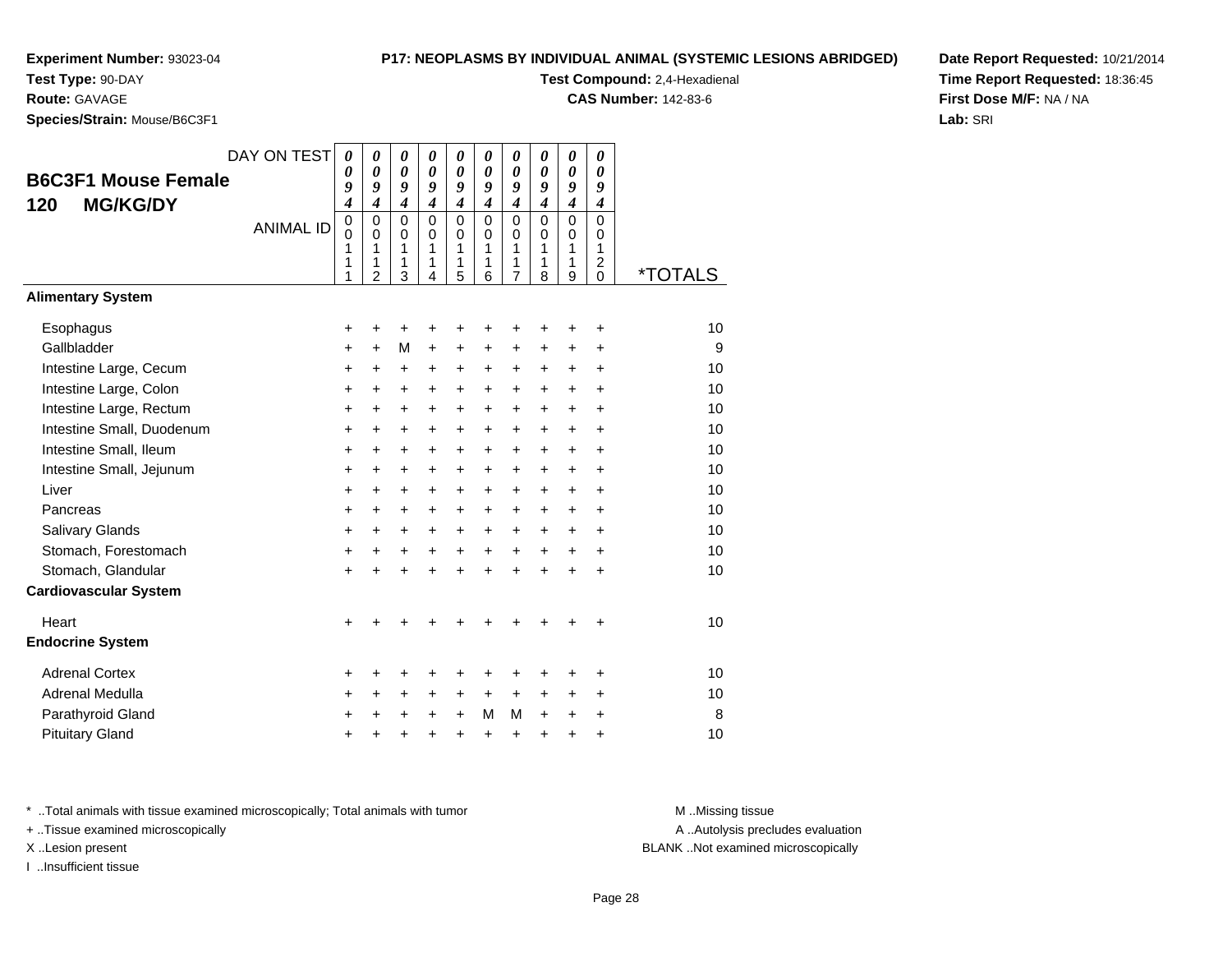#### **P17: NEOP**

**Experiment Number:** 93023-04

**Test Type:** 90-DAY

**Route:** GAVAGE

**Species/Strain:** Mouse/B6C3F1

| 'LASMS BY INDIVIDUAL ANIMAL (SYSTEMIC LESIONS ABRIDGED) |  |  |  |  |
|---------------------------------------------------------|--|--|--|--|
|                                                         |  |  |  |  |

**Test Compound:** 2,4-Hexadienal

**CAS Number:** 142-83-6

**Date Report Requested:** 10/21/2014**Time Report Requested:** 18:36:45**First Dose M/F:** NA / NA**Lab:** SRI

| <b>B6C3F1 Mouse Female</b><br><b>MG/KG/DY</b><br>120 | DAY ON TEST      | 0<br>$\boldsymbol{\theta}$<br>9<br>$\boldsymbol{4}$ | 0<br>$\boldsymbol{\theta}$<br>9<br>$\boldsymbol{4}$ | 0<br>0<br>9<br>$\boldsymbol{4}$ | 0<br>$\boldsymbol{\theta}$<br>9<br>$\boldsymbol{4}$ | 0<br>$\boldsymbol{\theta}$<br>9<br>$\boldsymbol{4}$ | 0<br>0<br>9<br>$\boldsymbol{4}$        | 0<br>0<br>9<br>4                   | 0<br>0<br>9<br>4      | 0<br>$\boldsymbol{\theta}$<br>9<br>$\boldsymbol{4}$ | 0<br>0<br>9<br>4                                       |                       |
|------------------------------------------------------|------------------|-----------------------------------------------------|-----------------------------------------------------|---------------------------------|-----------------------------------------------------|-----------------------------------------------------|----------------------------------------|------------------------------------|-----------------------|-----------------------------------------------------|--------------------------------------------------------|-----------------------|
|                                                      | <b>ANIMAL ID</b> | 0<br>$\mathbf 0$<br>1<br>1<br>1                     | 0<br>$\mathbf 0$<br>1<br>1<br>$\overline{c}$        | $\mathbf 0$<br>0<br>1<br>1<br>3 | $\Omega$<br>$\Omega$<br>1<br>1<br>$\overline{4}$    | $\mathbf 0$<br>0<br>1<br>1<br>5                     | $\mathbf 0$<br>$\Omega$<br>1<br>1<br>6 | 0<br>0<br>1<br>1<br>$\overline{7}$ | 0<br>0<br>1<br>1<br>8 | $\mathbf 0$<br>0<br>1<br>1<br>$\boldsymbol{9}$      | $\mathbf 0$<br>0<br>1<br>$\overline{2}$<br>$\mathbf 0$ | <i><b>*TOTALS</b></i> |
| <b>Thyroid Gland</b><br><b>General Body System</b>   |                  | $\ddot{}$                                           | $+$                                                 | $\ddot{}$                       | $\ddot{}$                                           | $\ddot{}$                                           | $\ddot{}$                              | M                                  | $\ddot{}$             | $+$                                                 | $+$                                                    | 9                     |
| <b>NONE</b><br><b>Genital System</b>                 |                  |                                                     |                                                     |                                 |                                                     |                                                     |                                        |                                    |                       |                                                     |                                                        |                       |
| <b>Clitoral Gland</b>                                |                  | +                                                   |                                                     | +                               | +                                                   | +                                                   |                                        |                                    |                       |                                                     |                                                        | 10                    |
| Ovary                                                |                  | +                                                   |                                                     | +                               | $\ddot{}$                                           | $\ddot{}$                                           | $\ddot{}$                              | +                                  | +                     |                                                     |                                                        | 10                    |
| <b>Uterus</b>                                        |                  | $+$                                                 |                                                     | Ŧ.                              | $\ddot{}$                                           | $\ddot{}$                                           | $\ddot{}$                              | $\ddot{}$                          | $\ddot{}$             | +                                                   | $\ddot{}$                                              | 10                    |
| <b>Hematopoietic System</b>                          |                  |                                                     |                                                     |                                 |                                                     |                                                     |                                        |                                    |                       |                                                     |                                                        |                       |
| <b>Bone Marrow</b>                                   |                  | $\ddot{}$                                           | +                                                   | +                               | +                                                   | +                                                   | +                                      | +                                  | +                     | +                                                   | +                                                      | 10                    |
| Lymph Node                                           |                  |                                                     |                                                     |                                 |                                                     |                                                     |                                        |                                    |                       | +                                                   |                                                        | 1                     |
| Lymph Node, Mandibular                               |                  | +                                                   | +                                                   | +                               | +                                                   | +                                                   | +                                      | +                                  | +                     | +                                                   | $\ddot{}$                                              | 10                    |
| Lymph Node, Mesenteric                               |                  | +                                                   | $\ddot{}$                                           | $\ddot{}$                       | $\ddot{}$                                           | $\ddot{}$                                           | $\ddot{}$                              | +                                  | $\ddot{}$             | $\ddot{}$                                           | $\ddot{}$                                              | 10                    |
| Spleen                                               |                  | $\ddot{}$                                           | +                                                   | $\ddot{}$                       | $\ddot{}$                                           | $\ddot{}$                                           | $\ddot{}$                              | $\ddot{}$                          | $\ddot{}$             | $\ddot{}$                                           | $\ddot{}$                                              | 10                    |
| Thymus                                               |                  | $+$                                                 | ÷                                                   | $\ddot{}$                       | $\ddot{}$                                           | $\ddot{}$                                           | $\ddot{}$                              | $\ddot{}$                          | $\ddot{}$             | +                                                   | $\ddot{}$                                              | 10                    |
| <b>Integumentary System</b>                          |                  |                                                     |                                                     |                                 |                                                     |                                                     |                                        |                                    |                       |                                                     |                                                        |                       |
| <b>Mammary Gland</b>                                 |                  | +                                                   |                                                     | +                               | +                                                   | +                                                   |                                        |                                    |                       |                                                     | +                                                      | 10                    |
| Skin                                                 |                  | $+$                                                 | $\ddot{}$                                           | $\ddot{}$                       | $\ddot{}$                                           | $\ddot{}$                                           | $\ddot{}$                              | $\ddot{}$                          | $\ddot{}$             | $\ddot{}$                                           | +                                                      | 10                    |
| <b>Musculoskeletal System</b>                        |                  |                                                     |                                                     |                                 |                                                     |                                                     |                                        |                                    |                       |                                                     |                                                        |                       |
| <b>Bone</b>                                          |                  |                                                     |                                                     |                                 |                                                     |                                                     |                                        |                                    |                       |                                                     |                                                        | 10                    |

\* ..Total animals with tissue examined microscopically; Total animals with tumor **M** . Missing tissue M ..Missing tissue

+ ..Tissue examined microscopically

I ..Insufficient tissue